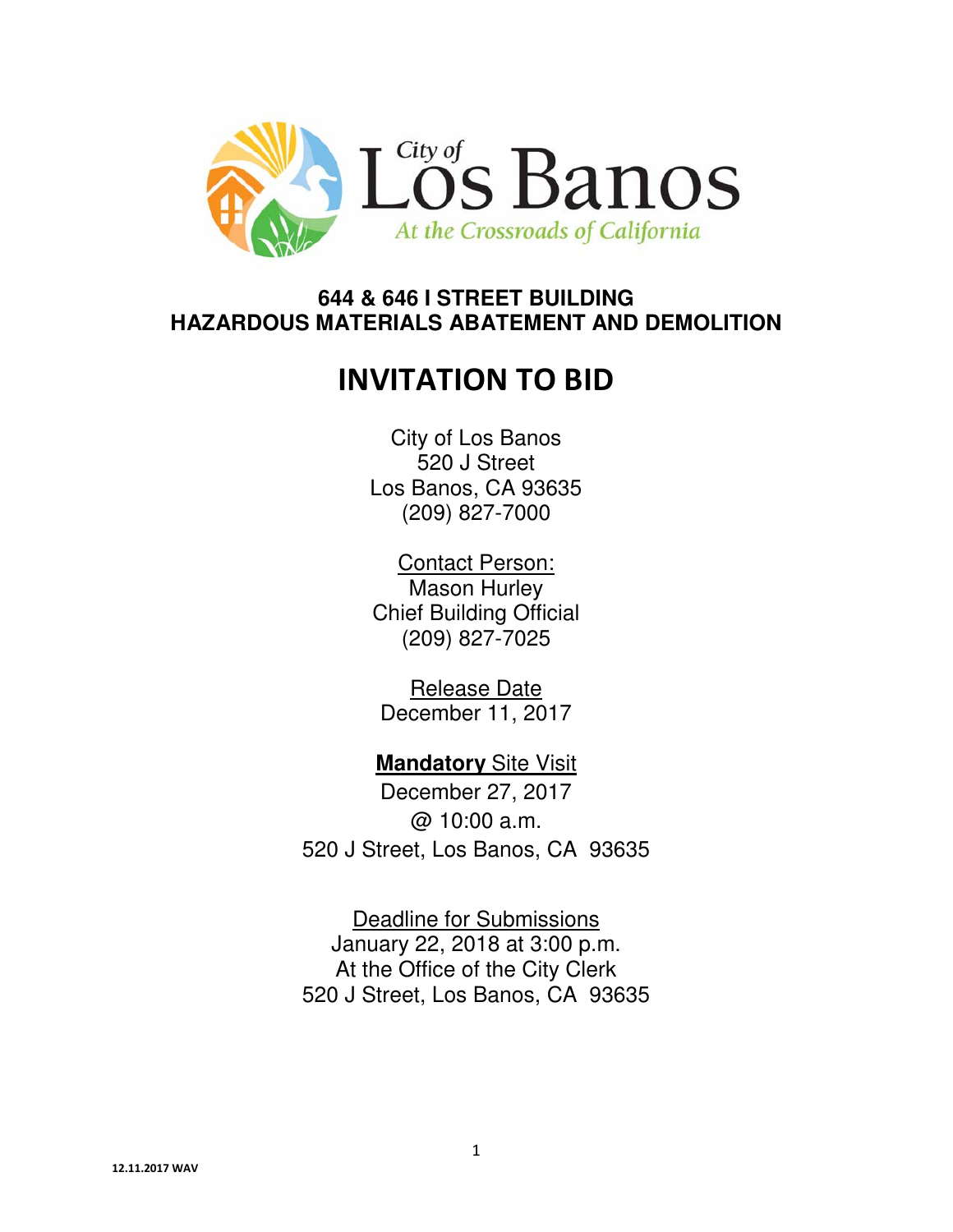#### **NOTICE AND INVITATION TO BIDDERS THE CITY OF LOS BANOS 644 & 646 I STREET BUILDING HAZARDOUS MATERIALS ABATEMENT AND DEMOLITION**

**PUBLIC NOTICE IS HEREBY GIVEN** that the City of Los Banos invites sealed bids for the above stated project and will receive such bids in the offices of the City Clerk at 520 J Street., Los Banos, California 93635 up to the hour of **3:00 P.M. January 22, 2018**, at which time they will be publicly opened and read aloud. A bid summary will then be prepared and posted.

A **MANDATORY** Pre-Bid meeting will be conducted at **10:00 A.M. December 27, 2017**  at City Hall located at 520 J Street, Los Banos, California 93635 to be followed by a field walkthrough at the project site. **All persons entering the building for the field walk through shall be required to provide and wear personal protective equipment to prevent exposure to asbestos/lead/pigeon feces hazardous material. At a minimum anyone entering the building should use a half face respirator with P100 filters. Combination air filter with organic vapor/P100 is preferable. In addition to the respirator, disposable coveralls with boot covers are recommended.** 

**PROJECT DESCRIPTION:** Demolition of a two story abandoned building and abatement of asbestos/lead/pigeon feces hazardous material. Location: 644 & 645 I Street, Los Banos, California.

A full set of bid documents are available for examination at Fire Station #1, 333  $7<sup>th</sup>$ Street, Los Banos, California 93635. Copies are available upon payment of a \$35.00 non-refundable fee (\$85.00 if mailed); or in digital format at the City's website at www.losbanos.org.

Bids must be prepared on the approved proposal forms in conformance with the Instructions to Bidders and submitted in a sealed envelope.

The Bid Proposal is to be delivered in a sealed envelope no later than **3:00 P.M. January 22, 2018**, addressed as follows:

City Clerk City of Los Banos 520 J Street Los Banos, CA 93635

Questions should be directed to Mason Hurley, Chief Building Official in writing, via email: mason.hurley@losbanos.org by **5:00 p.m. on January 11, 2018**. Any response to a request for clarification, questions and answers will be posted to the City's website at www.losbanos.org no later than **5:00 p.m. on January 15, 2018** and if necessary, become a part of the Bid as an Addendum.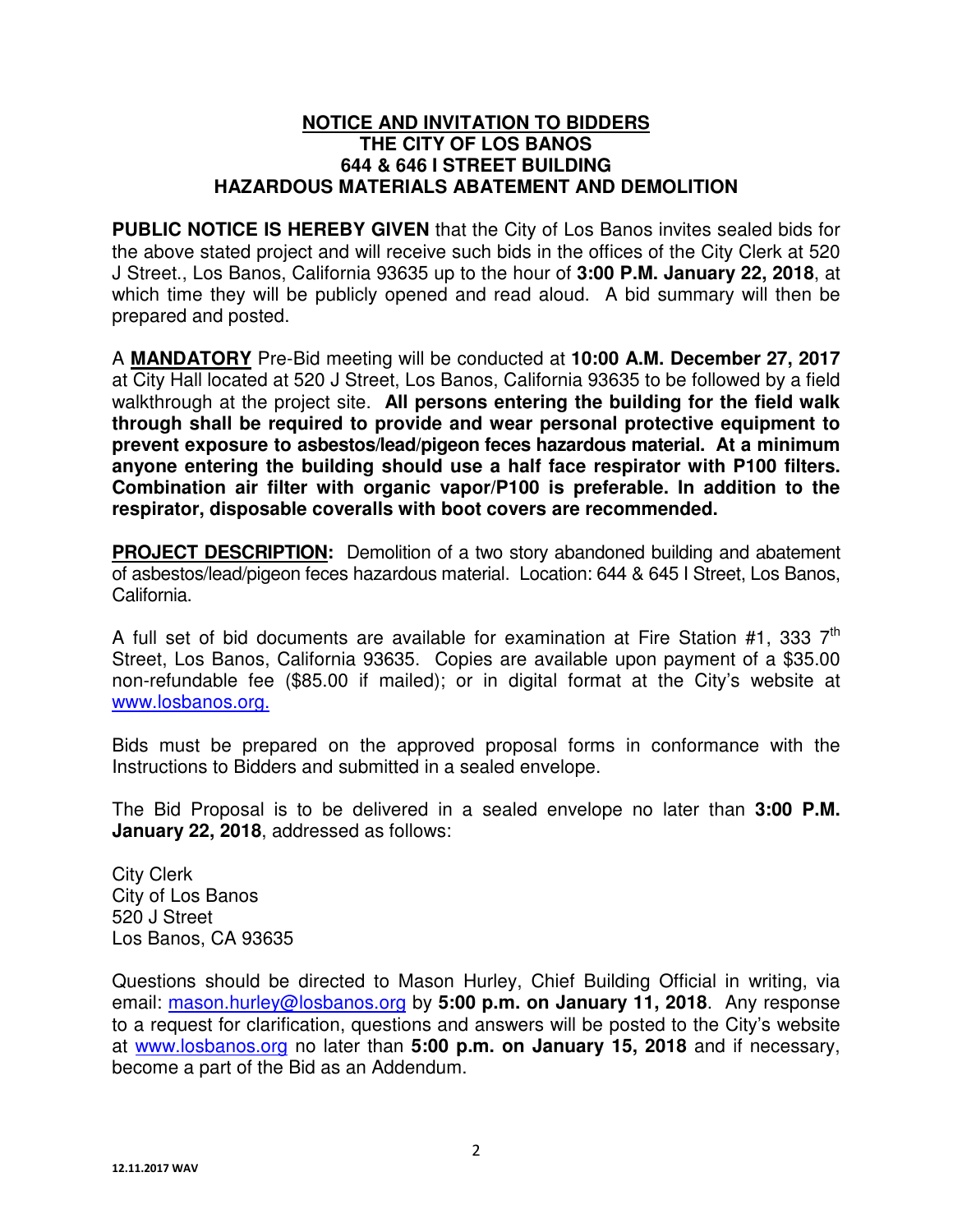## **INSTRUCTIONS TO BIDDERS**

#### **THE CITY OF LOS BANOS 644 & 646 I STREET BUILDING HAZARDOUS MATERIALS ABATEMENT AND DEMOLITION**

1. Explanations to Bidders

(a) Any explanation desired by a bidder regarding the meaning or interpretation of the Invitation for Bids, including drawings, specifications, prior approvals, etc., must be requested in writing no later than **January 11, 2018**. Any interpretation made will be in the form of an Addendum to the Invitation for Bids and will be furnished to all prospective bidders. Receipt of Addenda by the bidder must be acknowledged in the space provided on the Bid Form or by letter or transmittal received before the time set for opening of sealed bids. **Verbal explanations or instructions given before the award of the contract will not be binding**.

(b) Questions shall be directed to Mason Hurley, Chief Building Official in writing, via email: by **5:00 p.m. on January 11, 2018**. Any response to a request for clarification, questions and answers will be posted to the City's website at www.losbanos.org no later than **5:00 p.m. on January 15, 2018** and if necessary, become a part of the Bid as an Addendum.

mason.hurley@losbanos.org

Mason Hurley Chief Building Official 520 J Street Los Banos, California 93635

2. Proposed timeline of events associated with the awarding of Bid:

| Release of Advertisement for Bid            |            | December 11, 2017      |
|---------------------------------------------|------------|------------------------|
| Pre-Bid Meeting - On Site Walk Through-     | 10:00 a.m. | December 27, 2017      |
| Mandatory                                   |            |                        |
| Deadline to Submit Questions/Clarifications | 5:00 p.m.  | January 11, 2018       |
| Addendum/Questions/Clarifications posted    | 5:00 p.m.  | January 15, 2018       |
| <b>Bid Opening</b>                          | 3:00 p.m.  | January 22, 2018       |
| <b>City Council Awards Bid</b>              |            | Within 120 days of bid |
|                                             |            | opening                |
| Issuance of a Notice to Proceed             | On or      | Appx 45 days from      |
|                                             | before:    | Award                  |

**Please Note:** This Project is being funded by the Designated Local Authority (DLA) successor to the Los Banos Redevelopment Agency. The DLA will be including the cost of this project on its January 2018 Recognized Obligation Payment Schedule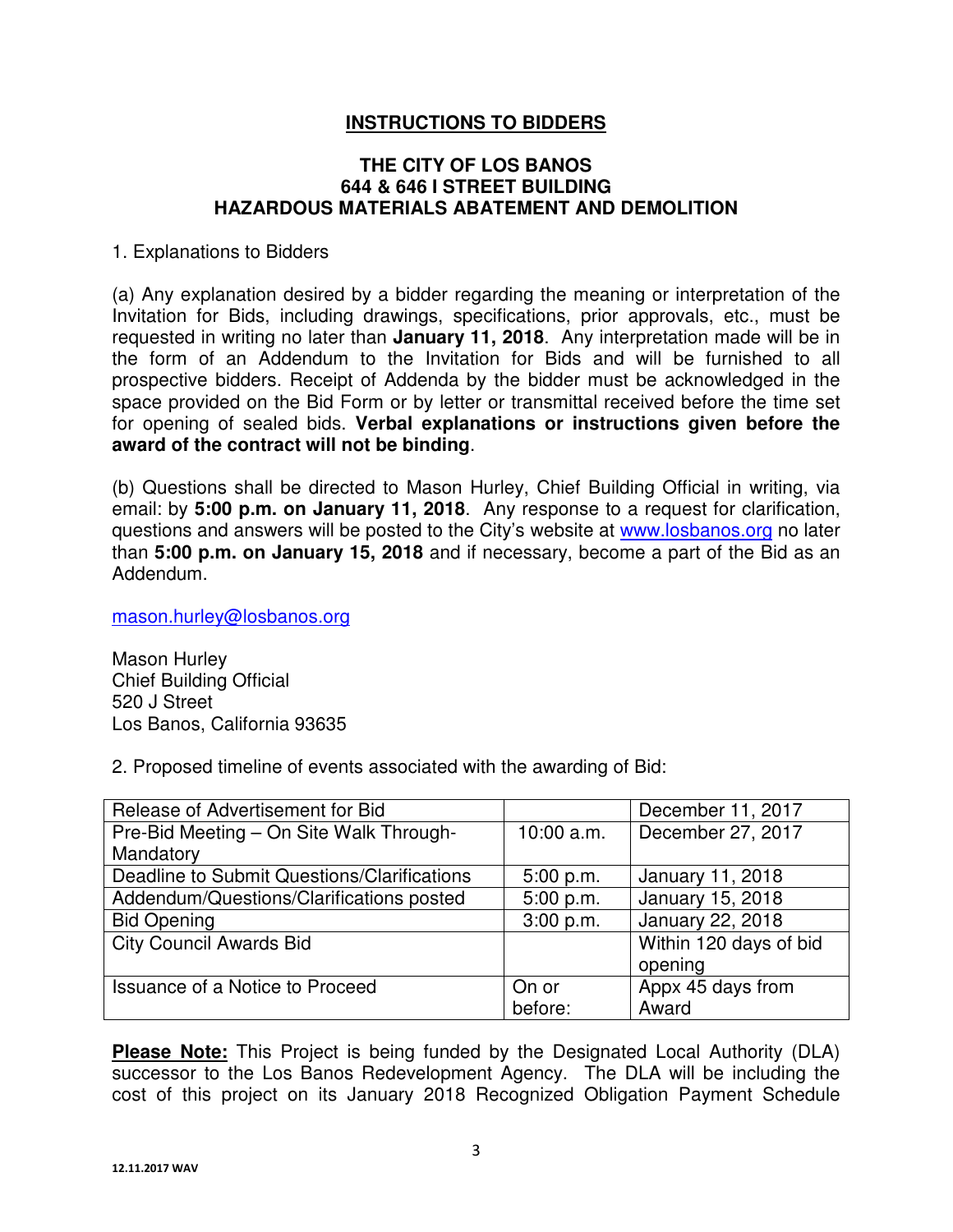(ROPS) with expected approval by the California Department of Finance (DOF) in mid-April 2018. Upon approval of the ROPS by the DOF the City will proceed with awarding the Bid with the expected commencement of the project to be June/July of 2018.

#### 3. Conditions Affecting the Work

(a) Before submitting a Bid, each bidder must (1) attend the Mandatory Pre-Bid meeting; (2) examine the bid and contract documents thoroughly; (3) visit the site to be familiar with local conditions that may in any manner affect cost, progress or performance of the work; (4) be familiar with federal, state and local laws, ordinances, rules and regulations that may in any manner affect cost, progress or performance of the work; and (5) study and carefully correlate bidder's observations with the Bid and contract documents. Failure to do so will not relieve bidders from responsibility for estimating properly the difficulty or cost of successfully performing the work. The City will assume no responsibility for any understanding or representations concerning conditions made by any of its officers or agents prior to the execution of the contract, unless included in the Bid or contract documents.

(b) The submission of a Bid will constitute an incontrovertible representation by the Bidder that it has complied with every requirement of the request for bids and that the Bid and contract documents are sufficient in scope and detail to indicate and convey understanding of all terms and conditions for performance of the work.

(c) Should a bidder find discrepancies in, or omissions from, the specifications, or should he/she be in doubt to their meaning, he/she shall at once notify the contact person as indicated on the "Cover Sheet". Notification is to be in written form and must be submitted by **January 11, 2018**. Any interpretations by the City will be made in written form. Any change in requirements will be done in the form of a written addendum. The receipt of any resulting amendment must be acknowledged in accordance with the directions on the amendment. **Oral explanations or instructions given before the award of the contract will not be binding upon the City.** 

All other questions should be directed in writing to the contact person shown on the "Cover Sheet" of this Invitation for Bid. **Deadline for submission of questions: January 11, 2018.**

#### 4. Bidder's Qualifications

(a) Contractor must have appropriate California State Contractor's license(s) and certification(s) to perform the work. Additionally, Contractor and subcontractors must have the licenses and certifications set forth in Exhibit A - (Asbestos Requirements) and Exhibit B - (Requirements for Disturbance of Lead in Construction)

(b) Contractor must have a current and valid City of Los Banos business license prior to start of the project.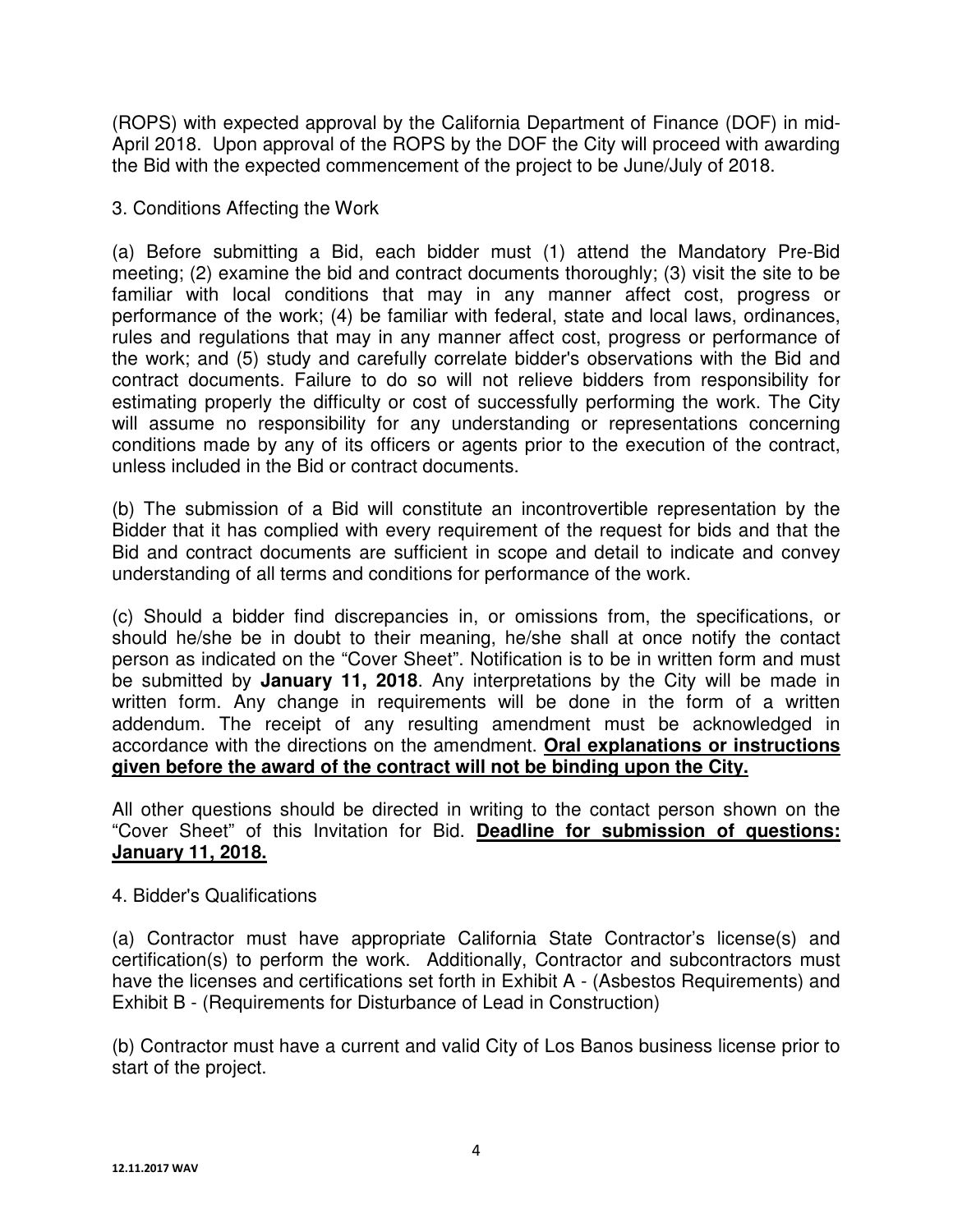(c) No contractor or subcontractor may be listed on a bid proposal for a public works project (submitted on or after March 1, 2015) unless registered with the Department of Industrial Relations pursuant to Labor Code section 1725.5 [with limited exceptions from this requirement for bid purposes only under Labor Code section 1771.1(a)].

(d) No contractor or subcontractor may be awarded a contract for public work on a public works project (awarded on or after April 1, 2015) unless registered with the Department of Industrial Relations pursuant to Labor Code section 1725.5. This project is subject to compliance monitoring and enforcement by the Department of Industrial Relations. Any bid submitted by a contractor or subcontractor not properly licensed and not registered with the Department of Industrial Relations shall be considered nonresponsive and will be rejected.

#### 5. Bid Guaranty

(a) The bid guaranty shall be in the form of a bid bond, certified check, or cashier's check, payable to the order of the City of Los Banos, in an amount not less than ten percent (10%) of the Bid. If the bid guaranty is in the form of a bond it must be of the type included in this bid package. Any bid bond shall be executed by a corporate surety acceptable to the City and authorized to issue such surety bond in the State of California. Bid guaranties, other than bid bonds, will be returned (1) to unsuccessful Bidders as soon as practicable after the opening of bids, and (2) to the successful Bidder upon execution and delivery of all contract documents. However, the City reserves the right to retain the bid guaranty of the second lowest qualified Bidder until the lowest qualified Bidder executes and delivers all required contract documents to the City or until one hundred twenty (120) calendar days after bid opening, whichever occurs first.

(b) Failure to furnish a bid guaranty in the proper form and amount, by the time set for the receipt of bids, shall be cause for rejection of the Bid.

(c) If the successful Bidder, upon acceptance of its Bid by the City fails to execute and deliver all contract documents within fourteen (14) calendar days after receipt of City's Notice of Award, the successful Bidder's bid guaranty shall be retained by the City as liquidated damages. Such failure on the Bidder's part to execute and deliver those documents will cause substantial damage to the City, including delay in its construction program, which damage is not easily reduced to monetary terms and, therefore, the full amount of the bid guaranty is properly considered to be liquidated damages.

#### 6. Preparation of Bids

(a) Bids shall be submitted on the forms furnished in the bid documents, or copies thereof, and must be manually signed (only typewritten or ink shall be accepted with no erasures or corrections unless properly authenticated by signature) in accordance with the instructions contained herein. All blank spaces shall be filled in. If erasures or other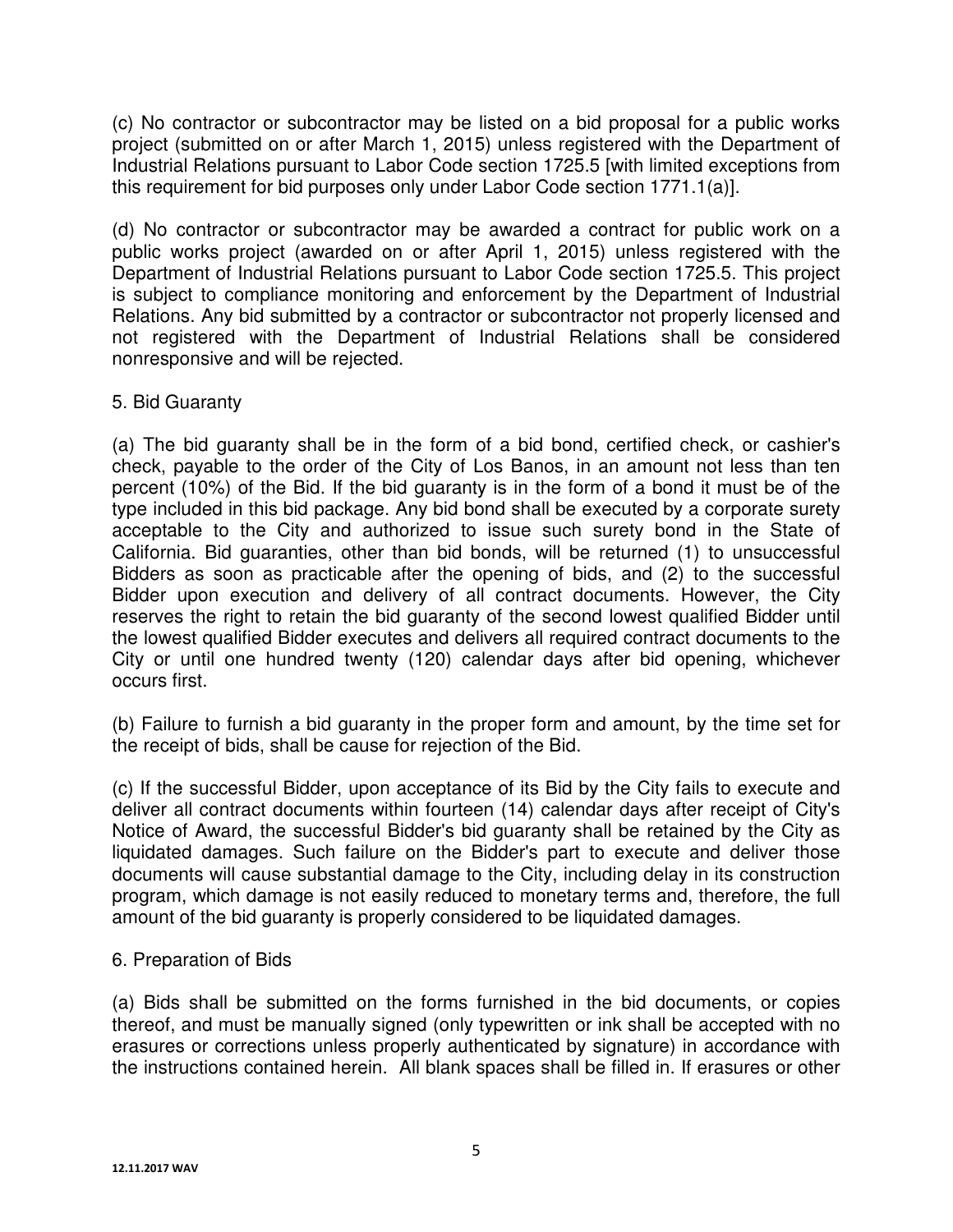changes appear on the forms, each erasure or change must be initialed by the person signing the Bid. **TELEPHONIC, E MAIL OR FAX BIDS WILL NOT BE CONSIDERED.**

(b) Substitutions for specified materials will not be considered without prior approval of the City.

(c) Modifications of bids already submitted will be considered if received at the office designated in the invitation for bids by the time set for receipt of bids. Telephonic, e mail, or fax modifications will not be considered.

(d) Discrepancies between words and figures shall be resolved in favor of words.

(e) Discrepancies between the indicated sum of any column of figures and the correct sum thereof shall be resolved in favor of the correct sum.

#### 7. Submission of Bids

(a) Submission of a signed Bid will be interpreted to mean that the Bidder has thereby agreed to all conditions, instructions, descriptions and specifications contained herein. All bidders shall carefully examine and review the Scope of Work, Special Terms and Conditions, and General Terms and Conditions, Agreement [Form] and must fully inform themselves of the conditions and requirement of the items/services to be furnished. Failure to do so will be at bidder's own risk and cannot secure relief on the plea of error, or dispute, or question such specifications and the directions explaining or interpreting them.

(b) Bids must be sealed, marked, and addressed as indicated below. Failure to do so may result in a premature opening of, or a failure to open, such bid, thereby eliminating that Bidder from consideration. If the Bid is mailed, the sealed envelope containing the Bid should be enclosed in another envelope addressed as indicated below.

(c) All bids shall be received no later than **3:00 p.m., local time on January 22, 2018** delivered or mailed, addressed to:

#### **City Clerk City of Los Banos 520 J Street Los Banos, California 93635**

(d) The envelope containing the original copy of the Bid must be sealed, marked, and addressed as follows:

(1) Name and address of Bidder.

(2) Marked in the lower left-hand corner of the envelope: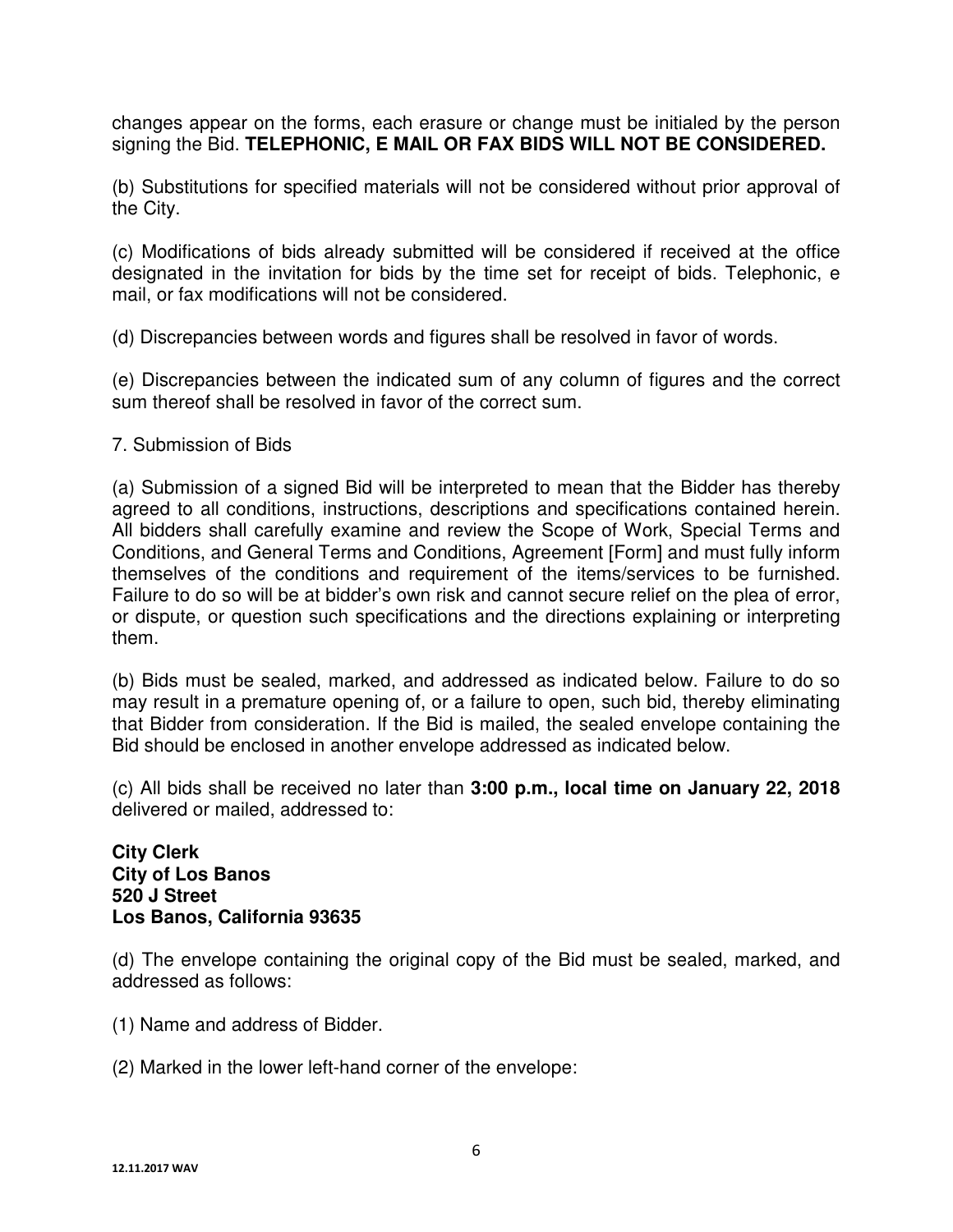#### **SEALED BID FOR: 644 & 646 I STREET BUILDING HAZARDOUS MATERIALS ABATEMENT AND DEMOLITION**

(e) The original Bid shall consist of the documents listed below. The original document and three copies (made by the Bidder) shall be returned with the Bid.

- 1. Bid Form; SIGNED BY BIDDER
- 2. Bid Schedule;
- 3. Local Business Preference;
- 4. Non-collusion Affidavit; SIGNED BY BIDDER
- 5. Debarment and Suspension Certification; SIGNED BY BIDDER
- 6. Contractor's Certificate Regarding Workers' Compensation; SIGNED BY BIDDER
- 7. List of Proposed Subcontractors;
- 8. Experience and Qualifications Contractor;
- 9. Experience and Qualifications Subcontractors; and
- 10. Bid Bond, or certified check, or cashier's check.

(f) This Invitation to Bid does not commit the City of Los Banos to award a contract or pay any costs associated with the preparation of a Bid proposal.

(g) The City of Los Banos reserves the right to reject any or all bids, to award each item separately, delete portions of the work, and/or waive any informality on any Bid. No Bid may be withdrawn for one hundred twenty (120) days after the time set for the opening thereof. Upon award, the bid amount will be in effect for the term of the contract.

## **TELEPHONIC, E MAIL OR FAX BIDS WILL NOT BE CONSIDERED.**

8. Late Bid, Modification or Withdrawal of Bid by Bidder

(a) Any Bid received by the City after the exact time specified for receipt will be returned unopened. **BIDS RECEIVED AFTER THIS DEADLINE WILL BE REJECTED REGARDLESS OF POSTMARK DATE AND WILL BE RETURNED TO THE BIDDER UNOPENED.** 

(b) Any modification or withdrawal of bids must be made in writing and is subject to the same condition as in (a) above. A Bid may be withdrawn by written or transmittal request received from a Bidder prior to the time set for opening bids. A Bid may also be withdrawn in person by a Bidder or the Bidder's authorized representative, provided the representative's identity is made known and the representative signs a receipt for the Bid, but only if the withdrawal is made prior to the time set for opening bids.

#### 9. City Modifications Prior to Date Set for Opening Bids

The City may revise or amend the bid or contract documents, including the specifications and drawings, prior to the date set for opening bids. Such revisions and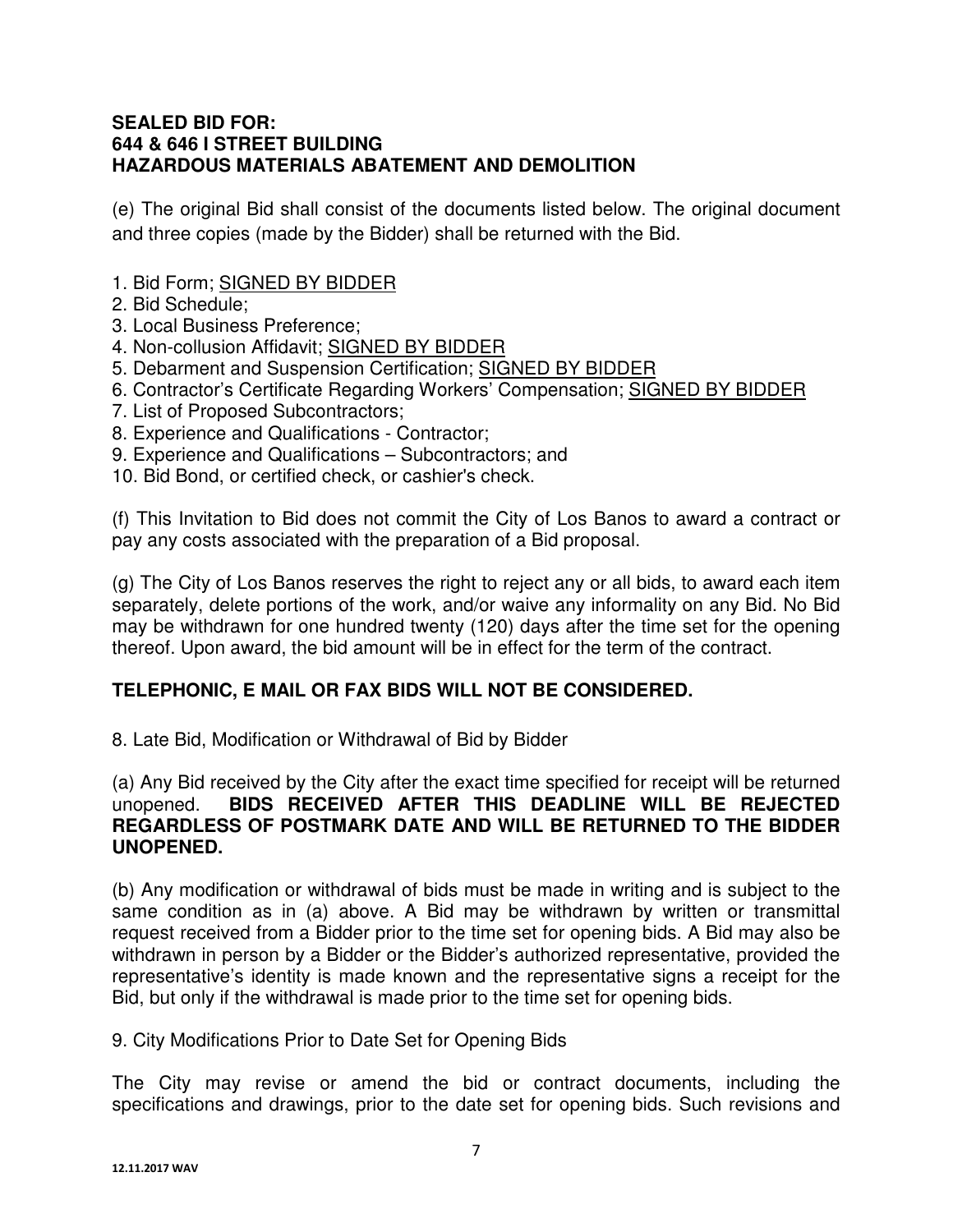addenda, if any, will be announced by addenda to the Invitation for Bids. If the revisions and addenda are of a nature which requires material changes in the bid, the date set for opening bids may be postponed by such number of days as in the opinion of the City will enable Bidders to revise their bids. In such a case, the addendum will include an announcement of the new date and time for opening bids.

#### 10. Public Opening of Bids

Bids will be publicly opened at the time set for opening in the Notice and Invitation for Bid. The content of opened bids will be made public for the information of Bidders and others interested, who may be present either in person or by representative.

#### 11. Award of Contract

(a) Award of contract will be made to the low responsible Bidder whose bid, conforming to the Invitation for Bids, is most advantageous to the City, price and other factors considered. The right is reserved, as the interest of the City may require, to reject any or all bids, or to waive any informality or minor irregularity in the bids.

#### **THE CITY RESERVES THE RIGHT TO REJECT ANY OR ALL BIDS OR ANY PART THEREOF, TO WAIVE ANY INFORMALITIES IN THE BID, AND ALSO TO WITHHOLD AWARD FOR A PERIOD OF ONE HUNDRED TWENTY (120) CALENDAR DAYS FROM DATE OF BID OPENING.**

(b) The City Council may, when in its interest, reject any or all bids.

(c) The City may accept any item or combination of items of a bid, unless precluded by the Invitation for Bids or the Bidder includes in its bid a restrictive limitation.

(d) The City may make such investigation as it deems necessary to determine the ability of the Bidder to provide the services requested herein, and the Bidder shall furnish to the City all information and data for this purpose as the City may request. The City reserves the right to reject any bid should the evidence submitted by, or investigation of, the Bidder fail to satisfy the City that such Bidder is properly qualified to carry out the obligations of the Bid and to complete the requirements contemplated therein.

(e) This bid, or any contract that may result from the award of this bid, shall be deemed to be made under, and shall be governed by and construed in accordance with, the laws of the State of California. Any action brought to enforce the terms, or provision of this bid or any contract that may result from the award of this bid, shall have venue in the County of Merced, State of California.

(f) The Bidder to whom award is made shall execute a written contract with the City in the form of agreement provided in the Bid Documents, shall secure all insurance and shall furnish all certificates and bonds required by the specifications within fourteen (14) calendar days after receipt of the Agreement from the City. Failure or refusal to enter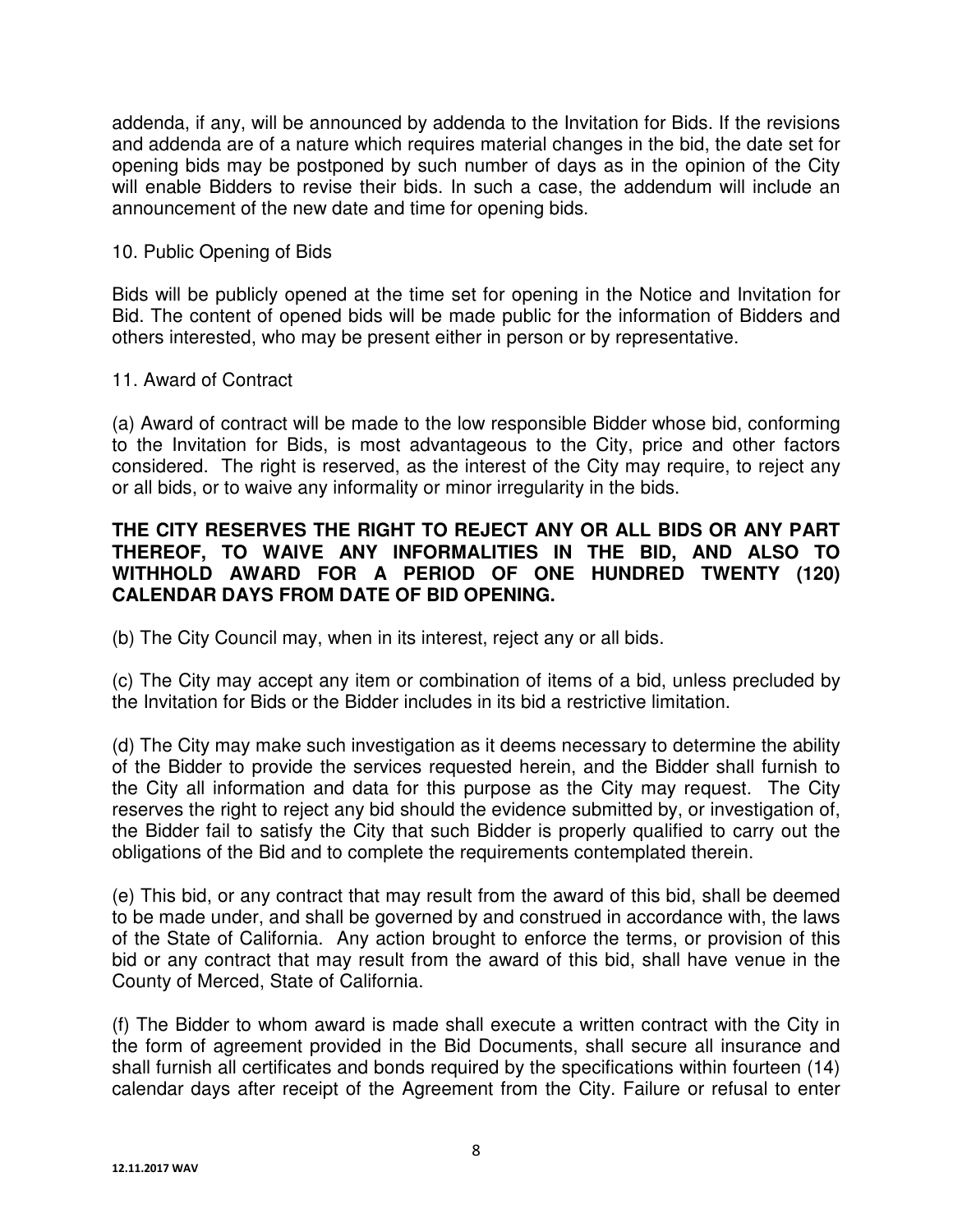into a contract as herein provided or to conform to any of the stipulated requirements in connection therewith shall be just cause for annulment of the award and forfeiture of the bid guarantee. If the successful Bidder refuses or fails to execute the Agreement, the City may award the contract to the second lowest responsible Bidder. If the second lowest responsible Bidder refuses or fails to execute the Agreement, the City may award the contract to the third lowest responsible Bidder. On the failure or refusal of such second or third lowest Bidder to execute the Agreement, each such Bidder's bid securities shall be likewise forfeited to the City.

#### 12. Bonds and Insurance

(a) If the successful bid is in excess of \$25,000, the bidder to whom the contract is awarded shall furnish a Payment Bond on forms approved by the City, executed by a corporate surety acceptable to the City and authorized to issue such surety bonds in the State of California. The Payment Bond shall be in an amount equal to 100% of the Contract Price. The entire cost of bond shall be borne by the successful Bidder.

(b) The successful Bidder shall furnish a Performance Bond on forms approved by the City, executed by a corporate surety acceptable to the City, and authorized and admitted to issue surety bonds in California. The Performance Bond shall be in an amount equal to 100% of the Contract Price. The entire cost of the Performance Bond shall be borne by the successful Bidder.

(c) The successful Bidder shall deliver to the City certification attesting to the fact that the required policies of insurance have been obtained by the Bidder to the limits described in the Contract Documents.

(d) The signed Agreement, required bonds and certificates of insurance shall be delivered to the City within fourteen (14) calendar days after receipt by Bidder of City's Notice of Award.

#### 13. Subcontractors

(a) Each Bidder in its bid shall set forth the following:

(1) The name and location of the place of business of each subcontractor whom it intends to use to perform work or labor, or render service to the Bidder in or about construction of any work, in an amount in excess of 0.5% of the Base Bid. (California law forbids the substitution of subcontractors on public works projects, such as this project, except under very narrow and limited circumstances.)

(2) The portion of the work which will be done by each such proposed subcontractor, if the Bidder is awarded the Contract.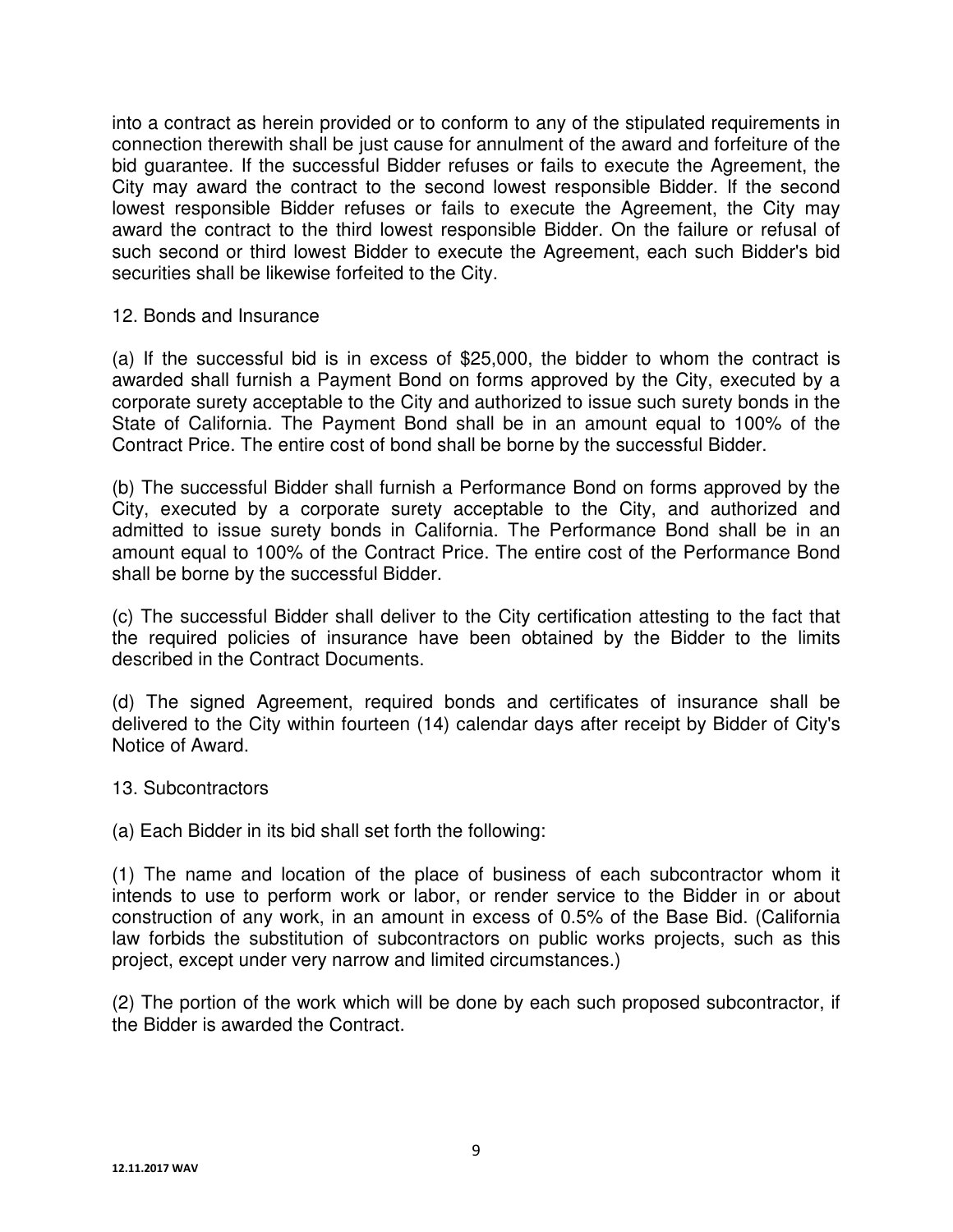(b) Each Bidder shall furnish such information in substantially the form set forth in the Bid Documents. If no subcontractors are to be used, other than within the 0.5% limit referred to above the Bidder shall state "None" on the form.

(c) Each proposed subcontractor must complete a Subcontractor's Experience Statement, which shall be attached to the List of Proposed Subcontractors in order for the bid to be considered complete.

(d) No contractor or subcontractor may be listed on a bid proposal for a public works project (submitted on or after March 1, 2015) unless registered with the Department of Industrial Relations pursuant to Labor Code section 1725.5 [with limited exceptions from this requirement for bid purposes only under Labor Code section 1771.1(a)].

(f) No contractor or subcontractor may be awarded a contract for public work on a public works project (awarded on or after April 1, 2015) unless registered with the Department of Industrial Relations pursuant to Labor Code section 1725.5. This project is subject to compliance monitoring and enforcement by the Department of Industrial Relations. Any bid submitted by a contractor or subcontractor not properly licensed and not registered with the Department of Industrial Relations shall be considered non-responsive and will be rejected.

#### 14. Non-collusion Affidavit and Debarment and Suspension Certification

Each Bidder shall include a Non-collusion Affidavit and Debarment and Suspension Certification with its bid in the form set forth in the Bid Documents.

#### 15. Permits and Fees

The Bidder's attention is called to the requirements of the General Conditions regarding the acquisition of and payment for permits, licenses and fees related to the work of this project. **All such acquisitions and payments are the sole responsibility of the Contractor.** It is the sole responsibility of the Bidder to contact agencies or utilities having jurisdiction over the project to ascertain the extent of permits and fees required and the cost thereof, and to include all such costs in its bid.

#### 16. Prevailing Wage Rates

Not less than the general prevailing rate of per diem wages for work of a similar character in the locality in which this contract is to be performed, and not less than the general prevailing rate of per diem wages for holiday and overtime work fixed as provided in Chapter 1 (commencing with Section 1720) Part 7, Division 2 of the Labor Code, shall be paid to all workers employed on this public work. Should the prevailing wage rate be increased, decreased, or eliminated a corresponding adjustment shall be made to the Contract Price which shall reflect the effect of that change in or elimination of the prevailing wage rate. A copy of the applicable rate of per diem wages is on file in the office of the City Clerk, 520 J Street, Los Banos, California.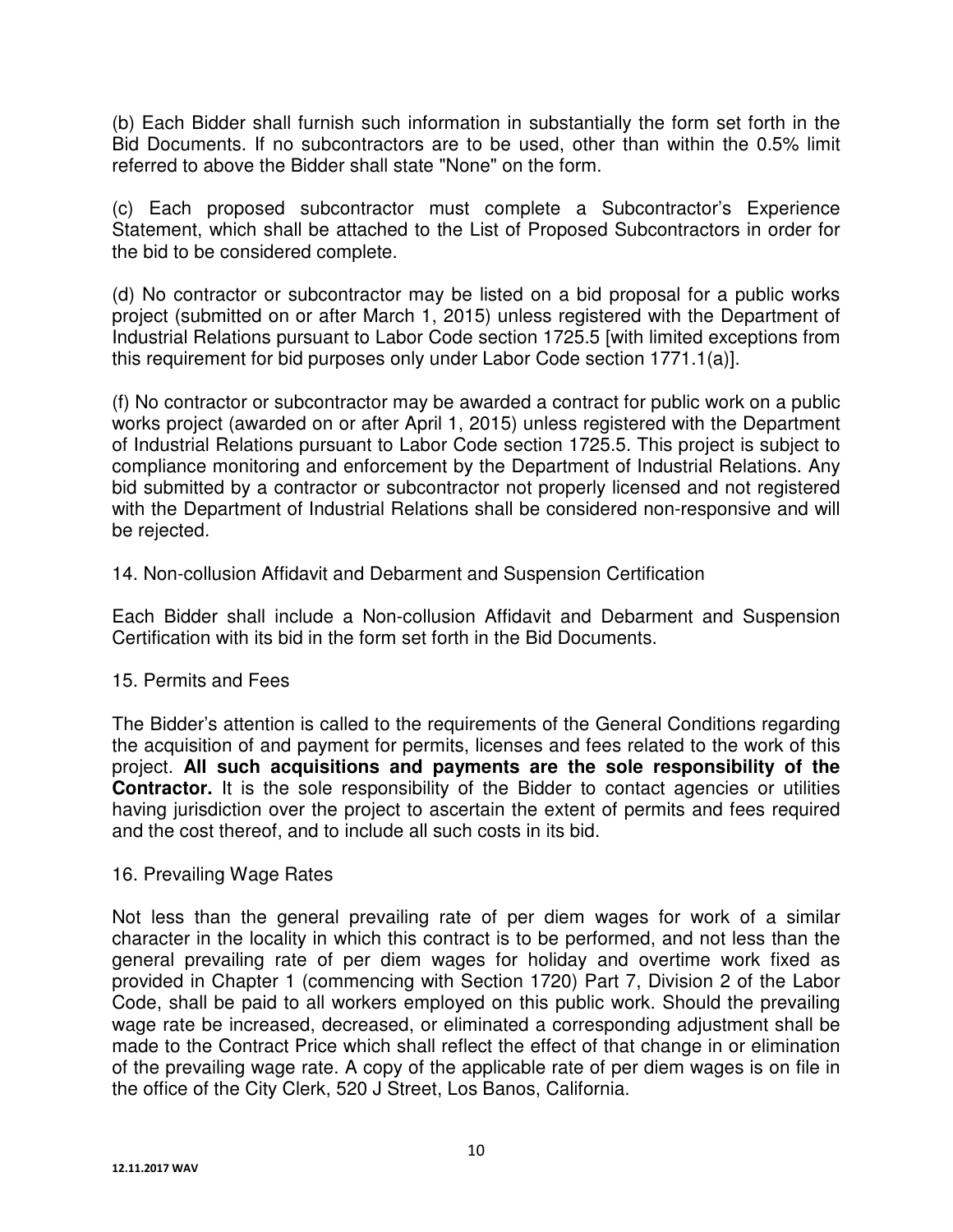The successful Bidder must also comply with statutory requirements relating to certified copies of payroll and maintenance records, and availability for inspection of same.

Successful Bidder must comply with statutory requirements relating to employment of apprentices.

#### 17. Apprentices

Section 1777.5 requires the Contractor or Subcontractor employing tradesmen in any apprenticeable occupation to apply to the Joint Apprenticeship Committee nearest the site of the public works project and which administers the apprenticeship program in that trade for a certificate of approval. The certificate will also fix the ratio of apprentices to journeymen to be used in the performance of the contract.

The Contractor is required to make contributions to funds established for the administration of apprenticeship programs if he employs registered apprentices or journeymen in any apprenticeable trade and if other Contractors on the public works site are making such contributions.

Information relative to apprenticeship standards, contributions, wage schedules and other requirements may be obtained from the State Director of Industrial Relations or from the Division of Apprenticeship Standards.

#### 18. Construction Schedule

After the Contract Documents are executed, the City will give the Contractor notice to proceed. After this notice is given, the Contractor shall complete the project within sixty (60) calendar days. The Contractor will be liable for damages for any inexcusable delay beyond this period. Liquidated damages for such delay shall be \$500 per working day for each day past the completion date.

#### 19. Retention

The City shall retain ten (5%) percent of the Contract price. The retention shall be released (with the exception of one hundred fifty percent of any disputed amount) within sixty (60) calendar days after the date of completion of the work. The Contractor may substitute securities in place of the retained funds withheld by the City. Alternatively, an escrow agreement, in the form prescribed under Cal. Public Contracts Code § 22300, may be used by Contractor.

#### 20. Miscellaneous

Contractor must have a current and valid City of Los Banos business license prior to start of the project.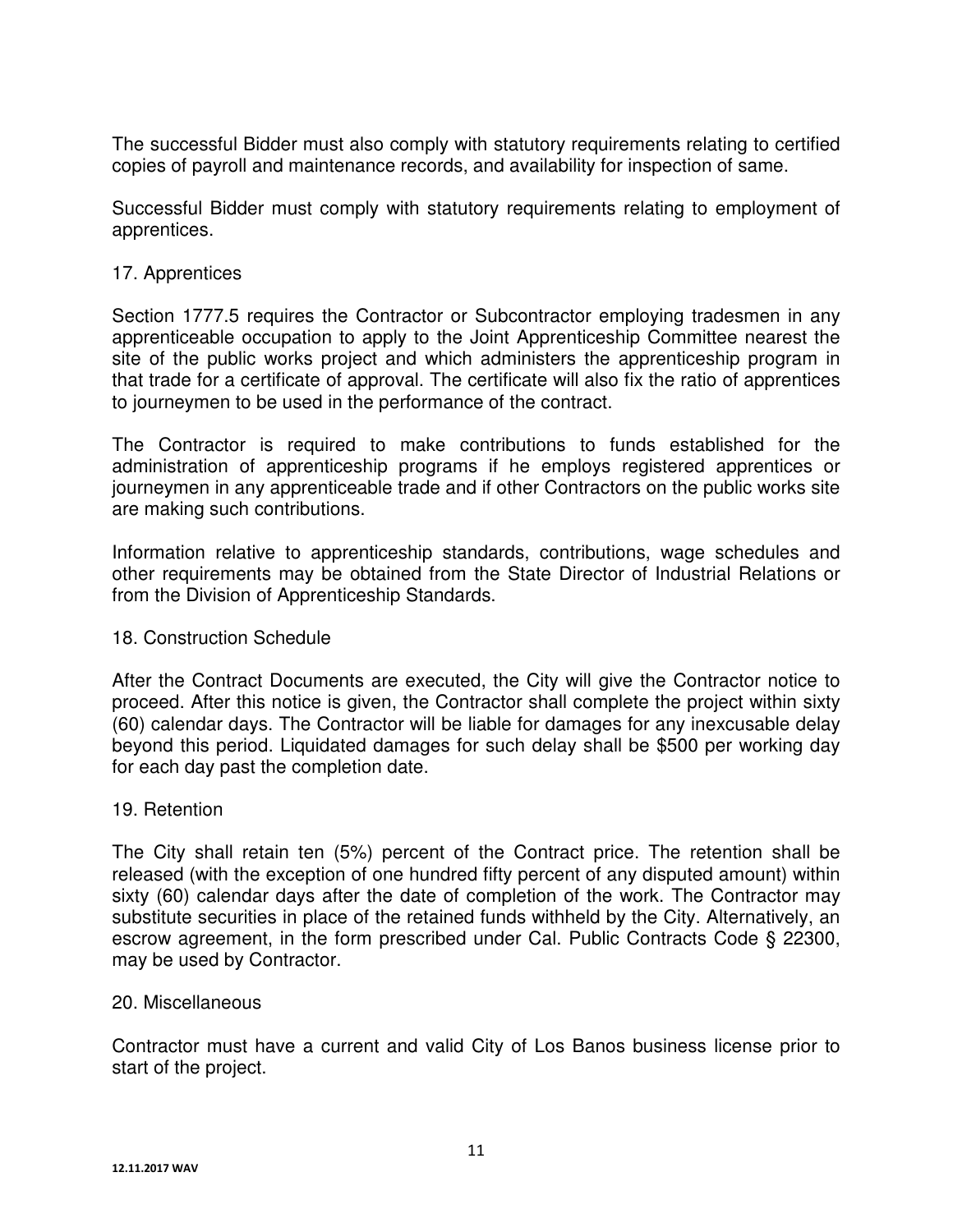A bid submitted by any contractor not properly licensed or certified shall be considered nonresponsive and will be rejected.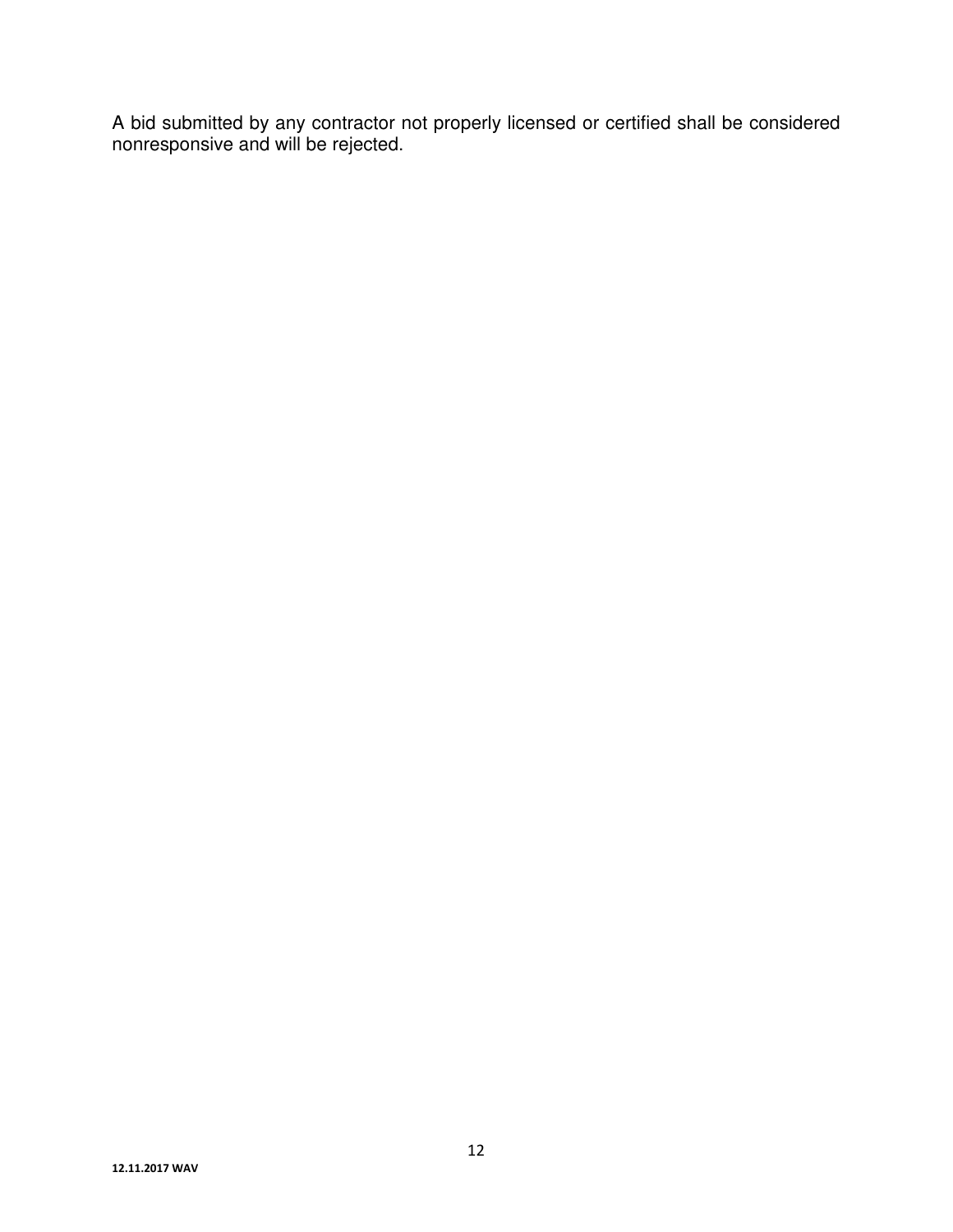#### **PROJECT DESCRIPTION AND SCOPE OF WORK**

#### **THE CITY OF LOS BANOS 644 & 646 I STREET BUILDING HAZARDOUS MATERIALS ABATEMENT AND DEMOLITION**

#### **Project Description**

Demolition of a two story abandoned building and abatement of asbestos/lead/pigeon feces hazardous material. Location: 644 & 645 I Street, Los Banos, California.

#### **Scope of the Work**

The work consists, in general of: Inspection of premises; Generate a plan for the demolition and disposal of a two story abandoned building located at 644 & 645 I Street, Los Banos, California, including but not limited to the demolition, removal and off-site disposal of the building and its contents, foundation, utility disconnections (electric, gas, water, and sewer) removal of existing piping, backfilling and scraping the pad to existing grade; asbestos/lead/pigeon feces hazardous material removal and disposal as per the requirements prepared by Provost and Pritchard and Entek Consulting Group, Inc; furnishing all labor, materials, equipment, transportation, and services necessary to complete the work and all work related thereto; and the securing of all local and state required permits. **A full copy of the "Hazardous Materials Survey Final Report" and Exhibit A - (Asbestos Requirements) and Exhibit B - (Requirements for Disturbance of Lead in Construction) is incorporated herein and must be followed for all hazardous material removal and disposal.**

The removal of the asbestos materials must be removed by a California licensed asbestos abatement contractor under specifications for abatement protocol from a California Certified Asbestos Consultant to comply with EPA, SCAQMD, and additional Cal/OSHA requirements.

In compliance with Cal/OSHA requirements, all efforts shall be made to ensure that no lead paint material will come into contact with shrubs, grass, and dirt or walking surfaces in the area(s) that lead-containing paint is disturbed. Additionally, all workers that will be disturbing the reported Cal/OSHA regulated lead containing paint(s) are required to have lead awareness training by an accredited instructor.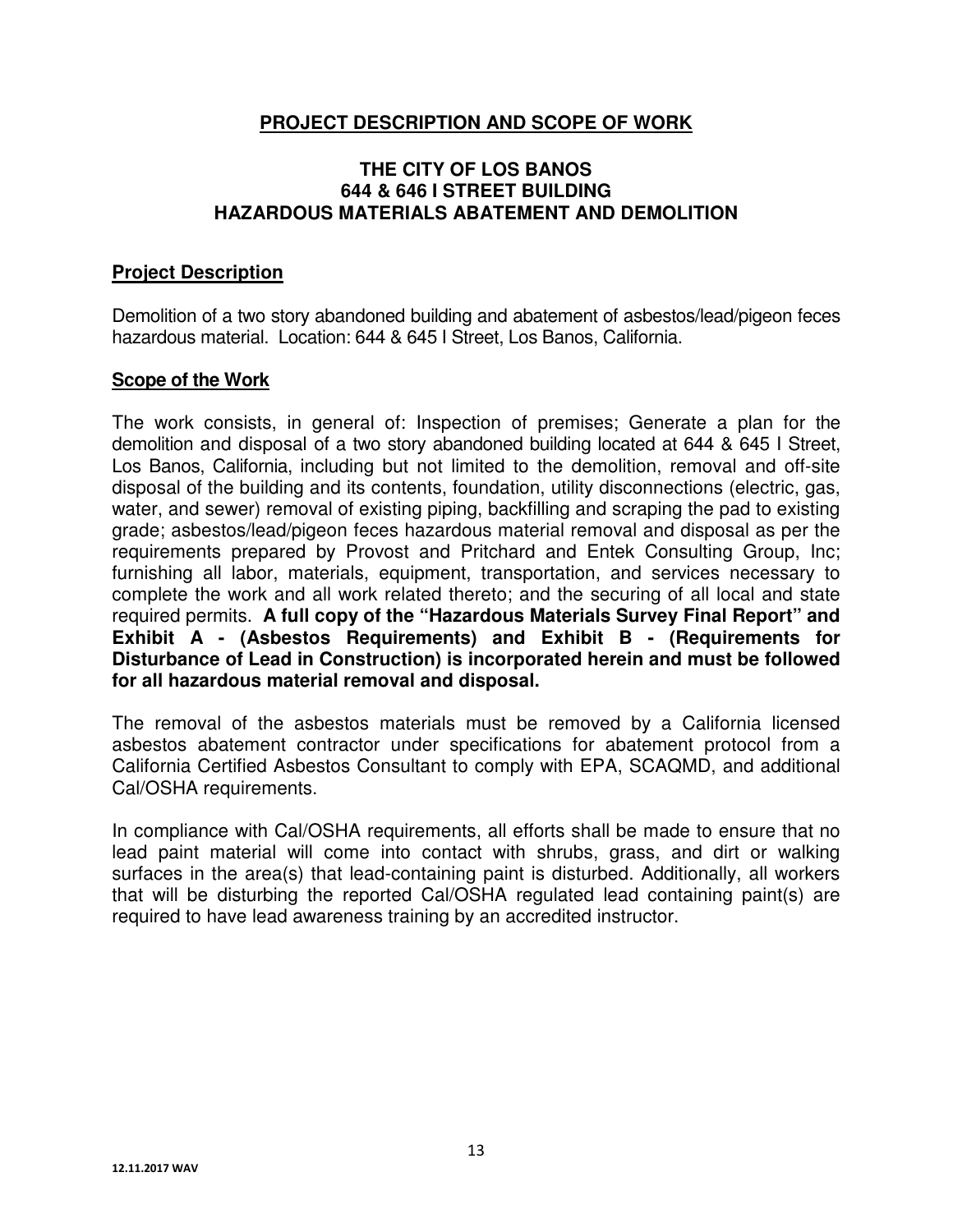## **SPECIAL TERMS AND CONDITIONS**

#### **THE CITY OF LOS BANOS 644 & 646 I STREET BUILDING HAZARDOUS MATERIALS ABATEMENT AND DEMOLITION**

#### 1.0 PROJECT RESPONSIBILITIES:

## 1.1 City's Project Manager Responsibilities:

1.1.1 City's point of contact is Mason Hurley, Chief Building Official @ 209-827-7025.

1.1.2 City will provide access to all necessary areas for this project.

#### 1.2 Contractor's Project Responsibilities:

1.2.1 Properly disposing of any type of debris, trash, and refuse at the job location at the end of each work day as per Federal/State/Local requirements.

1.2.2 Provide all necessary equipment (i.e. crane service, forklift, specialized tools) for complete demolition services.

1.2.3 Mobilization and any Setup costs shall be included in the total cost(s) of the project.

1.2.4 Contractor shall have an active and current California Contractors License for the type of work being performed.

1.2.5 Contractor shall be responsible for all travel related expenses; City shall not be responsible or reimburse any expenses.

1.2.6 Contractor shall obtain all necessary permits from all of the regulatory agencies for this project and submit copies at the end of the project prior to final payment.

1.2.7 Contractor shall be responsible to disconnect all utilities and cap them as required. Contractor shall obtain the necessary permits as well as have the proper licenses for such work.

1.2.8 Contractor shall provide any necessary abatement services as required (i.e. lead paint, asbestos, pigeon feces removal). Contractor shall obtain any or all necessary permits/reports for any abatement services.

1.2.9 Prevailing wage project, Contractor to submit certified payroll(s) with invoice(s).

#### 2.0 ADDITIONAL INFORMATION: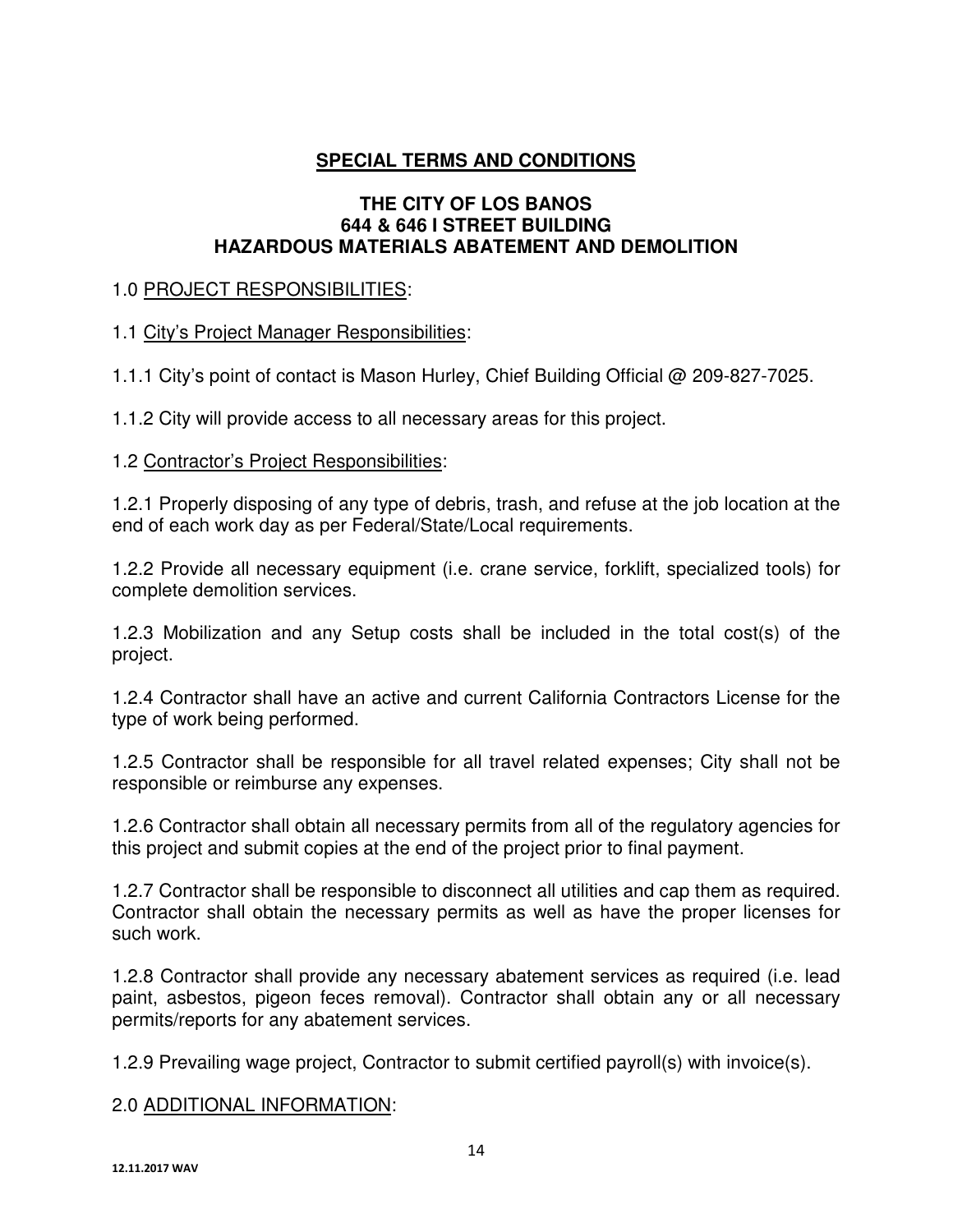2.1 All costs shall include any materials, equipment labor, and any other incidentals for a complete job.

2.2 All work to conform to State/Local/Federal codes and laws.

2.3 Work shall be performed Monday through Friday between 8:00am and 4:00pm. At the discretion of the City due to operations, hours may vary Monday thru Friday and some weekend work may be involved.

#### 3.0 CARE OF THE SITE AND ADJACENT PREMISES:

3.1 The Contractor shall be responsible for the care and preservation of the site on which the work/services are to be performed, and of any adjacent premises and coterminous property as applicable to the agreed upon work/services. Any parts of such premises injured, damaged or disturbed because of the Contractor's work, shall be repaired, and/or replaced, at their sole expense and to the City's complete satisfaction. This section also includes any overhead power and telephone lines.

## 5.0 SCOPE OF WORK:

5.1 The work consists, in general of: Inspection of premises; Generate a plan for the demolition and disposal of a two story abandoned building located at 644 & 645 I Street, Los Banos, California, including but not limited to the demolition, removal and off-site disposal of the building and its contents, foundation, utility disconnections (electric, gas, water, and sewer) removal of existing piping, backfilling and scraping the pad to existing grade; asbestos/lead/pigeon feces hazardous material removal and disposal as per the requirements prepared by Provost and Pritchard and Entek Consulting Group, Inc; furnishing all labor, materials, equipment, transportation, and services necessary to complete the work; all work related thereto; and the securing of all local and state required permits. A full copy of the "Hazardous Materials Survey Final Report" including Exhibit A - (Asbestos Requirements) and Exhibit B - (Requirements for Disturbance of Lead in Construction) is included and must be followed for all hazardous material removal and disposal.

The removal of the asbestos materials must be removed by a California licensed asbestos abatement contractor under specifications for abatement protocol from a California Certified Asbestos Consultant to comply with EPA, SCAQMD, and additional Cal/OSHA requirements.

In compliance with Cal/OSHA requirements, all efforts shall be made to ensure that no lead paint material will come into contact with shrubs, grass, and dirt or walking surfaces in the area(s) that lead-containing paint is disturbed. Additionally, all workers that will be disturbing the reported Cal/OSHA regulated lead containing paint(s) are required to have lead awareness training by an accredited instructor.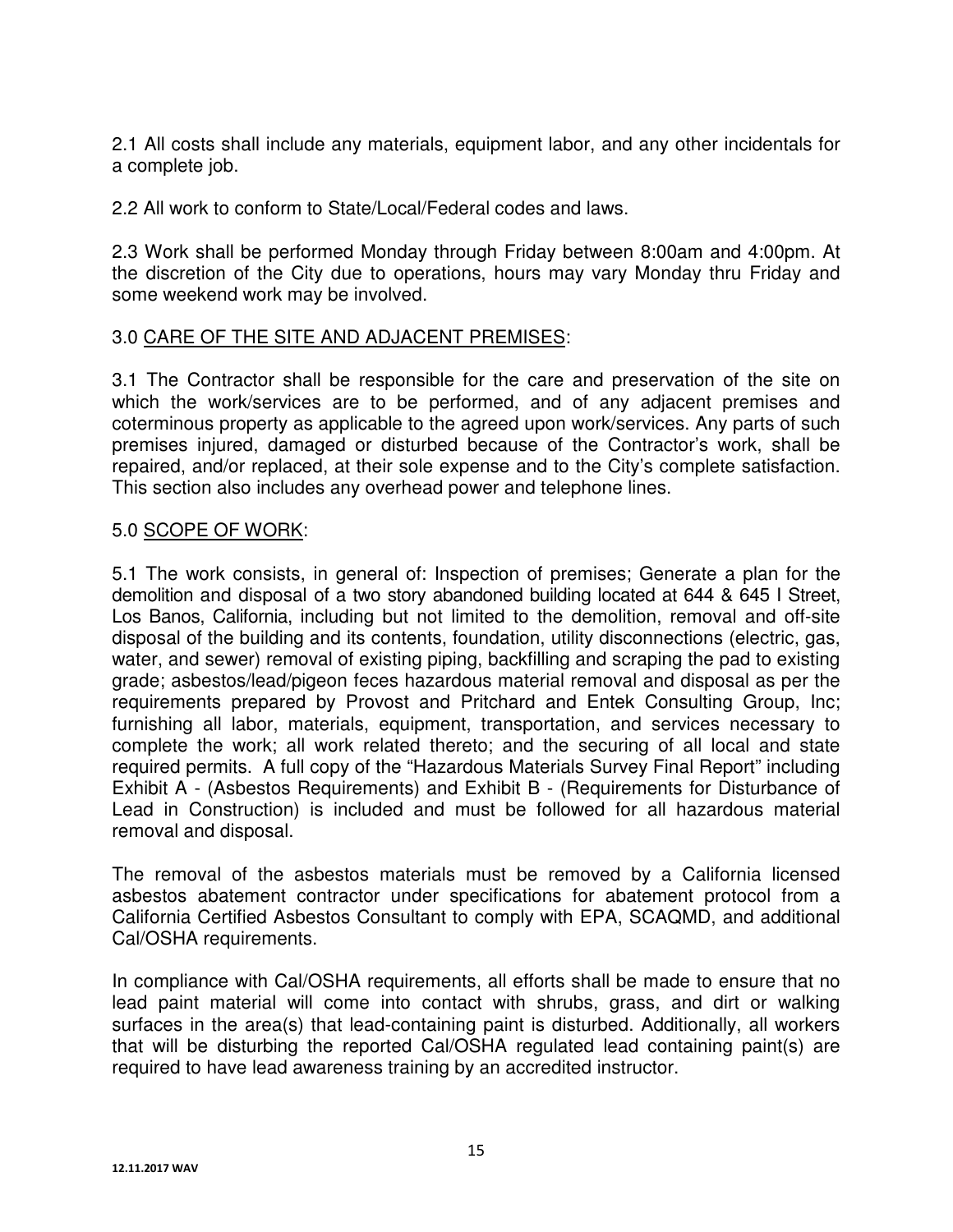## 6.0 PRE-CONSTRUCTION CONFERENCE:

6.1 Contractor and the City's representative shall meet at a pre-demolition conference to be scheduled after notification of award and prior to the start of demolition. The purpose of the conference is to review job schedules, discuss various aspects of work and clarify procedures.

#### 7.0 VERIFICATION OF CONDITIONS:

7.1 The Contractor shall verify all existing conditions and measurements before commencing work. All discrepancies between scope of work specifications and actual field conditions shall be immediately reported to the City's Representative who shall determine if modifications in work are necessary. The Contractor shall not modify the work without prior authorization from the City's representative.

#### 8.0 POWER:

8.1 The Contractor shall provide if necessary any temporary service and remove same upon completion of work at their expense.

#### 9.0 PROTECTION:

9.1 Contractor shall be fully responsible for accidents to the public and/or damage to public and private property on the site or off site of the work/services. Contractor shall provide and maintain guards, fences, barriers, signs, red lights and other safety devices adjacent to and on the site as may be necessary to prevent accidents to the public and damage to property. At the end of the project, all signs, lights, barriers and other safety devices shall be removed from the project and shall be left clean and orderly.

#### 10.0 FINAL CLEAN-UP:

10.1 At the conclusion of each day of construction and prior to the final inspection, the Contractor shall:

10.1.1 Remove all debris as described, waste material, tools, equipment, etc., from project site as applicable.

10.1.2 Restore damaged or marred surfaces to original as approved by City's representative.

10.1.3 Leave all surfaces clean and completed as indicated in the specifications.

#### 11.0 PROJECT CLOSE-OUT:

11.1 At the conclusion of all demolition the Contractor shall request a final inspection of all work from the City's representative. If any deficiencies are noted, they will be listed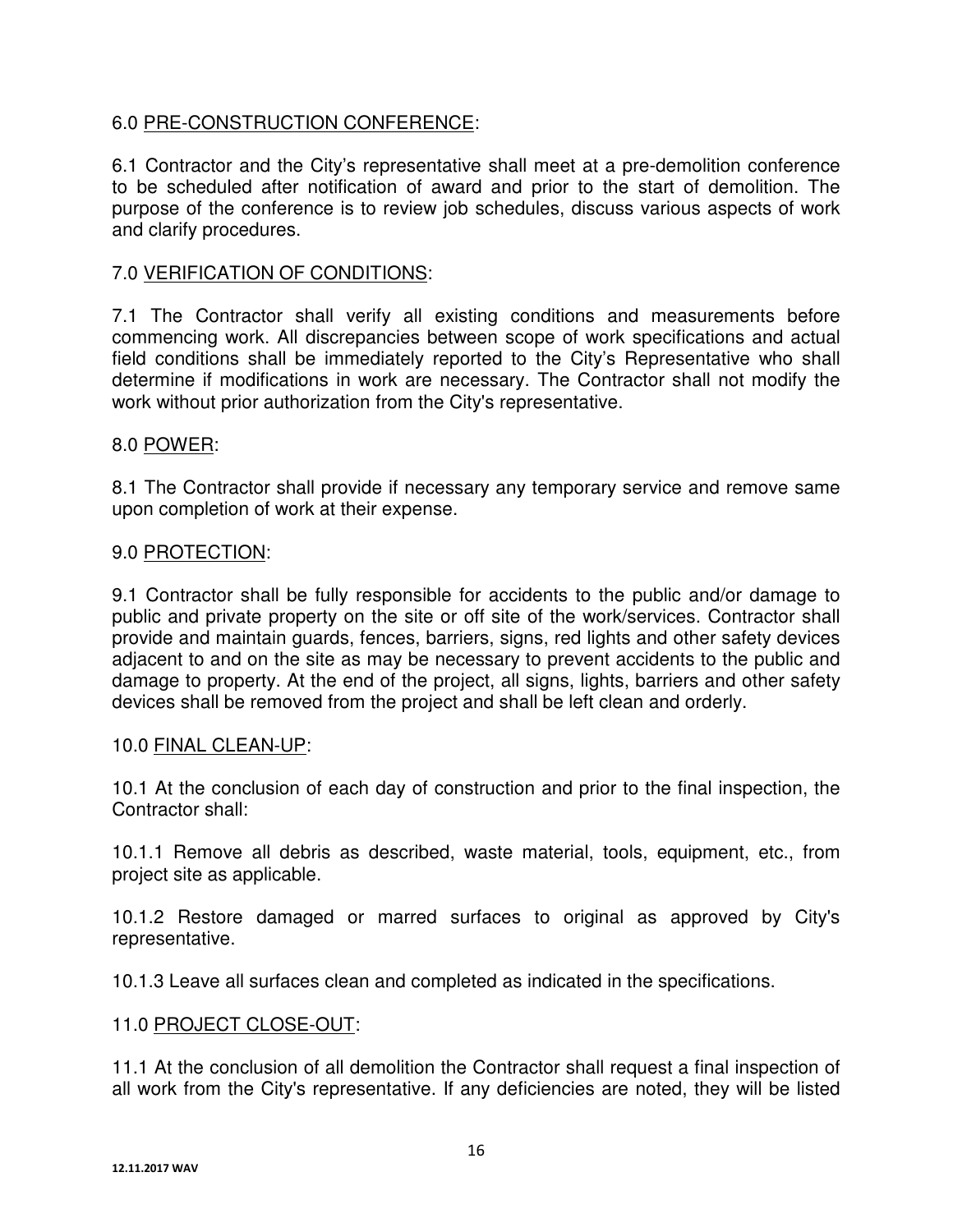by the City's representative as a written memo to the Contractor. Contractor shall complete all listed deficiencies in a timely manner until the work is an acceptable condition.

## 12.0 CONTRACTOR'S RESPONSIBILITY:

12.1 Contractor shall be completely responsible for care and condition of project improvements in their entirety until completion and acceptance by the City. Contractor shall provide such watchmen, guards and security devices as they deem necessary if applicable.

#### 13.0 SUBSTITUTIONS:

13.1 Any substitutions of materials, equipment, construction methods, etc. from those noted in the specifications, must be approved in writing by the City's representative prior to their use or application or installation in the field.

#### 14.0 SAFETY:

14.1 The Contractor is responsible for posting signs, installing temporary barriers, fences and taking other necessary measures to protect public from any injury or damage as a result of Contractor's operations. This also includes obtaining any necessary encroachment permits from the City of Los Banos.

#### 15.0 JOB CONDITIONS:

15.1. Use all means necessary to prevent spread of any type of dust or debris during performance of the work of this Section. (If Applicable)

15.2 On-site burning will not be permitted. (If Applicable)

15.3 Use all means necessary to protect existing objects designated to remain and, in the event of damage, immediately make all repairs and replacements necessary to the approval of the City's Representative and at no additional cost to the City.

15.4 Explosives shall not be used on this project.

15.5 All other materials not specifically described but required for the proper completion of the work of this specification shall be selected by the Contractor subject to the approval of the City's Representative.

#### 16.0 LICENSES, PERMITS AND FEES:

16.1 The acquisition of and payment for all permits, licenses and fees related to the work of this project are the sole responsibility of the Contractor. It is the sole responsibility of the Contractor to contact agencies or utilities having jurisdiction over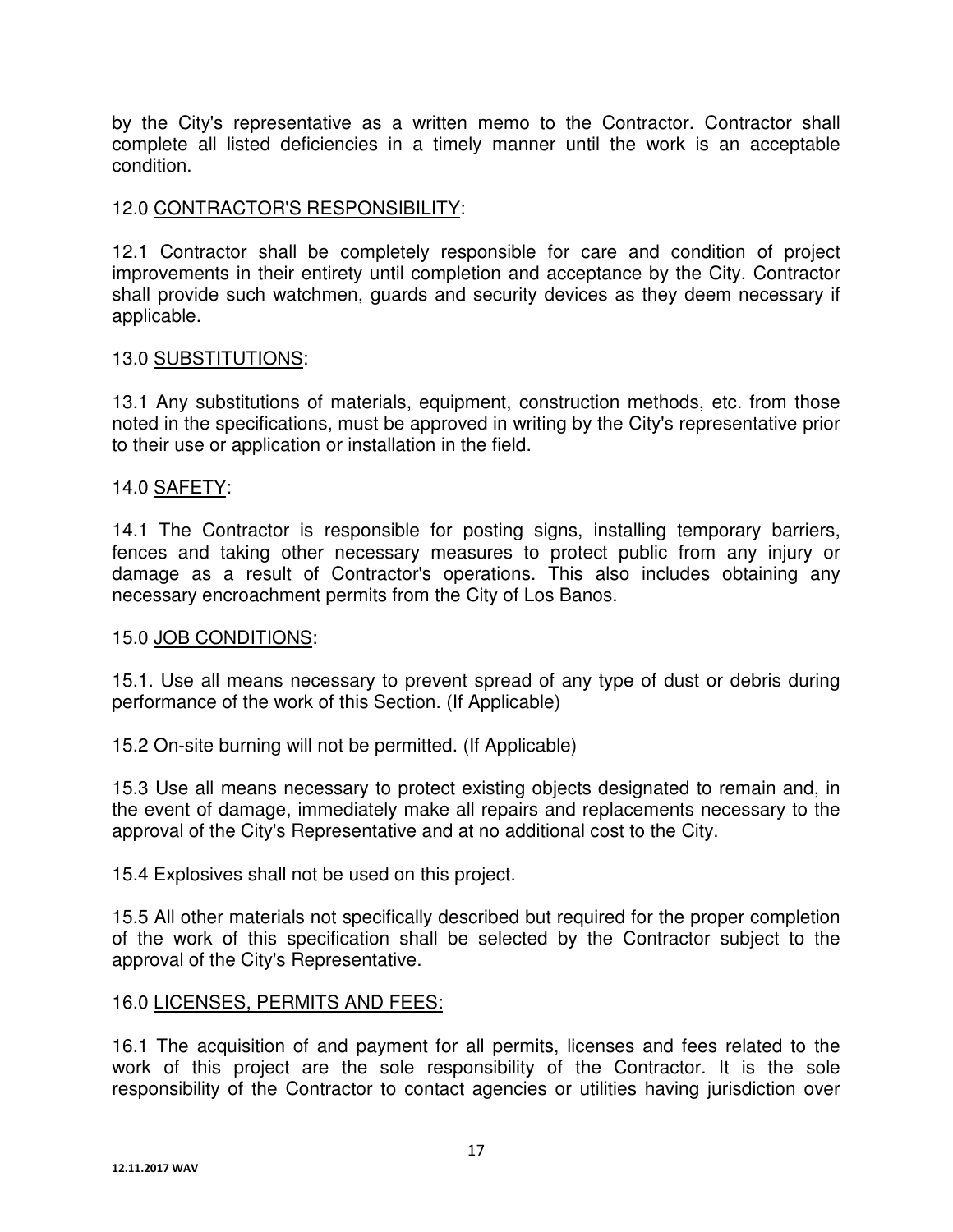the project to ascertain the extent of permits and fees required and the cost thereof, and to include all such costs in its bid.

16.2 Contractor must have a current and valid City of Los Banos business license prior to start of the project.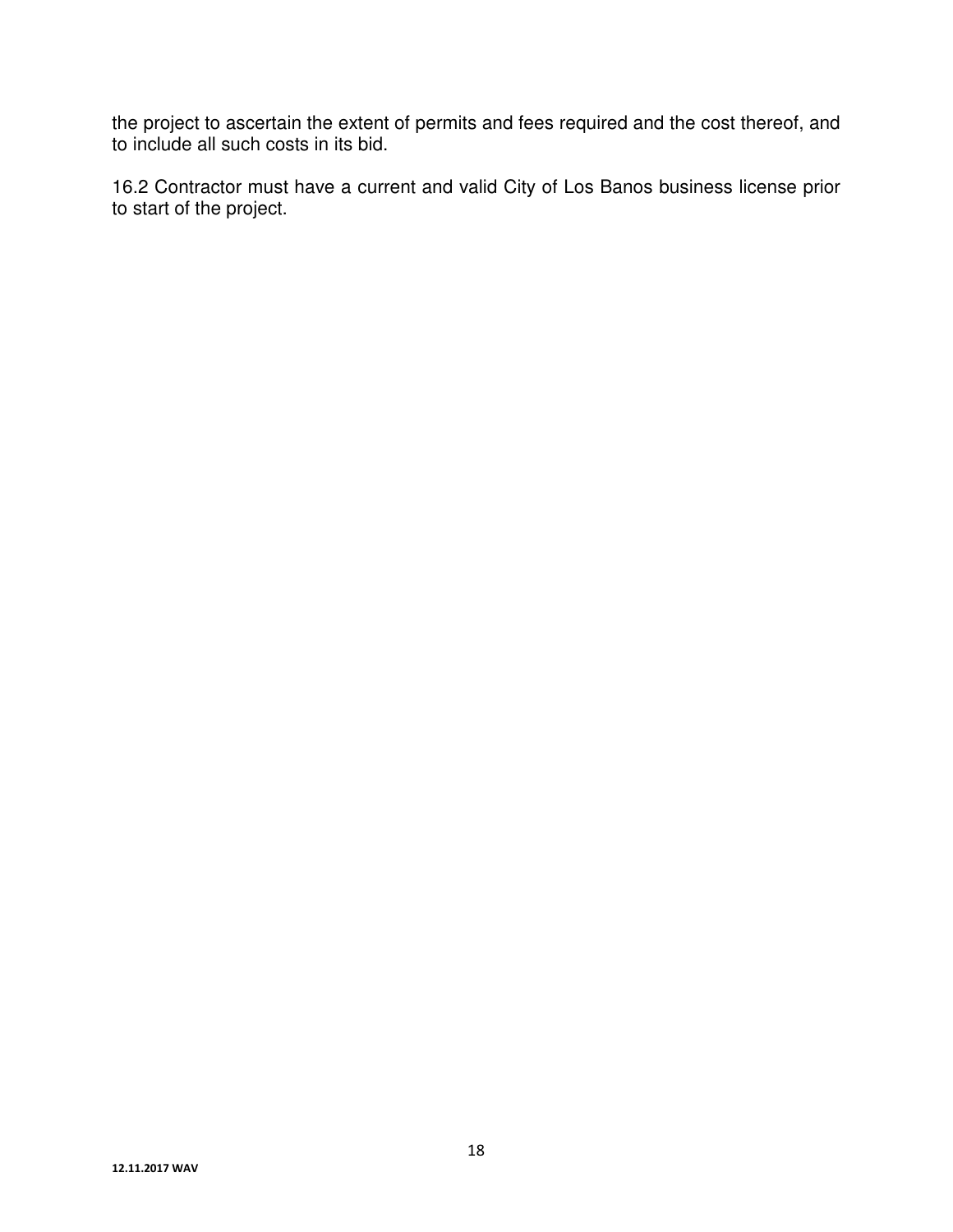## **GENERAL TERMS AND CONDITIONS**

#### **THE CITY OF LOS BANOS 644 & 646 I STREET BUILDING HAZARDOUS MATERIALS ABATEMENT AND DEMOLITION**

#### 1.0 PARAGRAPH HEADINGS AND DEFINITIONS

1.1 Paragraph headings in this Contract are for convenience only, and are not to be construed to define, limit, expand, interpret, or amplify the provisions of this Contract. When initially capitalized in this Contract or amendments hereto, the following words or phrases shall have the meanings specified:

1.2.1 Adjusted Contract Price - The initial Contract Price adjusted for change orders, Force Majeure, termination for convenience or any other reason permitted by this Contract.

1.2.2 Best Efforts - Those efforts which a competent, experienced, and prudent contractor would use to perform and complete the requirements of this Contract in a timely manner, exercising the degree of care, competence, and prudence customarily imposed on a contractor performing similar work in the State of California.

1.2.3 Contract - This agreement, including all referenced documents, between the City of Los Banos and Contractor for the performance of the Work, and subsequent written modifications executed by the City and Contractor.

1.2.4 Contractor - The legal entity which executes this Contract with the City to perform the Work.

1.2.5 Contract Manager- The title of the person designated by the City to be its representative with authority to act for and bind the City.

1.2.6 Documentation - Drawings, plans, models, studies, surveys, specifications, reports, design analysis, data, policies, information, work product, proposals, and any other similar documents or material prepared or used in connection with the Work.

1.2.7 Final Completion Date - The date when the Work is completed in accordance with the Contract, including all Punch List Items.

1.2.8 Force Majeure - An act of God, or event beyond the control of a party, including an act or omission of government, act or omission of civil or military authority, strike or lockout, act of a public enemy, war, blockade, insurrection, riot, epidemic, landslide, earthquake, fire, storm, lightning, flood, washout, or civil disturbance which could not have been avoided through the exercise of reasonable care and prudence.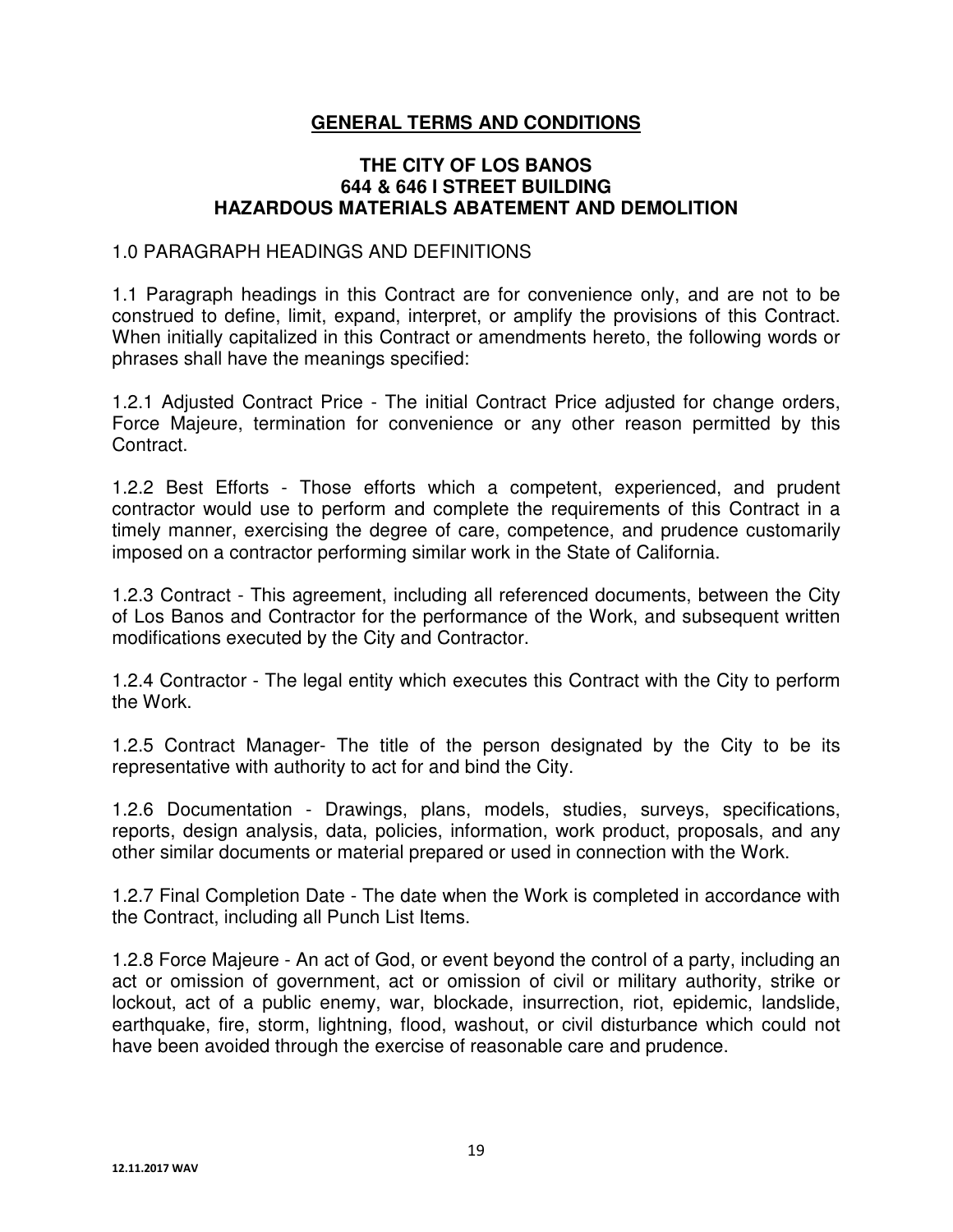1.2.9 Price or Contract Price - The total sum to be paid by the City to Contractor for performance of the Work.

1.2.10 Project - Contractor shall furnish all labor, material, equipment and services and perform and complete all work required as per the project specifications.

1.2.11 Project Engineer or Coordinator - The title of the person designated by the City to be its representative with authority to act for the City regarding engineering and construction matters.

1.2.12 Punch List Items - Items of work comprising a part of the Work as set out on a Punch List prepared by the City, with said items to be completed by Contractor consistent with the terms and conditions and scope of the Contract.

1.2.13 Schedule - The time frame for the construction project as established by the City and/or the Contract Documents.

1.2.14 Site - The area where Contractor shall perform the Work.

1.2.15 Work or Scope of Work - All obligations undertaken by Contractor pursuant to the Contract as described in the Bid Documents.

## 2.0 SCOPE OF WORK

2.1 Contractor shall perform and complete the Work in a safe manner, and shall supply all personnel, tools, equipment, and material to complete the Work. The scope of work is further established in the following documents: Invitation to Bid; Bid Documents; Entek Consulting Group Inc., Hazardous Materials Survey Final Report and Exhibits A - (Asbestos Requirements) and Exhibit B - (Requirements for Disturbance of Lead in Construction); and Special Terms and Conditions; General Terms and Conditions; and Agreement.

2.2 The acquisition of and payment for all permits, licenses and fees related to the work of this project are the sole responsibility of the Contractor. It is the sole responsibility of the Contractor to contact agencies or utilities having jurisdiction over the project to ascertain the extent of permits and fees required and the cost thereof, and to include all such costs in the Contract Price.

## 3.0 SCHEDULE

Contractor shall perform and complete the Work within sixty (60) calendar days after the date in the notice to proceed. After execution of this Contract, Contractor shall develop and submit for City's approval, a detailed construction schedule designed to meet City's project schedule. Any abnormal expenses such as premium time or overtime incurred by Contractor to meet the detailed schedule, unless specifically directed or approved by the City in writing, shall be borne by Contractor.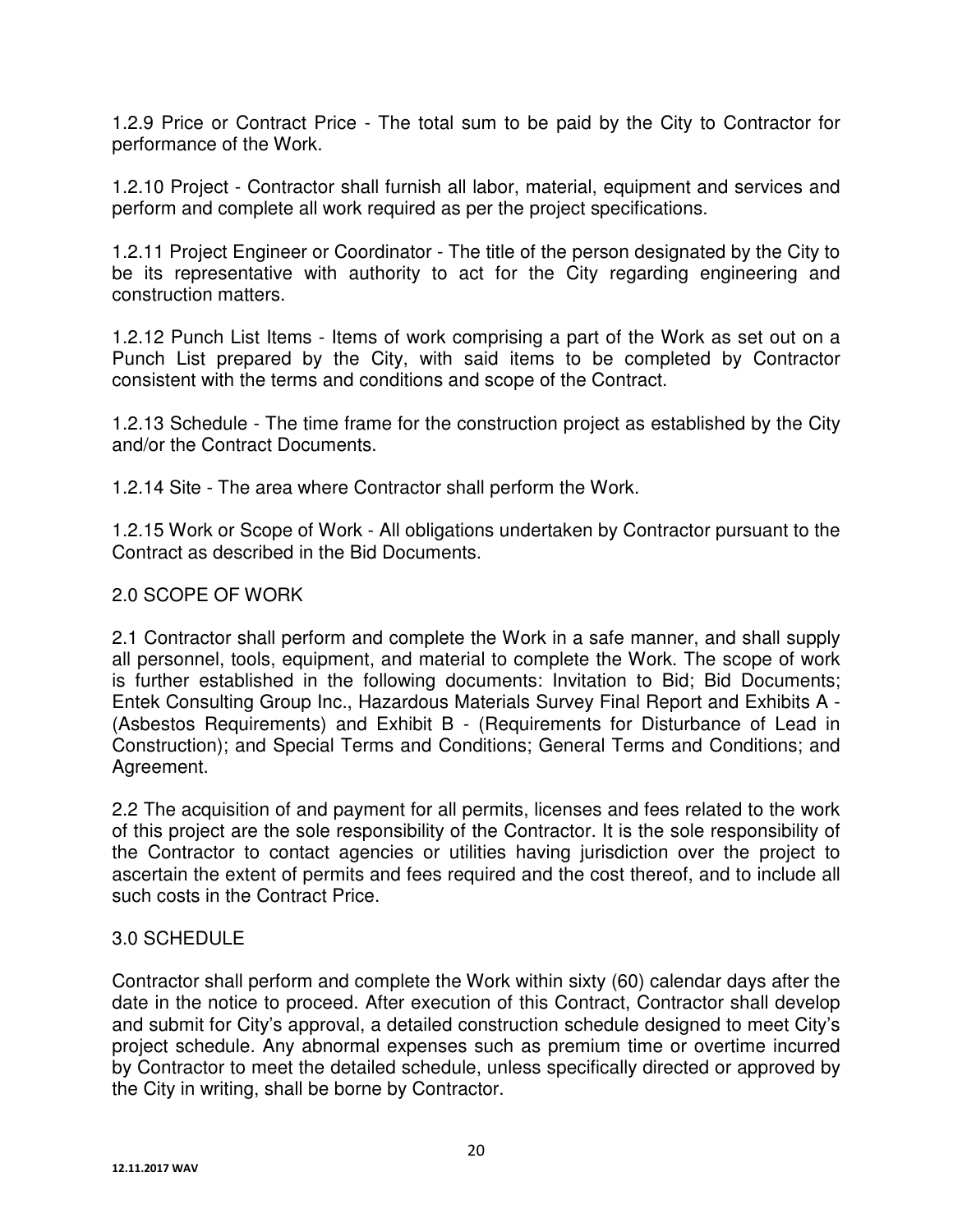## 4.0 COMPENSATION AND PAYMENT

The City shall compensate Contractor through progress payments according to percentage of completion and/or milestones, as agreed hereafter by the parties. The City shall not be obligated to make final payment(s) until Contractor has submitted to the City written evidence that the Work has been fully completed in accordance with this Contract, and satisfactory evidence that all of Contractor's indebtedness in connection with the Work has been paid or written releases provided of all potential liens arising out of this Contract. Upon receipt of such evidence, the City will record a Notice of Completion in Merced County. City shall retain 5% of the Contract Price. Contractor may substitute securities or provide an escrow agreement pursuant to California Public Contracts Code section 22300.

## 5.0 INSURANCE AND BONDS

5.1 Insurance - Contractor agrees to provide insurance in accordance with the requirements set forth herein. If Contractor uses existing coverage to comply with these requirements and that coverage does not meet the requirements, Contractor agrees to modify the existing coverage to do so. The following coverages will be provided by Contractor and maintained on behalf of the City, the Los Banos Designated Local Authority, as Successor Agency to the Los Banos Redevelopment Agency, and the Oversight Board to the Los Banos Designated Local Authority, and in accordance with the following requirements:

5.1.1 Commercial General Liability Insurance - Contractor shall maintain commercial general liability insurance with coverage at least as broad as Insurance Services Office form CG 00 01, in an amount not less than two million dollars (\$2,000,000) per occurrence, four million dollars (\$4,000,000) general aggregate, for bodily injury, personal injury, and property damage, including without limitation, blanket contractual liability. Contractor's general liability policies shall be primary and non-contributory, and be endorsed using Insurance Services Office form CG 20 10 to provide that City and its officers, officials, employees, and agents shall be additional insureds under such policies. For construction contracts, an endorsement providing completed operations to the additional insured, ISO form CG 20 37, is also required.

5.1.2 Workers' Compensation/Employers' Liability - Contractor shall maintain Workers' Compensation Insurance (Statutory Limits) and Employer's Liability Insurance with limits of at least one million dollars (\$1,000,000). Contractor shall submit to City, along with the certificate of insurance, a Waiver of Subrogation endorsement in favor of City, its officers, agents, employees, and volunteers.

5.1.3 Automobile Liability Insurance - Contractor shall provide auto liability coverage for owned, non-owned, and hired autos using ISO Business Auto Coverage form CA 00 01, or the exact equivalent, with a limit of no less than two million dollars (\$2,000,000) per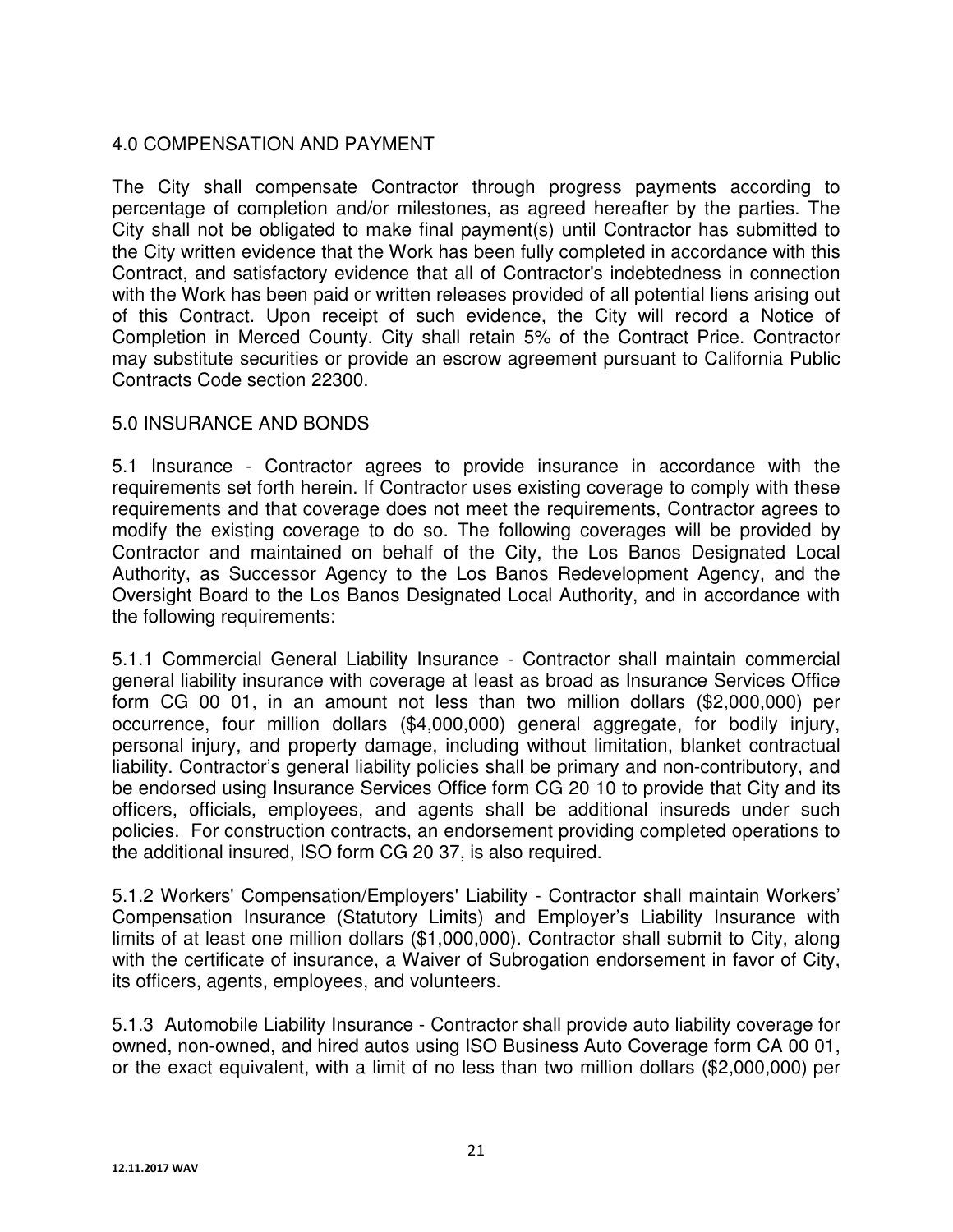accident. If contractor owns no vehicles, this requirement may be met through a nonowned auto endorsement to the CGL policy

5.1.4 Contractor Pollution Liability - Insurance shall be written on a CONTRACTOR's Pollution Liability form or other form acceptable to CITY providing coverage for liability arising out of sudden, accidental and gradual pollution and remediation. The policy limit shall be no less than two million dollars (\$2,000,000) per claim and in the aggregate. All activities contemplated in this Agreement shall be specifically scheduled on the policy as "covered operations." The policy shall provide coverage for the hauling of waste from the project site to the final disposal location, including non-owned disposal sites. 5.1.5 Endorsements - Each policy shall either include or be endorsed with the following specific language:

 i. The City, its elected or appointed officers, officials, employees, agents and volunteers are to be covered as additional insureds with respect to liability arising out of work performed by or on behalf of the Contractor.

 ii. The Los Banos Designated Local Authority, as Successor Agency to the Los Banos Redevelopment Agency, and its elected or appointed officers, officials, employees, agents and volunteers are to be covered as additional insureds with respect to liability arising out of work performed by or on behalf of the Contractor

iii. The Oversight Board to the Los Banos Designated Local Authority and its elected or appointed officers, officials, employees, agents and volunteers are to be covered as additional insureds with respect to liability arising out of work performed by or on behalf of the Contractor.

iv. This policy shall be considered primary insurance as respects to City, its elected or appointed officers, officials, employees, agents and volunteers as respects to all claims, losses, or liability arising directly or indirectly from the Contractor's operations or services provided to City. Any insurance maintained by City, including any selfinsured retention City may have, shall be considered excess insurance only and not contributory with the insurance provided hereunder.

 v. This insurance shall act for each insured and additional insured as though a separate policy had been written for each, except with respect to the limits of liability of the insuring company.

 vi. The insurer waives all rights of subrogation against City, its elected or appointed officers, officials, employees, agents and volunteers.

 vii. Any failure to comply with reporting provisions of the policies shall not affect coverage provided to City, the Los Banos Designated Local Authority, the Oversight Board to the Los Banos Designated Local Authority, or their respective elected or appointed officers, officials, employees, agents or volunteers.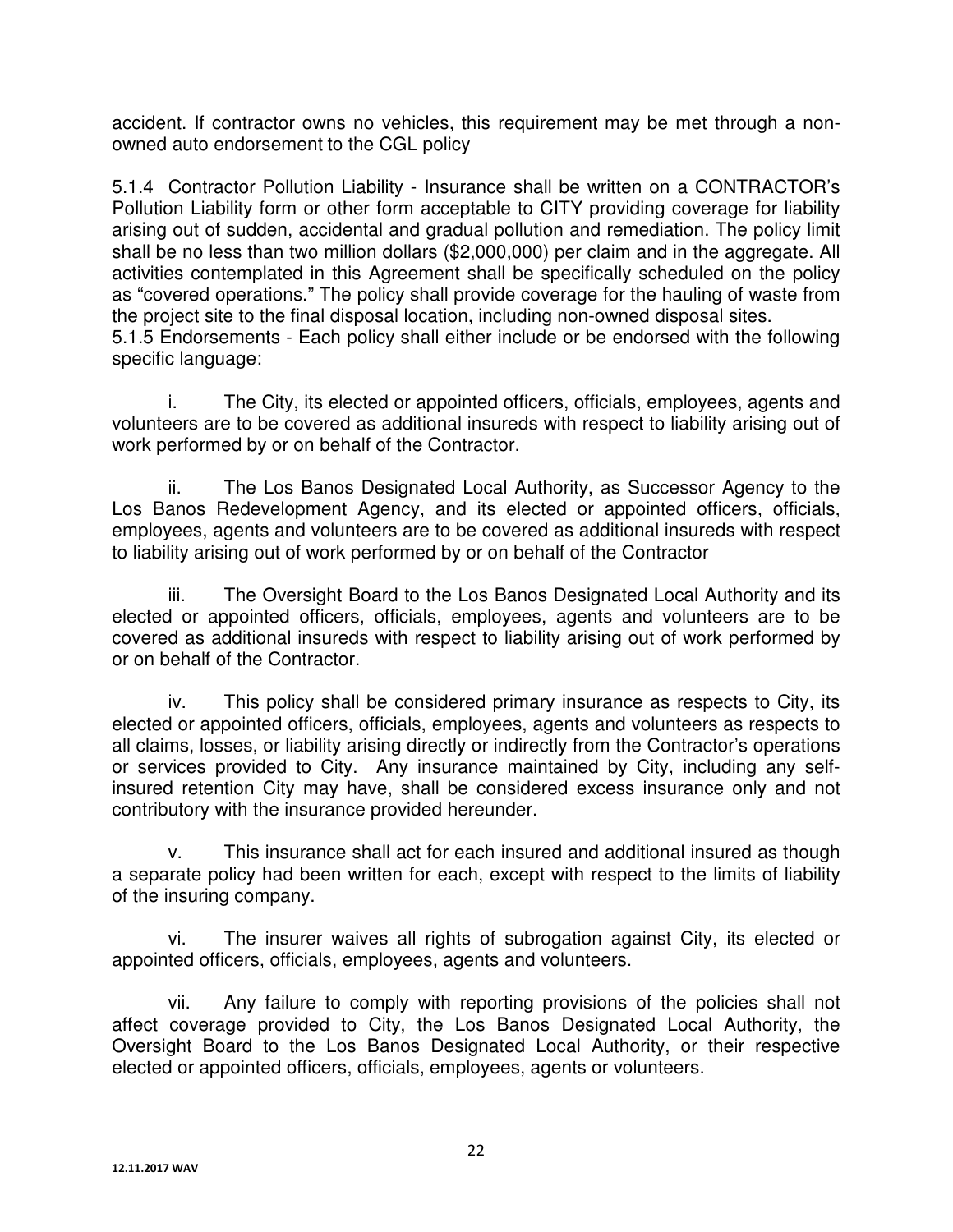viiii. The insurance provided by this policy shall not be suspended, voided, or canceled, by either party except after thirty (30) calendar days (10 calendar days written notice of non-payment of premium) written notice has been received by City.

5.2 Additional Insurance Provisions - Contractor and the City further agree as follows:

5.2.1 This Section supersedes all other sections and provisions of this Contract to the extent that any other section or provision conflicts with or impairs the provisions of this Section.

5.2.2 Nothing contained in this Section is to be construed as affecting or altering the legal status of the parties to this Contract.

5.2.3 The insurance requirements set forth in this Section are intended to be separate and distinct from any other provision in this Contract and shall be interpreted as such.

5.2.4 All insurance coverage and limits provided pursuant to this Contract shall apply to the full extent of the policies involved, available or applicable. Nothing contained in this Contract or any other agreement relating to the City or its operations limits the application of such insurance coverage.

5.2.5 Requirements of specific minimum coverage features or limits contained in this Section are not intended as a constraint on coverage, or other requirements, or a waiver of any coverage. Specific reference to a given coverage feature is for purposes of clarification only and is not intended by any party to be all inclusive, or to the exclusion of other coverage, or a waiver of any type.

5.2.6 For purposes of insurance coverage only, this Contract will be deemed to have been executed immediately upon any party hereto taking any steps in furtherance of performance of this Contract.

5.2.7 Unless otherwise approved by the City, Contractor's insurance shall be written by insurers authorized to do business in the State of California and with a minimum "Best's" Insurance Guide rating of "A-:VII." Self-insurance will not comply with these insurance specifications.

5.2.8 In the event any policy of insurance required under this Contract does not comply with these requirements or is canceled and not replaced, the City, the Los Banos Designated Local Authority, as Successor Agency to the Los Banos Redevelopment Agency, and the Oversight Board to the Los Banos Designated Local Authority have the right but not the duty to obtain the insurance it deems necessary and any premium paid by the City, the Los Banos Designated Local Authority, as Successor Agency to the Los Banos Redevelopment Agency, and the Oversight Board to the Los Banos Designated Local Authority, will be promptly reimbursed by Contractor.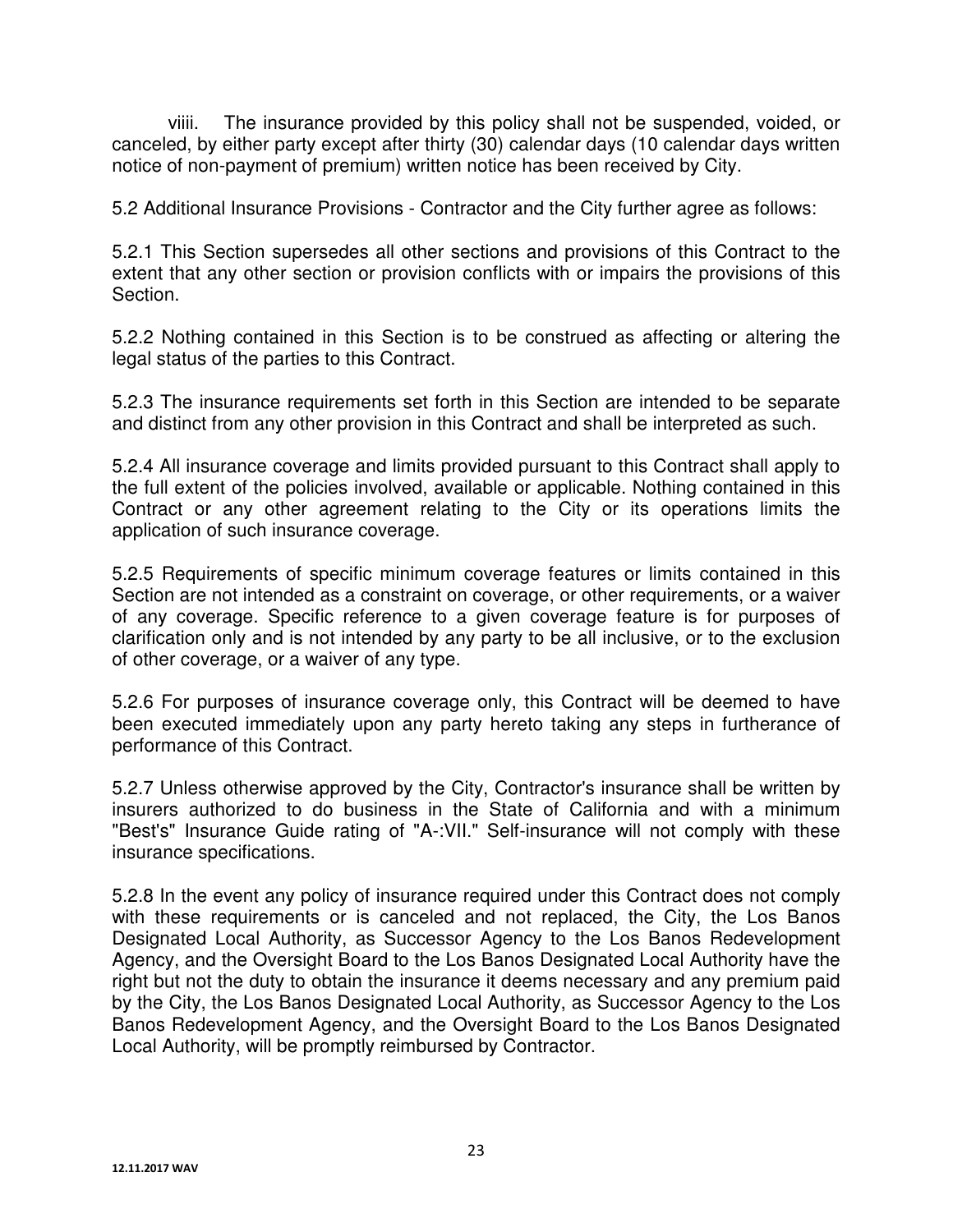5.2.9 Contractor agrees to provide evidence of the insurance required herein, satisfactory to the City, consisting of certificate(s) of insurance evidencing all of the coverage required and additional insured endorsement to Contractor's liability policies. Certificate(s) are to reflect that the insurer will provide thirty (30) days notice of any cancellation of coverage. Contractor agrees to require its insurer to modify such certificates to delete any exculpatory wording stating that failure of the insurer to mail written notice of cancellation imposes no obligation, and to delete the word "endeavor" with regard to any notice provisions. Contractor agrees to provide complete certified copies of policies to the City, the Los Banos Designated Local Authority, as Successor Agency to the Los Banos Redevelopment Agency, and the Oversight Board to the Los Banos Designated Local Authority upon request.

5.2.10 Contractor shall provide the City or any other additional insured with proof that policies of insurance required herein expiring during the term of this Contract have been renewed or replaced with other policies providing at least the same coverage. Such proof will be furnished prior to the expiration of the coverage.

5.2.11 Any failure on the part of the City or any other additional insured under these requirements to obtain proof of insurance required under this Contract in no way waives any right or remedy of the City or any additional insured, in this or any other regard.

5.2.12 Contractor shall require all subcontractors or other parties hired for this project to provide general liability insurance with coverage identical to that required for Contractor naming the City, the Los Banos Designated Local Authority, as Successor Agency to the Los Banos Redevelopment Agency, and the Oversight Board to the Los Banos Designated Local Authority, and their respective employees and agents as additional insured where applicable. Contractor shall obtain certificates evidencing such coverage and make reasonable efforts to ensure that such coverage is provided as required herein. Contractor shall require that no contract used by any subcontractor, or other contracts Contractor enters into on behalf of the City, will reserve the right to charge back to the City, the Los Banos Designated Local Authority, as Successor Agency to the Los Banos Redevelopment Agency, or the Oversight Board to the Los Banos Designated Local Authority the cost of insurance required by this Contract. Contractor agrees that upon request, all agreements with subcontractors or others with whom Contractor contracts with on behalf of the City will be submitted to City for review. Failure of the City to request copies of such agreements will not impose any liability on the City, or its employees, or the Los Banos Designated Local Authority, as Successor Agency to the Los Banos Redevelopment Agency, or the Oversight Board to the Los Banos Designated Local Authority, and their respective agents.

5.2.13 If Contractor is a limited liability company, general liability coverage must be amended so that the limited liability company and its managers, affiliates, employees, agents, and other persons necessary or incidental to its operation are insured.

5.2.14 Contractor agrees to provide immediate notice to the City, the Los Banos Designated Local Authority, as Successor Agency to the Los Banos Redevelopment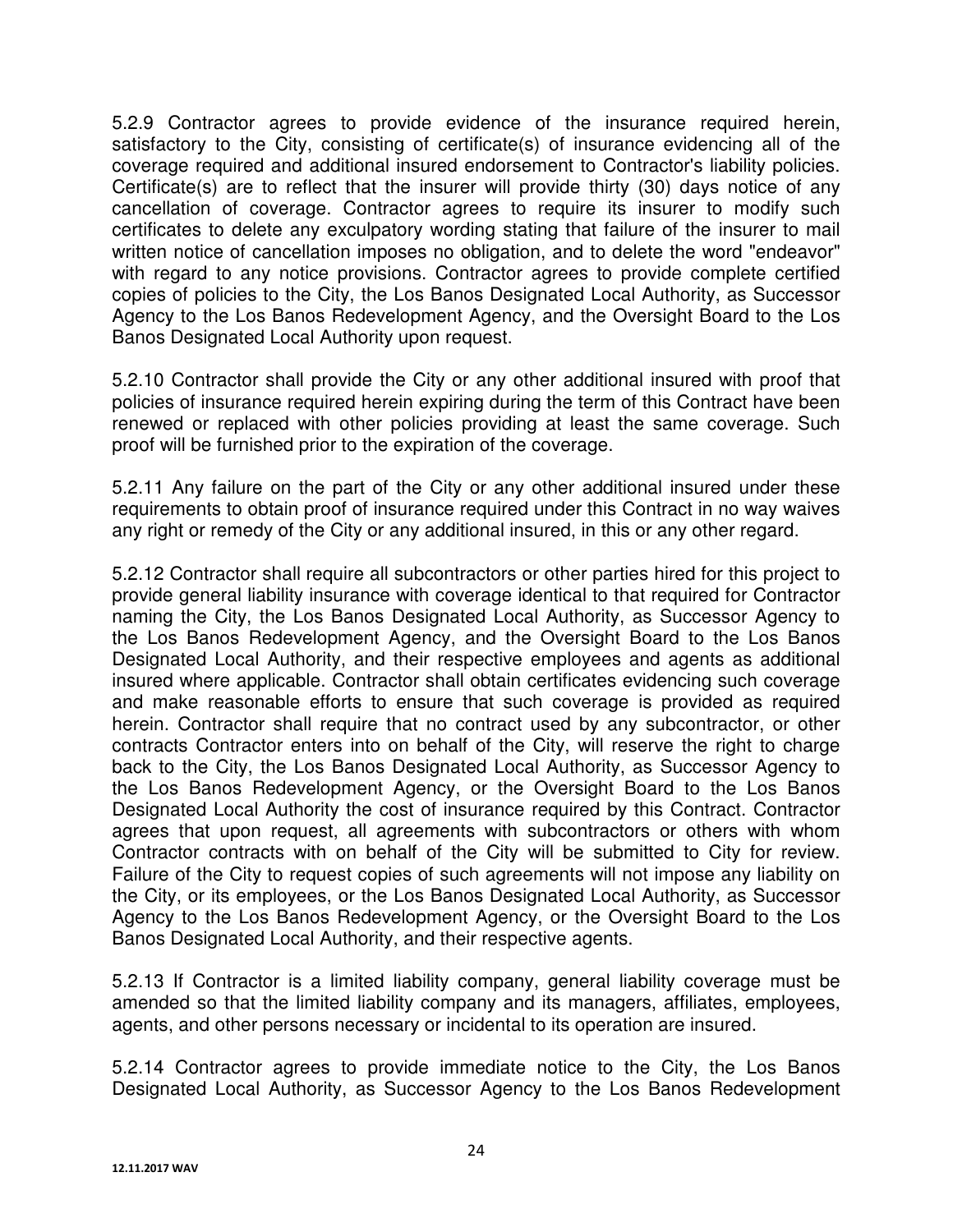Agency, and the Oversight Board to the Los Banos Designated Local Authority of any claim or loss against Contractor that includes the City, the Los Banos Designated Local Authority, as Successor Agency to the Los Banos Redevelopment Agency, and/or the Oversight Board to the Los Banos Designated Local Authority as a defendant. The City, the Los Banos Designated Local Authority, as Successor Agency to the Los Banos Redevelopment Agency, and the Oversight Board to the Los Banos Designated Local Authority assume no obligation or liability by such notice, but have the right (but not the duty) to monitor the handling of any claim likely to involve the City, the Los Banos Designated Local Authority, as Successor Agency to the Los Banos Redevelopment Agency, and/or the Oversight Board to the Los Banos Designated Local Authority.

5.2.15 In the event of any loss that is not insured due to the failure of Contractor to comply with these requirements, Contractor agrees to be personally responsible for any and all losses, claims suits, damages, defense obligations and liability of any kind attributed to the City or its employees or the Los Banos Designated Local Authority, as Successor Agency to the Los Banos Redevelopment Agency, and the Oversight Board to the Los Banos Designated Local Authority, and their respective agents as a result of such failure.

5.2.16 Coverage will not be limited to the specific location designated as the address of the project.

5.3 Bonds - Contractor shall furnish the following surety bond with surety acceptable to City.

5.3.1 If the successful bid is in excess of \$25,000, the successful bidder shall be required to post a payment bond in the amount of the bid in accordance with California Civil Code Section §3247. This bond shall give labor and material suppliers direct right of action against the surety. Contractor shall furnish the Payment bond on a form acceptable by the City.

5.3.2 Successful Bidder shall post a Performance Bond in the amount of 100% of the Contract Price by a corporate surety authorized and admitted to issue such surety bond in the State of California.

#### 5.4 Sureties

5.4.1 Should any surety upon any bond furnished in connection with this Contract become unacceptable to the City, or should any such surety fail to furnish reports as to its financial condition as may be requested by the City at any time while the bond is in force, Contractor shall promptly furnish such additional surety or alternate bond at Contractor's expense as may be required by the City to protect the interests of the City or of persons supplying labor or material in the performance of this Contract.

5.4.2 Contractor shall keep the sureties informed as to all material matters or changes affecting the project and this Contract.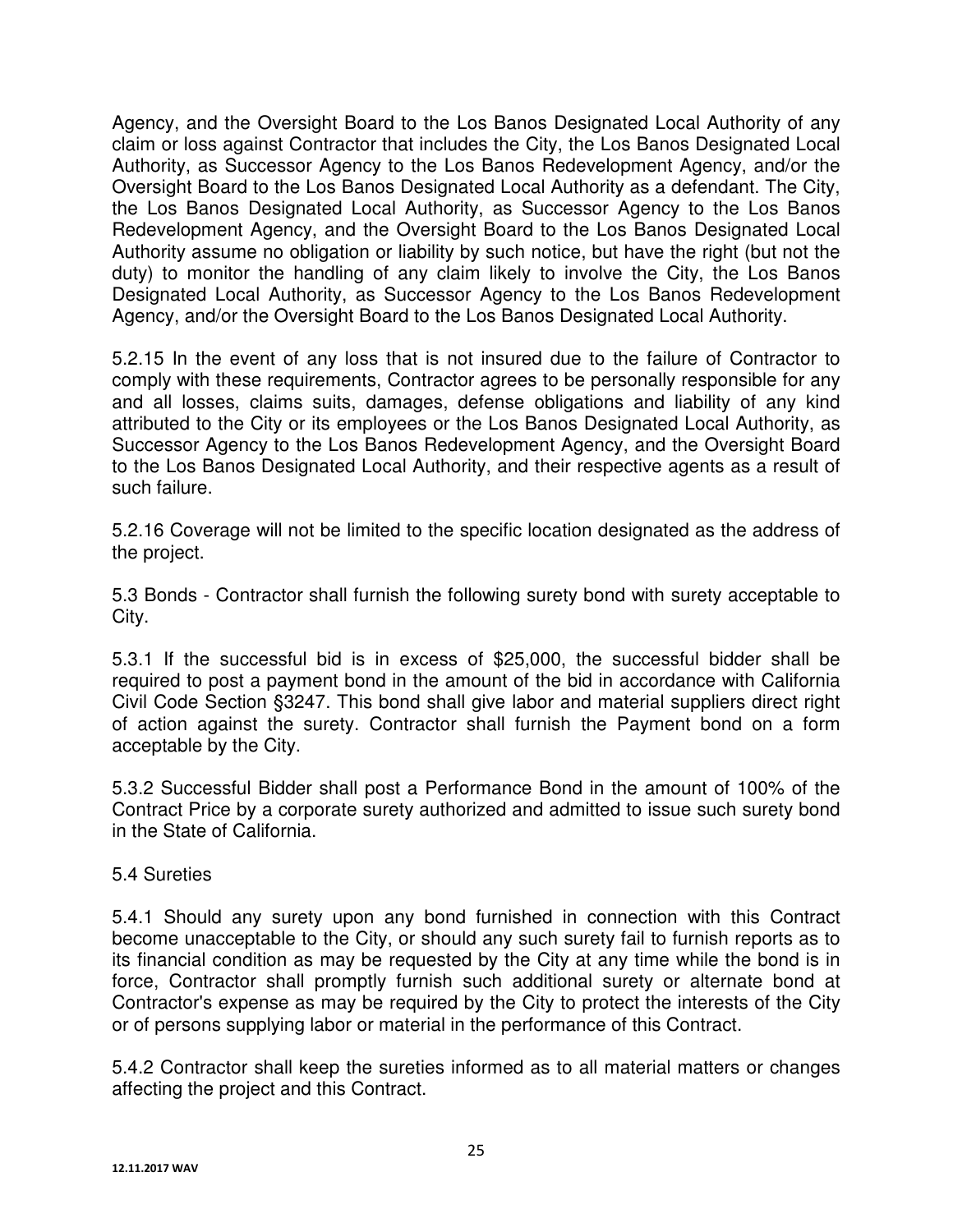## 6.0 INDEMNIFICATION

To the fullest extent permitted by law, Contractor shall defend, indemnify and hold harmless the City, the Los Banos Designated Local Authority, as Successor Agency to the Los Banos Redevelopment Agency, and the Oversight Board to the Los Banos Designated Local Authority and their respective employees, agents and officials, from any: liability, claims, suits or actions; alternative dispute resolution, losses, expenses, fees, or costs of any kind, whether actual, alleged or threatened; administrative, and regulatory proceedings; and any other costs or expenses of any kind whatsoever without restriction or limitation; so long as such things are in relation to, as a consequence of, arising out of, or in any way attributable actually, allegedly or implied, in whole or in part, to the performance of this Contract. All obligations under this provision are to be paid by Contractor as they are incurred by the City, the Los Banos Designated Local Authority, as Successor Agency to the Los Banos Redevelopment Agency, and the Oversight Board to the Los Banos Designated Local Authority. Without affecting the rights of the City, the Los Banos Designated Local Authority, as Successor Agency to the Los Banos Redevelopment Agency, and the Oversight Board to the Los Banos Designated Local Authority under any provision of this Contract or this section, Contractor shall not be required to indemnify and hold harmless the City, the Los Banos Designated Local Authority, as Successor Agency to the Los Banos Redevelopment Agency, or the Oversight Board to the Los Banos Designated Local Authority as set forth above for liability attributable to the sole fault of the City, the Los Banos Designated Local Authority, as Successor Agency to the Los Banos Redevelopment Agency, or the Oversight Board to the Los Banos Designated Local Authority, provided such sole fault is determined by agreement between the parties or the findings of a court of competent jurisdiction.

#### 7.0 GENERAL REQUIREMENTS

7.1 Physical Site Conditions - Contractor shall satisfy itself concerning the nature and location of the Work, the general and local conditions, and other restrictions affecting the Work. The failure of Contractor to acquaint itself with any applicable conditions and restrictions shall not relieve it from the responsibility for properly estimating either the difficulties or the costs of successfully performing the Work and completing this Contract, and shall not be grounds for adjusting either the price or the schedule.

7.2 Independent Contractor - Contractor represents that it is fully experienced and properly qualified to perform the Work, is properly licensed in the state where the Work is performed, and is equipped, organized, and financed to perform such Work. The Contractor or a subcontractor of the Contractor shall act as an independent contractor and not as an agent of the City in performing the Work and duties of this Contract.

#### 7.3 Performance Requirements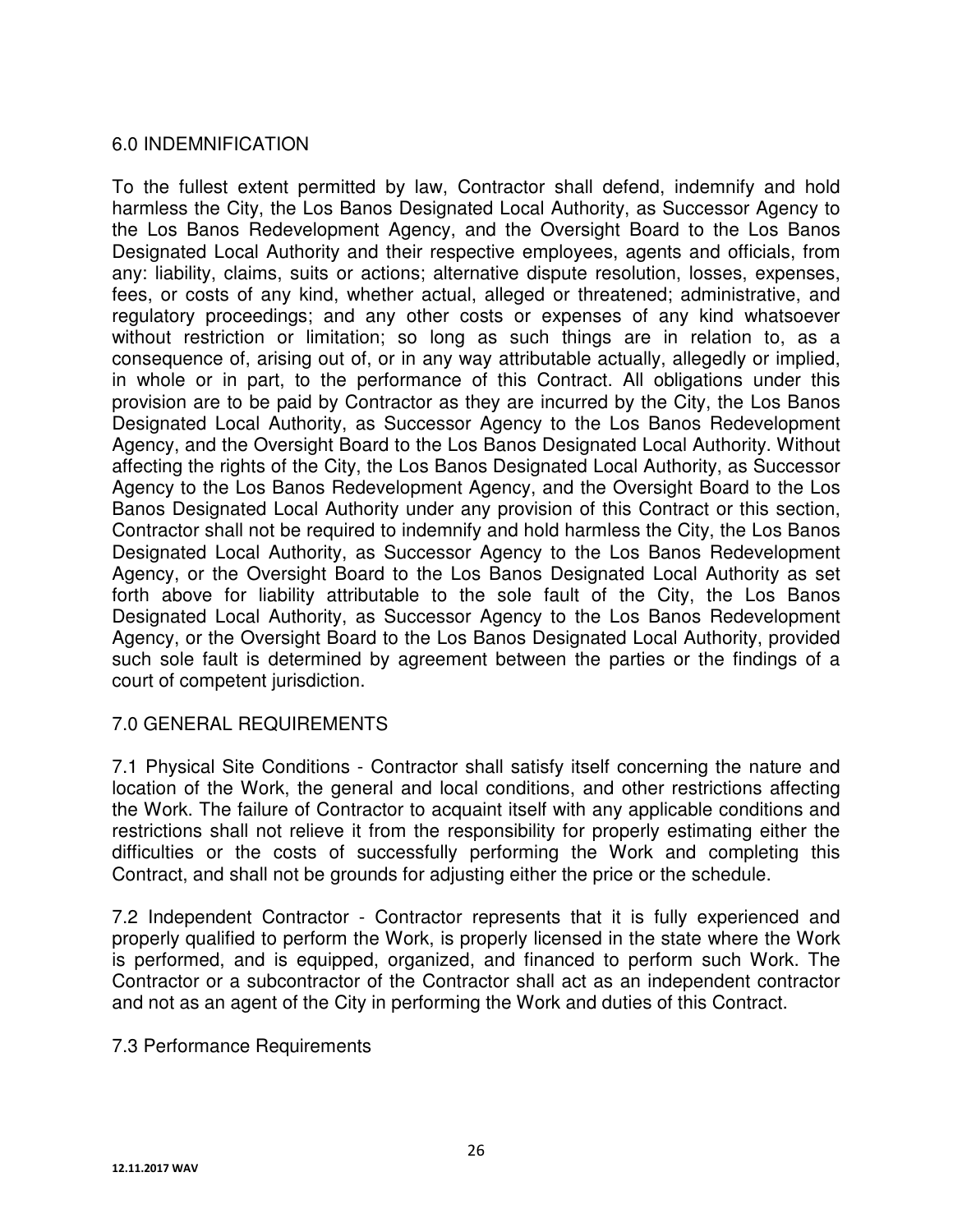7.3.1 Best Efforts - Contractor shall use Best Efforts in the performance of this Contract. Contractor shall, to the best of its abilities, cooperate with the City to enable the successful completion of the Work according to the terms of this Contract including, but not limited to, commitment of additional resources, material and personnel, if requested by the City, to assure that the Work is properly performed on time and completed in accordance with the provisions of this Contract.

7.3.2 Quality of Equipment Supplied by Contractor - Contractor shall provide and use only such construction equipment and facilities as are capable of producing the quality and quantity of Work required by this Contract within the time specified herein. Upon written notice from the City or its designated representative, Contractor shall promptly remove from the Site all unsatisfactory construction equipment and facilities furnished or provided by Contractor.

7.4 Precedence of Operating Facilities - Continuity of service of the operating facilities is of the essence. In the event of a conflict of interest between any and all Work and any operating facilities, the operating facilities shall have precedence.

7.5 Responsibility for Work and Material - Contractor shall be responsible for and shall bear all risk of loss of or damage to Work in progress, all Work-related material and equipment delivered to the Site or in transit under Contractor control, until completion and final acceptance of the Work.

## 8.0 CHANGES

8.1 General - Notwithstanding any other provisions of this Contract to the contrary, the City reserves the right for any reason, without invalidating this Contract or without notice to sureties, to make any changes in the Work including the performance of additional services. Such change shall be made in writing by a City representative, except for emergency conditions, where such change shall be confirmed in writing.

8.2 Price of Change - All change orders shall be accepted by Contractor pursuant to the terms contained in this Contract and Contractor shall promptly proceed to implement such change. Should any change result in an increase or decrease in Price or a change in Schedule, Contractor shall, within 10 calendar days following receipt of the written change order, submit to the City a written proposal which illustrates the price for Contractor to perform the change and the proposed adjustment to the Schedule. Sufficient detail shall be given in the proposal to permit a thorough analysis and evaluation. No claim shall be made by Contractor based solely on the number or volume of changes made.

8.3 Price Adjustment - The price of such change will be agreed upon by the parties. If the parties cannot agree, an adjustment will be determined by the City on the basis of Contractor's reasonable expenditures and savings, including a reasonable allowance for overhead and profit.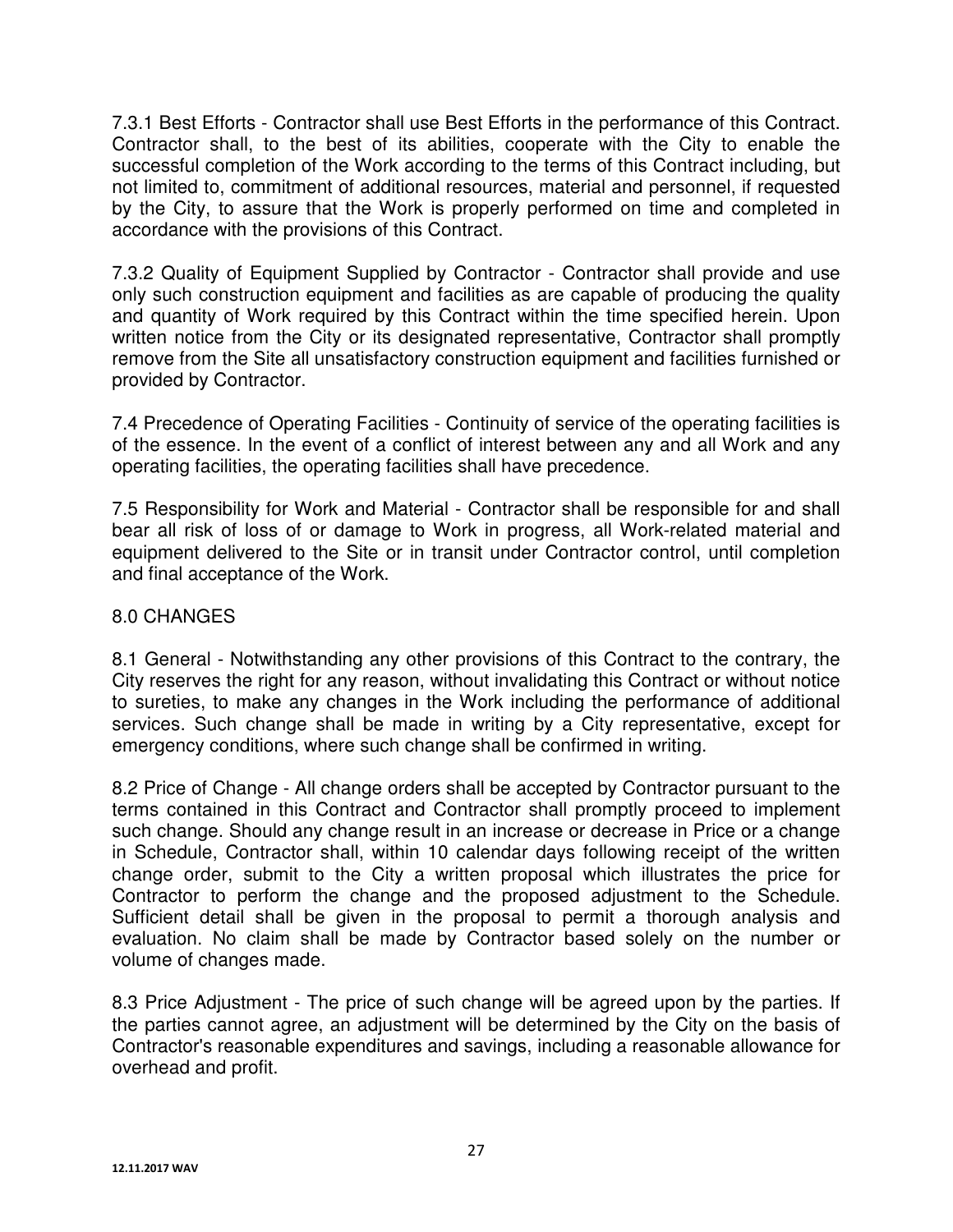8.4 Delegation - Only a City officer, or the designated City representative concerning the Project, may issue and sign written change orders on behalf of the City.

8.5 Contractor Objections - In the event a change requested by the City would, in the opinion of Contractor, affect Contractor's ability to meet its obligation under the Contract, Contractor will deliver to the City, within 5 calendar days of receipt of the change request, written notice of the fact before accepting such change request. If the City feels such a change is warranted, an appropriate modification to the Contract shall be made before the Contractor is required to proceed.

8.6 Changes by Contractor - The Contractor may propose changes in the specifications for reasons of improved quality, delivery or economy provided such changes do not impair quality or delivery. Such changes must be approved in writing by the City prior to implementation. Approval shall be at the discretion of the City.

#### 9.0 WARRANTY

9.1 Performance and Workmanship - Contractor warrants that the workmanship performed by Contractor and its subcontractors will be performed in accordance with Best Efforts. The warranty period shall be for a period equal to one (1) year after the Final Completion Date.

#### 10.0 RETENTION AND ACCEPTANCE OF MATERIAL AND WORKMANSHIP

10.1 Retention - The City shall retain 5% of the Contract price. The retention shall be released (with the exception of 150% of any disputed amount) within 60 days after the date of final completion of the work. Contractor may substitute securities in place of the retained funds withheld by the City. Alternatively, an escrow agreement, in the form prescribed under Ca. Pub. Cont. Code Section 22300, may be used by Contractor.

10.2 Inspection of Work - All Work and materials, both before and after installation, shall be subject to City's inspection, and any deficiencies detected by the City will be addressed by Contractor immediately. The City may take inventory and inspect the Work and witness tests thereon at all reasonable times and places during the progress of the Work. If Contractor covers all or any portion of the Work prior to any inspection or tests as required by the Scope of Work, the cost of any necessary uncovering and replacing shall be borne by Contractor.

#### 10.3 Notice of Completion

10.3.1 When Contractor, in its opinion, has completed the performance of the Work, it shall so notify the City in writing that the Work is completed and ready for final acceptance by the City. Within ten (10) calendar days after receipt of such written notice, the City shall inspect the Work and advise Contractor of its concurrence.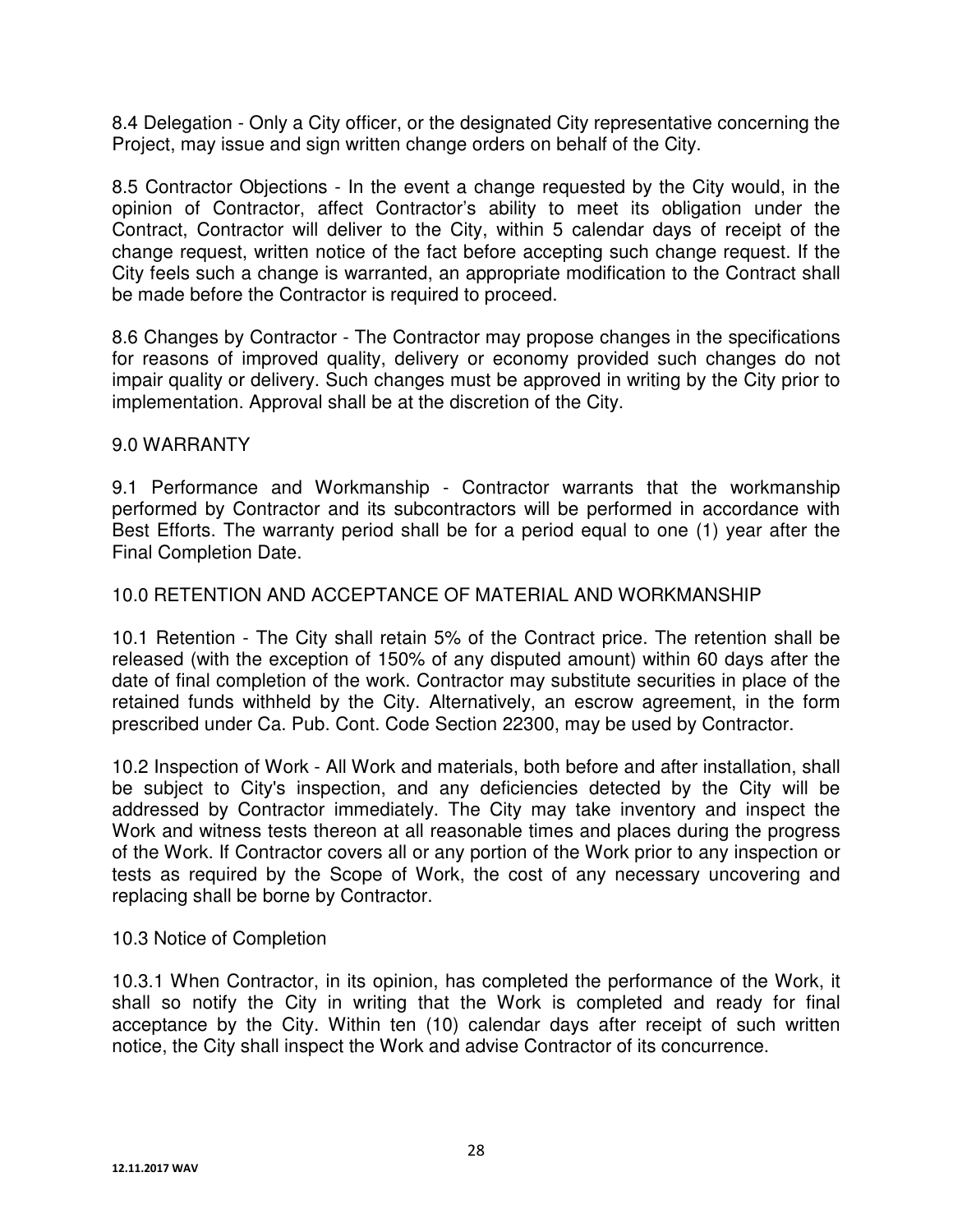10.3.2 If the City advises Contractor that the Work is not satisfactorily completed, the City shall at the time of such notice, submit to Contractor, a Punch List of all additions and corrections necessary for the completion of this Contract.

10.3.3 Upon receipt of the Punch List, Contractor shall commence action with respect thereto at no cost to the City. All corrections shall be made within the time period given in the Contract as established in the Project Schedule. Upon completion of such Work, Contractor shall again notify the City in writing that the Work is completed and ready for final acceptance by the City. Within ten (10) calendar days after receipt of such written notice, the City shall inspect the Work and advise Contractor whether it concurs. The punch List process will continue until the Work is completed to the satisfaction of the City. Contractor shall be obligated to make good, correct or modify any rejected material or workmanship prior to final acceptance of the Work by the City.

10.3.4 If the City concurs that the Work has been completed satisfactorily, the City will record a Notice of Completion which will specify the Final Completion Date. Such Notice of Completion shall not be unreasonably withheld.

## 11.0 FORCE MAJEURE

In the event either party by reason of a Force Majeure is rendered unable to perform its duties under this Contract, then upon the party giving written notice of the particulars and estimated duration of Force Majeure to the other party within five (5) calendar days after knowledge of the occurrence of the Force Majeure, the party may have the time for performance of its duties extended for the period equal to the time performance is delayed by the Force Majeure. The effects of the Force Majeure shall be remedied with all reasonable dispatch, and the party giving notice shall use Best Efforts to eliminate and mitigate all consequences. A Force Majeure for which notice has not been given shall be an unexcused delay.

## 12.0 DELAYS AND EXTENSION OF TIME

Time for performance may be extended by the City because of delays such as Force Majeure, changes, or suspension. Any such extension shall not be grounds for a claim by Contractor for damages or for additional compensation, except as specifically authorized in this Contract. In the event of delay in the performance of the Work not caused by the City or its representatives, whether or not the cause thereof is within the control of Contractor, the City shall be entitled to suspend the applicable portion of the scheduled payments for the period of such delay.

#### 13.0 TERMINATION FOR CONVENIENCE

13.1 General - The City may, at any time, terminate the Contract or any portion of the Work not then completed by giving Contractor written notice of termination. Upon receipt of notice of termination, Contractor, unless the notice requires otherwise, shall (1) discontinue Work on the date and to the extent specified in the notice, except Work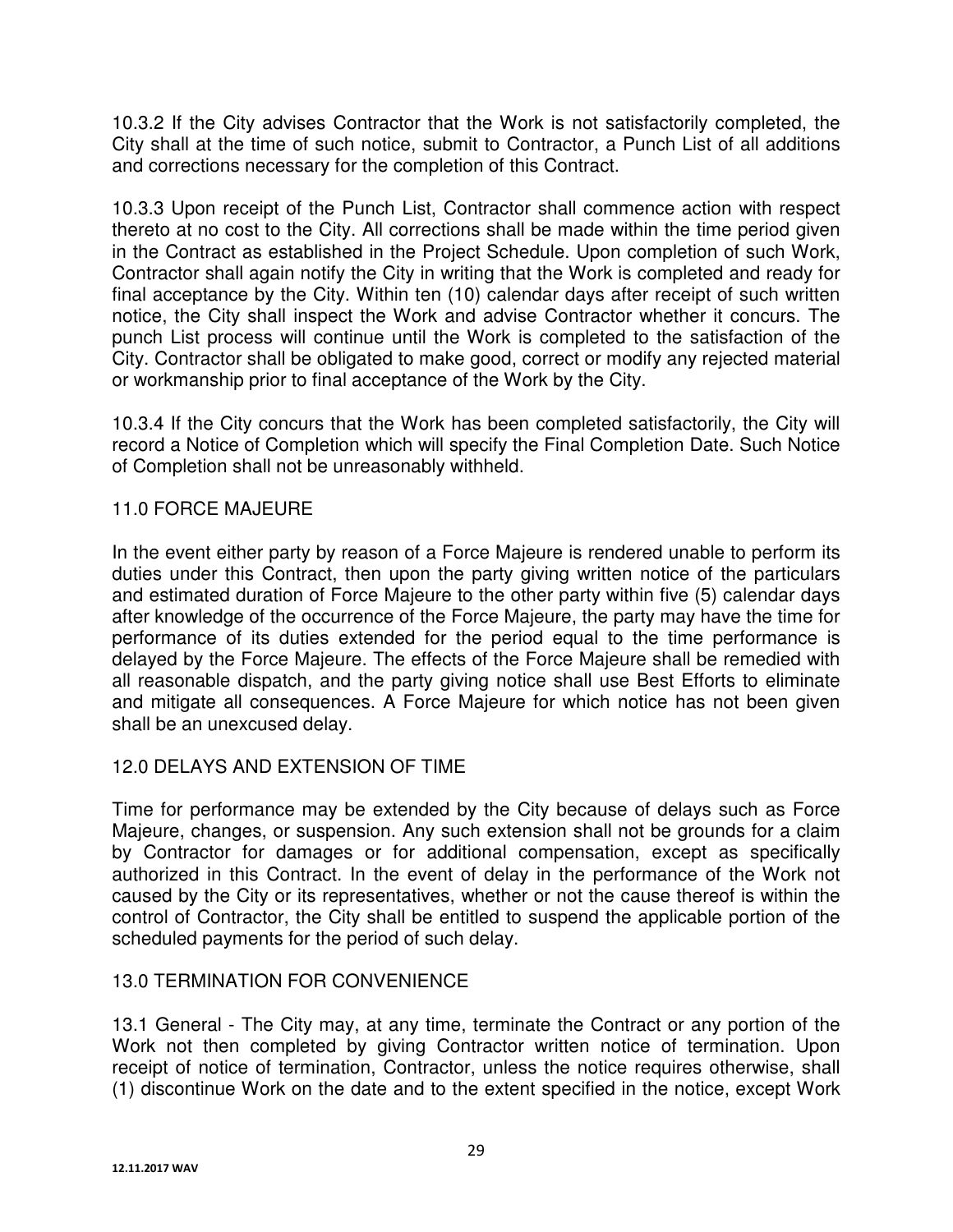necessary to preserve and protect the Work in progress, (2) place no further orders or subcontracts for material, services, or supplies related to terminated Work, (3) make every reasonable effort to procure termination of all orders, subcontracts, and rental agreements to the extent they relate to performance of Work terminated upon terms satisfactory to the City, and (4) otherwise minimize costs and mitigate damages to the City .

13.2 Compensation - In the event of termination under this Section, there shall be an equitable adjustment to the Contract Price taking into account, among other things (1) decreases for Work not performed, (2) the cost of any work requested by the City from the date of termination.

## 14.0 TERMINATION FOR CAUSE; NOTICE AND CURE OF DEFAULT

14.1 General - The City may declare this Contract canceled for default by notifying Contractor in writing, should Contractor at any time (1) materially refuse or neglect to meet the Schedule(s), (2) refuse to supply sufficient and appropriately skilled workmen or equipment to perform the Work, (3) become insolvent or unable to meet its payroll or other current obligations.

14.2 Notice of Termination - Prior to termination for cause, the City shall give Contractor written notice describing such default in reasonable detail and demand that Contractor cure such default within five (5) calendar days after receipt of such notice of default. If Contractor does not cure the default within five (5) calendar days after its receipt of such notice or if the default cannot be cured within such five (5) calendar day period and Contractor has not initiated action or proposed a plan within such five (5) calendar day period to cure the default within a reasonable period which the City reasonably agrees will cure such default, then the City shall have the right to terminate this Contract.

#### 15.0 LAWS AND REGULATIONS

Contractor and its employees shall at all times comply with all applicable laws, including those relating to wages, hours, discrimination, and safety (including CAL/OSHA).

#### 16.0 EMPLOYEES

#### 16.1 Prevailing Wage Law-

16.1.1 Not less than the general prevailing rate of per diem wages for work of a similar character in the locality in which this Contract is to be performed, and not less than the general prevailing rate of per diem wages for holiday and overtime work fixed as provided in Chapter 1 (commencing with Section 1720) Part 7, Division 2 of the Labor Code, shall be paid to all workers employed on this public work.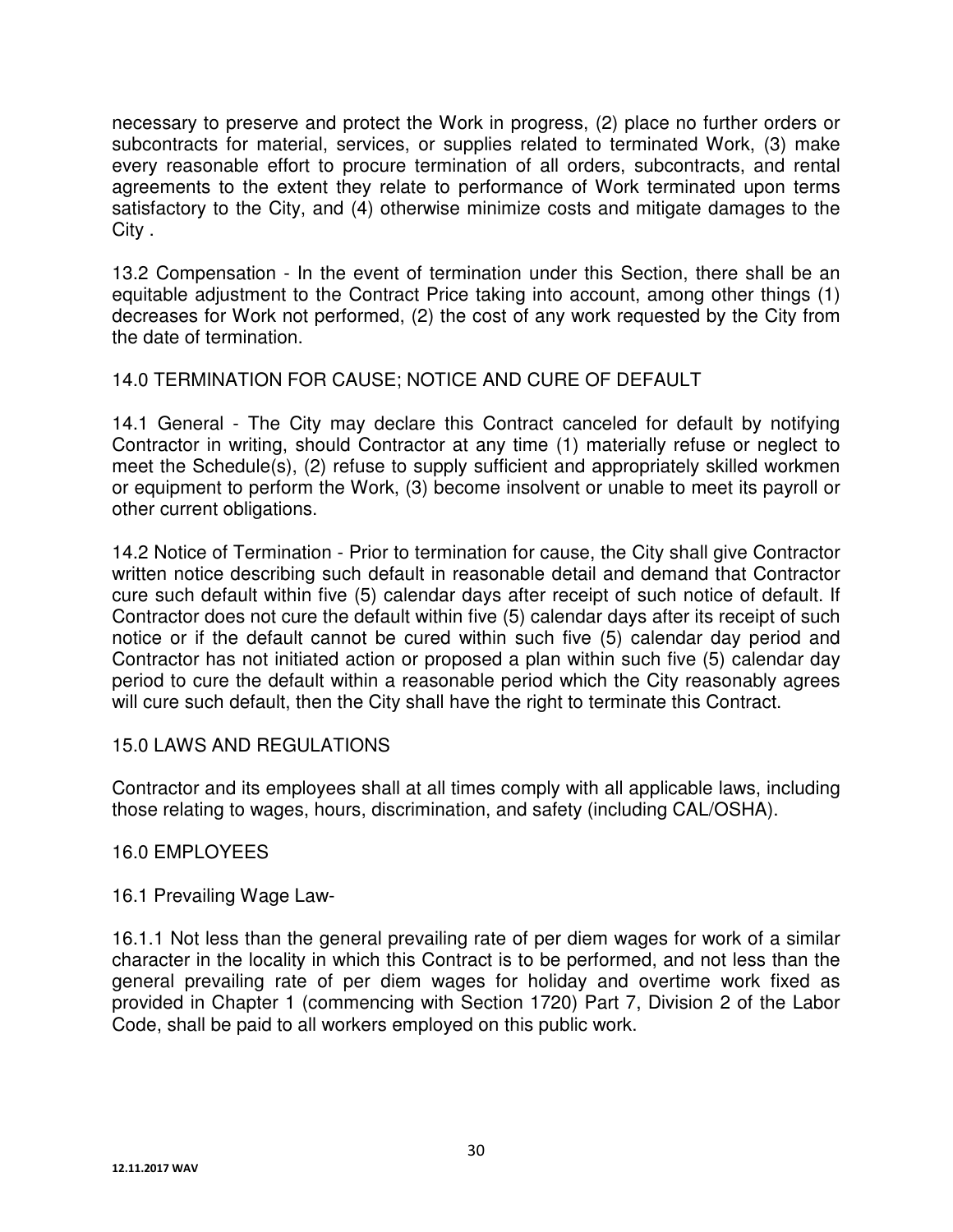16.1.2 Should the prevailing wage rate be increased, decreased, or eliminated a corresponding adjustment shall be made to the Contract Price which shall reflect the effect of that change in or elimination of the prevailing wage rate.

#### 16.2 Payroll Records

16.2.1 Contractor and its subcontractors shall keep an accurate payroll record, showing the name, address, social security number, work classification, and straight time and overtime hours worked each day and week, and the actual per diem wages paid to each journeyman, apprentice, worker, or other employee employed by him or her in connection with the Project.

16.2.2 The payroll records shall be certified and shall be available for inspection at all reasonable hours at the principal office of Contractor.

#### 16.3 Apprentices

16.3.1 Section 1777.5 requires the Contractor or Subcontractor employing tradesmen in any apprenticeable occupation to apply to the Joint Apprenticeship Committee nearest the site of the public works project and which administers the apprenticeship program in that trade for a certificate of approval. The certificate will also fix the ratio of apprentices to journeymen to be used in the performance of the contract.

16.3.2 The Contractor is required to make contributions to funds established for the administration of apprenticeship programs if he employs registered apprentices or journeymen in any apprenticeable trade and if other Contractors on the public works site are making such contributions.

16.3.3 Information relative to apprenticeship standards, contributions, wage schedules and other requirements may be obtained from the State Director of Industrial Relations or from the Division of Apprenticeship Standards.

## 17.0 SAFETY REQUIREMENTS

17.1 General - Contractor shall implement the following general safety precautions:

17.1.1 Safe Work - Contractor shall carry out the Work in a safe manner. Contractor's site representative shall be knowledgeable of all applicable safety rules, regulations and practices that relate to the assigned work. If necessary, a qualified safety representative should be contracted to fulfill this requirement.

#### 18.0 GOVERNING LAW AND VENUE

The interpretation, validity, and enforcement of the Contract shall be governed by and construed under the laws of the State of California. Any suit, claim, or legal proceeding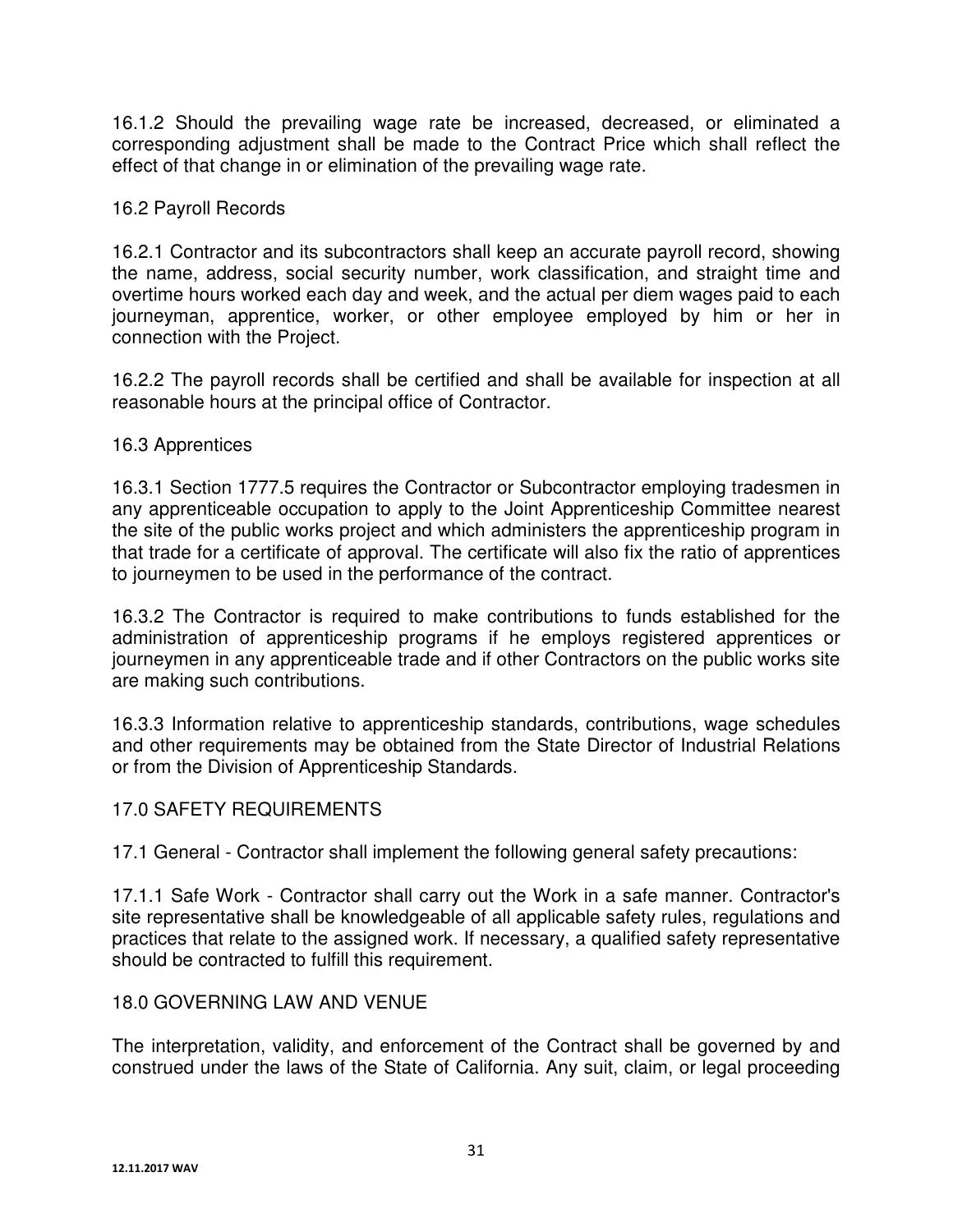of any kind related to this Agreement shall be filed and heard in a court of competent jurisdiction in the County of Merced.

#### 19.0 AUTHORIZED REPRESENTATIVES AND NOTICES

19.1 Representatives - Prior to commencement of the Work, the City and Contractor shall each designate a representative authorized to act in behalf of each party and shall advise the other party in writing of the name, address and telephone number of such designated representative and shall inform the other party of any subsequent change in such designation.19.2 Notice and Communications - All communications relating to the day to day activities under this Contract shall be exchanged between the representatives of the City and Contractor. All legal notices and communications required under or related to this Contract shall be in writing, and shall be delivered personally or mailed by certified mail, postage prepaid, return receipt requested, to the representative of the City and Contractor identified below. Notice shall be effective on the date of delivery.

To the City: To Contractor:

| <b>Lucille Mallonee, City Clerk</b> |  |
|-------------------------------------|--|
| <b>City of Los Banos</b>            |  |
| 520 J Street                        |  |
| Los Banos, CA 92251                 |  |

A party may change or supplement the addresses given above, or designate additional addresses, for purposes of this Section by giving the other party written notice of the new address in the manner set forth above.

19.3 Unfair Business Practice Claims – In entering into a public works contract or subcontract to supply goods, services, or materials pursuant to a public works contract, the Contractor or subcontractor offers and agrees to assign to the City all rights, title and interest in and to all causes of action it may have under Section 4 of the Clayton Act (15 U.S.C. Sec. 15) or under the Cartwright Act (Chapter 2 (commencing with Section 16700) of Part 2 of Division 7 of the Business and Professions Code), arising from purchases of goods, services, or materials pursuant to the public works contract or the subcontract. This assignment shall be made and become effective at the time the awarding body tenders final payment to the Contractor, without further acknowledgment by the parties.

19.4 Resolution of Claims – Claims of \$375,000.00 or less shall be addressed as set forth in California Public Contracts Code §§20104, set seq. In general terms, said process contemplates a meet and confer procedure and non-binding mediation as a precursor to litigation.

19.5 Utilities Relocation – The provisions of Government Code Section 4215 are hereby incorporated by this reference. Said section provides, among other things, that the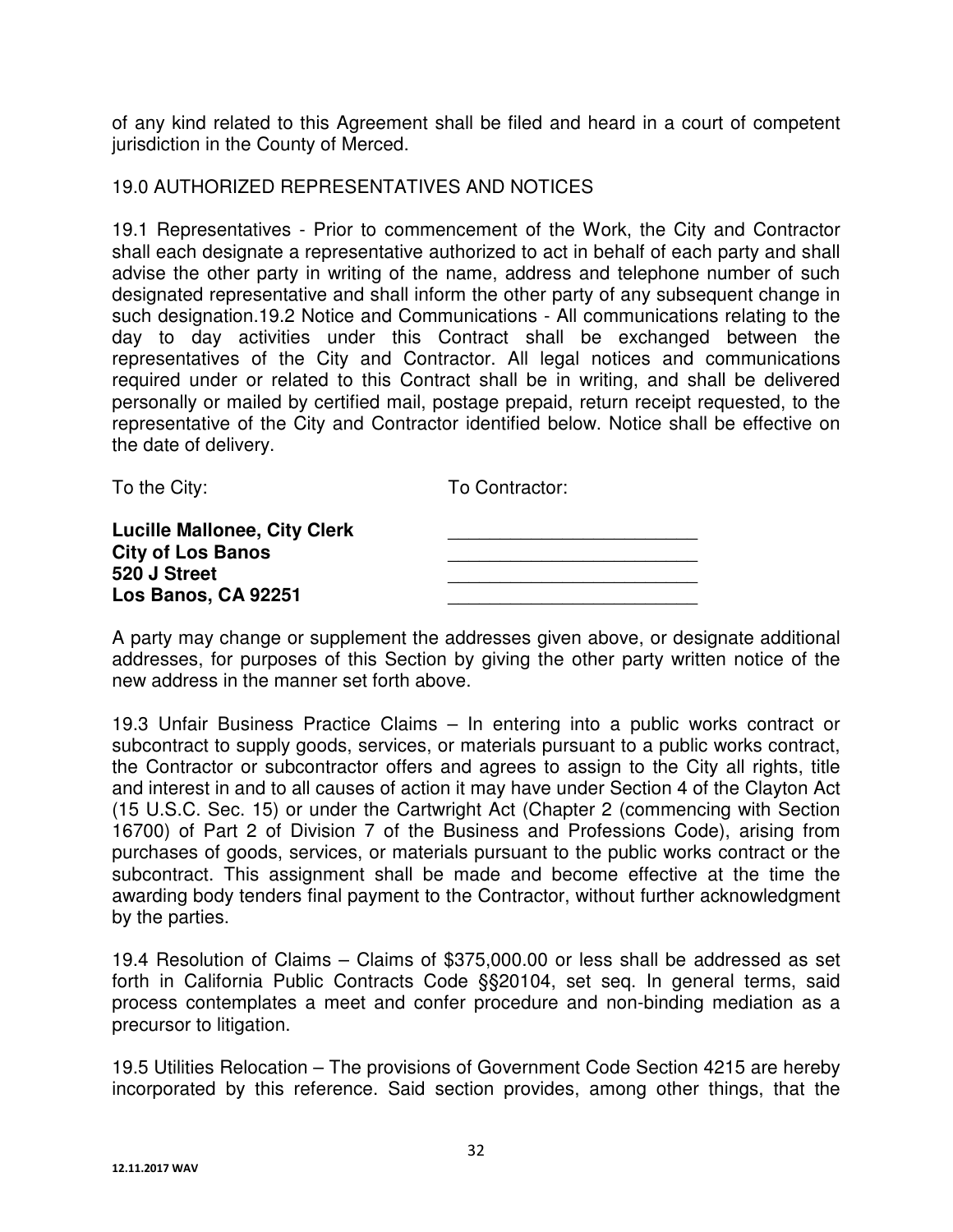Contractor will be compensated for costs of locating, repairing damage not due to the failure of the Contractor to exercise reasonable care, and removing or relocating such utility facilities not indicated in the plans and specifications with reasonable accuracy and for equipment on the Project necessarily idled during such work. Contractor shall not be assessed liquidated damages for delay in completion of the Project when such delay was caused by the failure of the public City or the owner of the utility to provide for removal or relocation of such utility facilities. If Contractor discovers utility facilities not identified by City in the contract plans or specifications, Contractor shall immediately notify City and utility in writing.

## 20.0 ATTORNEYS FEES

If either party to this Contract shall bring any action, claim, appeal, or alternative dispute resolution proceedings, for any relief against the other, declaratory or otherwise, to enforce the terms of or to declare rights under this Contract (collectively, an Action), the losing party shall pay to the prevailing party a reasonable sum for attorneys' fees and costs incurred in bringing and prosecuting such Action and/or enforcing any judgment, order, ruling, or award (collectively, a Decision) granted therein. Any Decision entered in such Action shall provide for the recovery of attorneys' fees and costs incurred in enforcing such Decision. The court or arbitrator may fix the amount of reasonable attorneys' fees and costs on the request of either party. For the purposes of this paragraph, attorneys' fees shall include, without limitation, fees incurred in the following: (1) post judgment motions and collection actions; (2) contempt proceedings; (3) garnishment, levy, and debtor and third party examinations; (4) discovery; and (5) bankruptcy litigation. "Prevailing party" within the meaning of this paragraph includes, without limitation, a party who agrees to dismiss an Action on the other party's payment of the sums allegedly due or performance of the covenants allegedly breached, or who obtains substantially the relief it seeks.

#### 21.0 WAIVER

The failure of the City to insist upon strict performance of any of the terms and conditions of this Contract, or to exercise or delay the exercise of any rights or remedies provided by this Contract or by law, or the acceptance of Work or payment for Work shall not release Contractor from any of the responsibilities or obligations imposed by law or by this Contract and shall not be deemed a waiver of any right of the City to insist upon strict performance of this Contract. None of the provisions of the Contract shall be considered waived by either party except when such waivers are agreed upon in writing by the parties.

#### 22.0 ASSIGNMENT

Contractor shall not assign the rights, nor delegate the duties, or otherwise dispose of any right, title, or interest in all or any part of this Contract, or assign any monies due or to become due to Contractor without the prior written consent of the City. Any such approved assignment or delegation shall be for the benefit of, and shall be binding on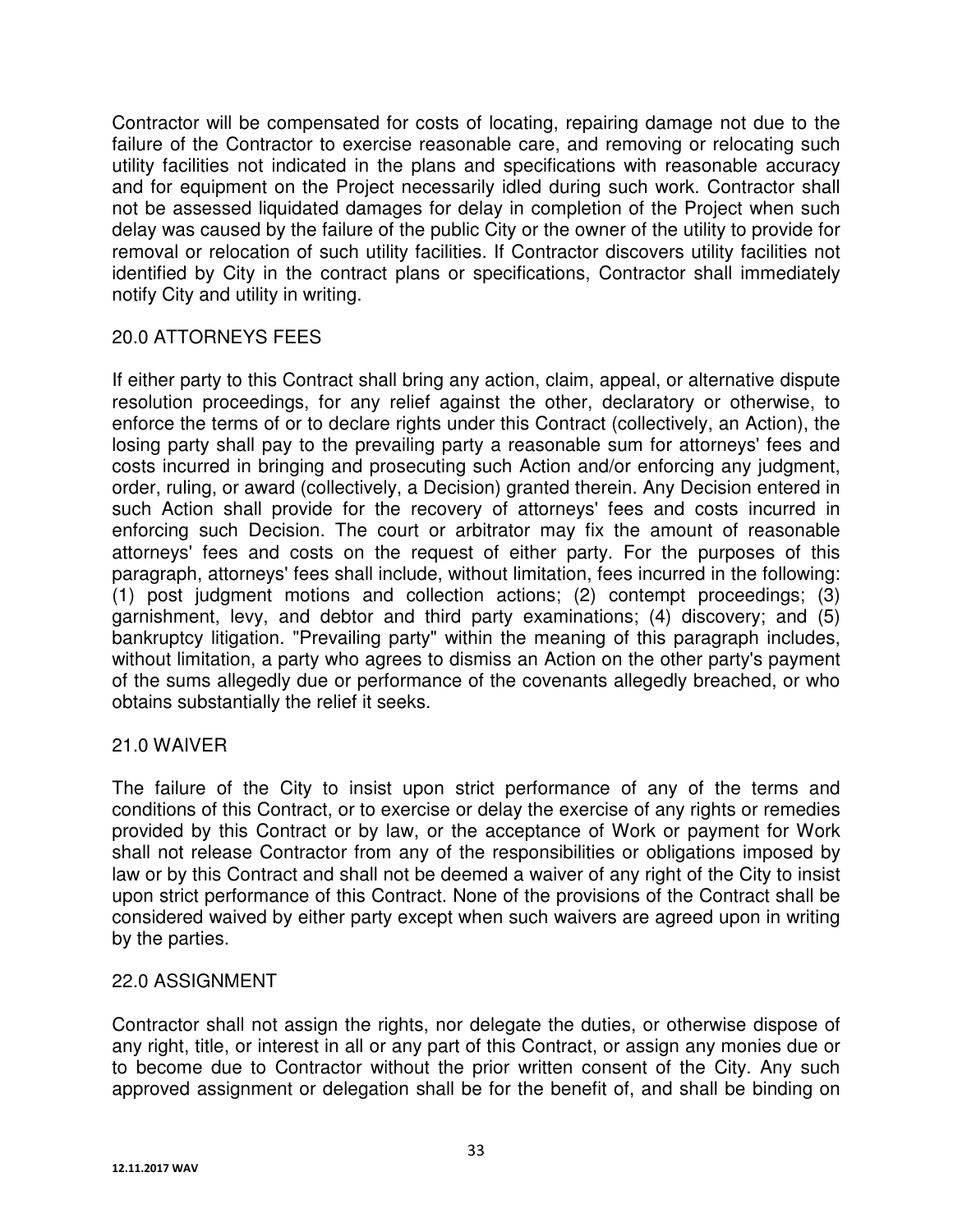Contractor, assignee, and all future successors; and shall not relieve Contractor, assignee, or future successors of any duties or obligations. If the City approves any assignment of monies due or to become due to Contractor hereunder, such assignment shall not become effective until at least 30 calendar days after City's approval.

#### 23.0 THIRD PARTY BENEFICIARIES

The Los Banos Designated Local Authority, as Successor Agency to the Los Banos Redevelopment Agency, and the Oversight Board to the Los Banos Designated Local Authority, and their respective employees, appointees, agents and officials, are expressly made third party beneficiaries hereof.

#### 24.0 ACCEPTANCE

The City will be deemed to have accepted Contractor's performance of the Work when the City officer or manager signing this Contract, or the designated representative of said officer or manager, records a Notice of Completion that the Work is accepted.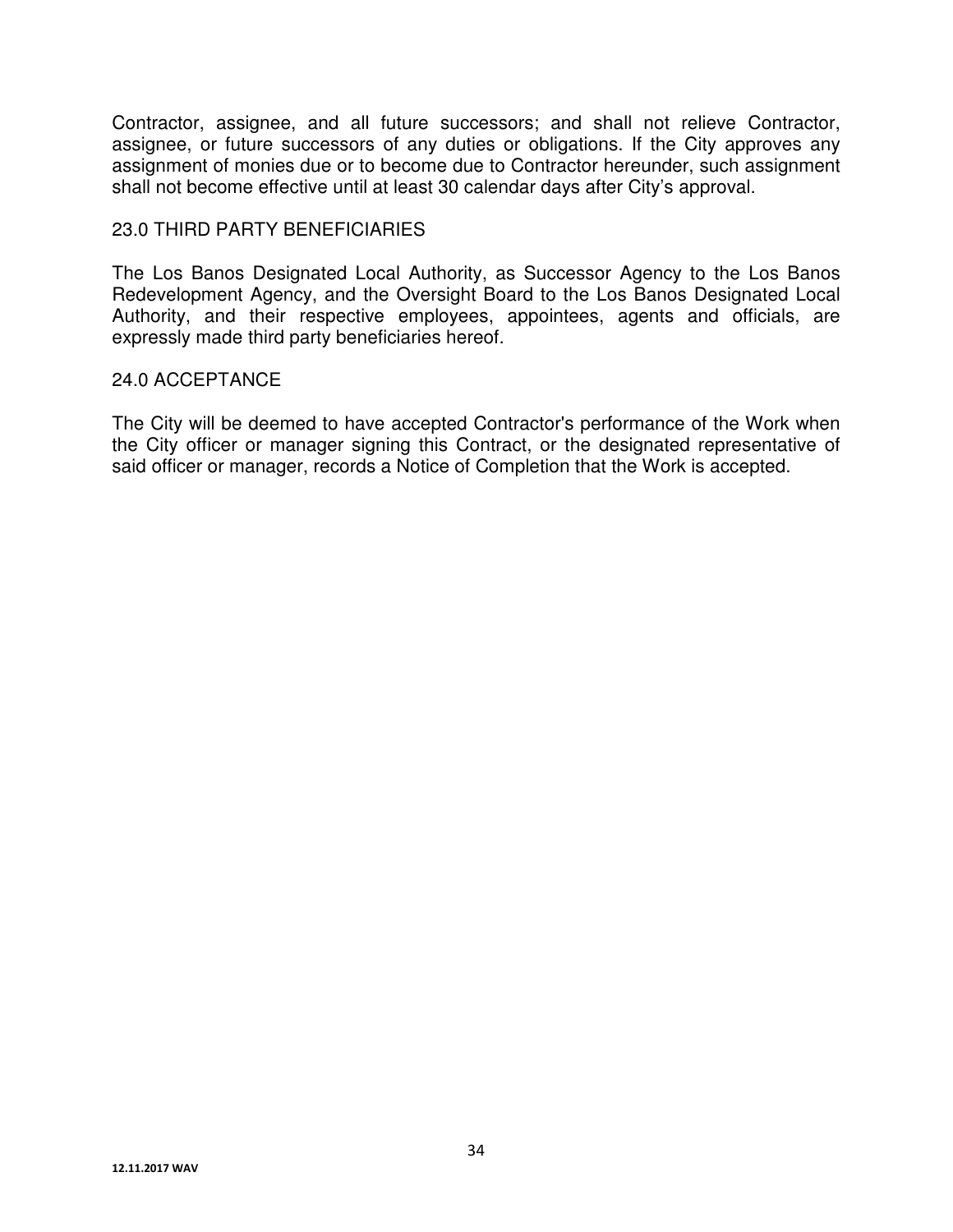#### **BID FORM**

To: City of Los Banos 520 J Street Los Banos, California 93635

In response to the Invitation to Bid, the undersigned Bidder having reviewed the Invitation to Bid, the Bid Documents, and the Contract Documents hereby proposes to furnish all labor, material, equipment and services and perform and complete all WORK required for the demolition of a two story abandoned building and abatement of asbestos/lead/pigeon feces hazardous material located at 644 & 645 I Street, Los Banos, California as more specifically set forth in the Invitation to Bid, the Bid Documents, and the Contract Documents.

#### **Total Bid Amount: \$**

(Total Bid Amount in Written Form)

The undersigned certifies under penalty of perjury under the laws of the State of California that the above quotation constitutes a bona-fide offer for the WORK, that undersigned is a duly authorized representative of the company listed, that the quotation is in no way sham or collusive, and that an executed Agreement between the Bidder and City constitutes acceptance of Bidder's total bid for the WORK stated in the Contract Documents.

The undersigned further certifies, under penalty of perjury that the Non-Collusion Affidavit required by Title 23 United States Code, Section 112 and Public Contract Code Section 7106; and the Title 49 Code of Federal Regulations, Part 29 Debarment and Suspension Certification are true and correct.

Performance shall include all work necessary to complete the WORK in strict accordance with the Contract Documents and for the price(s) specified by the Bidder in the Bid Form and Bid Schedule, including all applicable taxes.

Bidder certifies that it has examined and is fully familiar with all of the provisions of the Invitation to Bid, Bid Documents, and any Addenda thereto; that it is submitting this Bid in strict accordance with the Instructions to Bidders; and that it has carefully reviewed the accuracy of all statements attached to this Bid.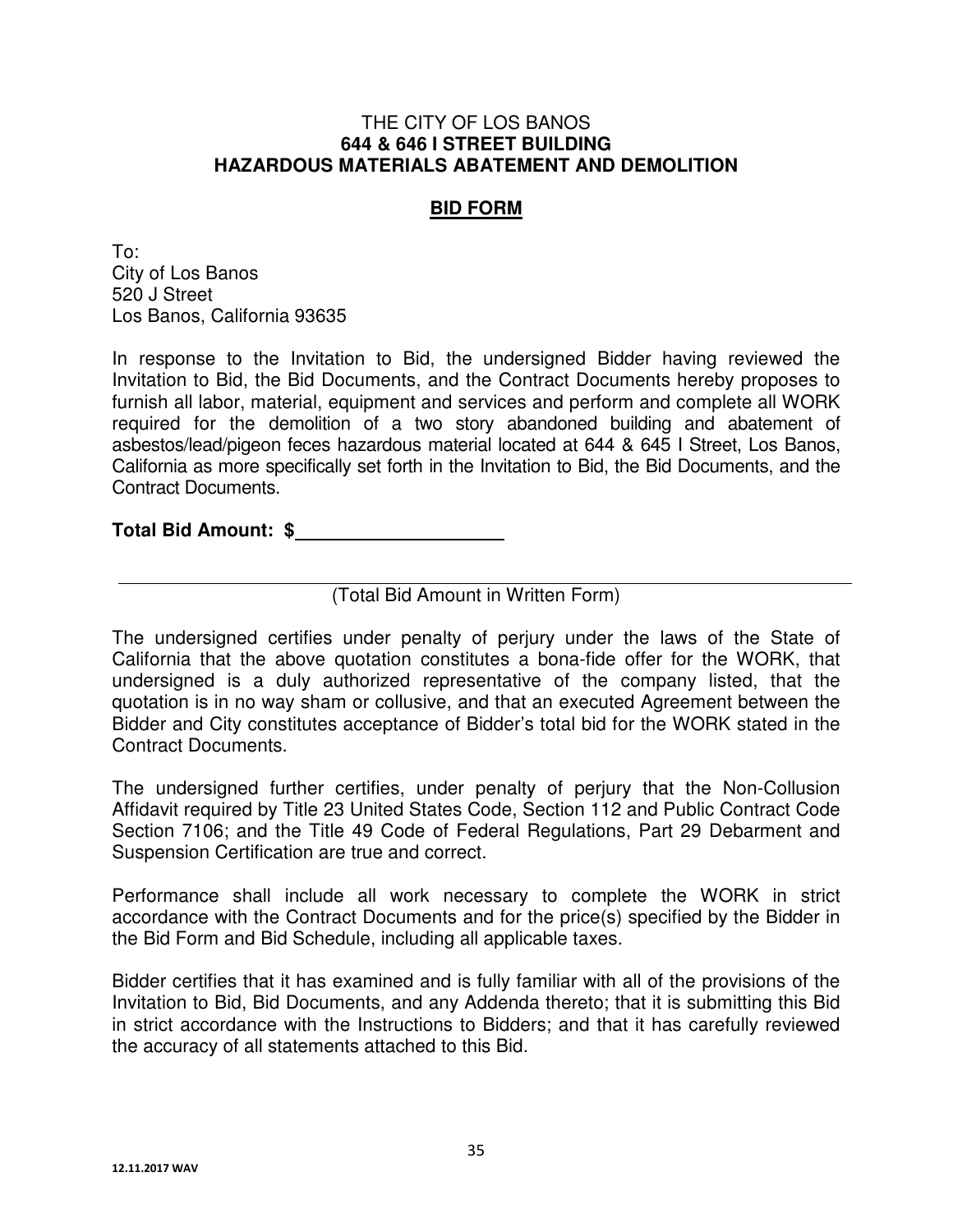Bidder certifies that it has visited and examined the work site, and is satisfied with the nature and location of all work, the general and local conditions to be encountered in the performance of the work, the requirements of the Contract Documents and all other matters which can in any way affect the work or the cost thereof. Bidder further certifies that Bidder has performed such tests deemed necessary for the preparation of this Bid.

Bidder is familiar with and is satisfied as to all federal, state and local laws and regulations and necessary licenses and permits that may affect cost, progress and performance of the WORK.

Bidder agrees that this Bid constitutes a firm offer to the City which cannot be withdrawn by Bidder for one hundred twenty (120) calendar days from the date of actual opening of bids. If awarded the Contract, Bidder agrees to execute and deliver to the City within fourteen (14) calendar days after receipt of City's Notice of Award, the applicable Agreement form and the required Payment Bond, Performance Bond, Certificates of Insurance, and any other required Contract Documents.

The WORK, including its respective components, **must be completed within sixty (60) calendar days after the Notice to Proceed**. Bidder certifies that it can complete the WORK within this time period.

## **ADDENDA**

Bidder also acknowledges receipt of the following Addenda, which Addenda have been considered by Bidder in submitting this Bid (if none, state "None"):

Addenda Nos.

## **CONTRACTOR'S LICENSE**

Bidder certifies that Bidder is currently licensed under the California State Contractor's License Law as follows:

Contract License Number: **Example 20** and the contract License Number:

Name of Licensee:\_\_\_\_\_\_\_\_\_\_\_\_\_\_\_\_\_\_\_\_\_\_\_\_\_\_\_\_\_\_.

Type of License:\_\_\_\_\_\_\_\_\_\_\_\_\_\_\_\_\_\_\_\_\_\_\_\_\_\_\_\_\_\_\_\_.

Issue and Expiration date: Material Contract and Expiration date:

#### **BID SUBMITTAL**

Name of Business: **Name of Business**:

Doing business as: (Circle One): Individual Partnership Corporation LLC Other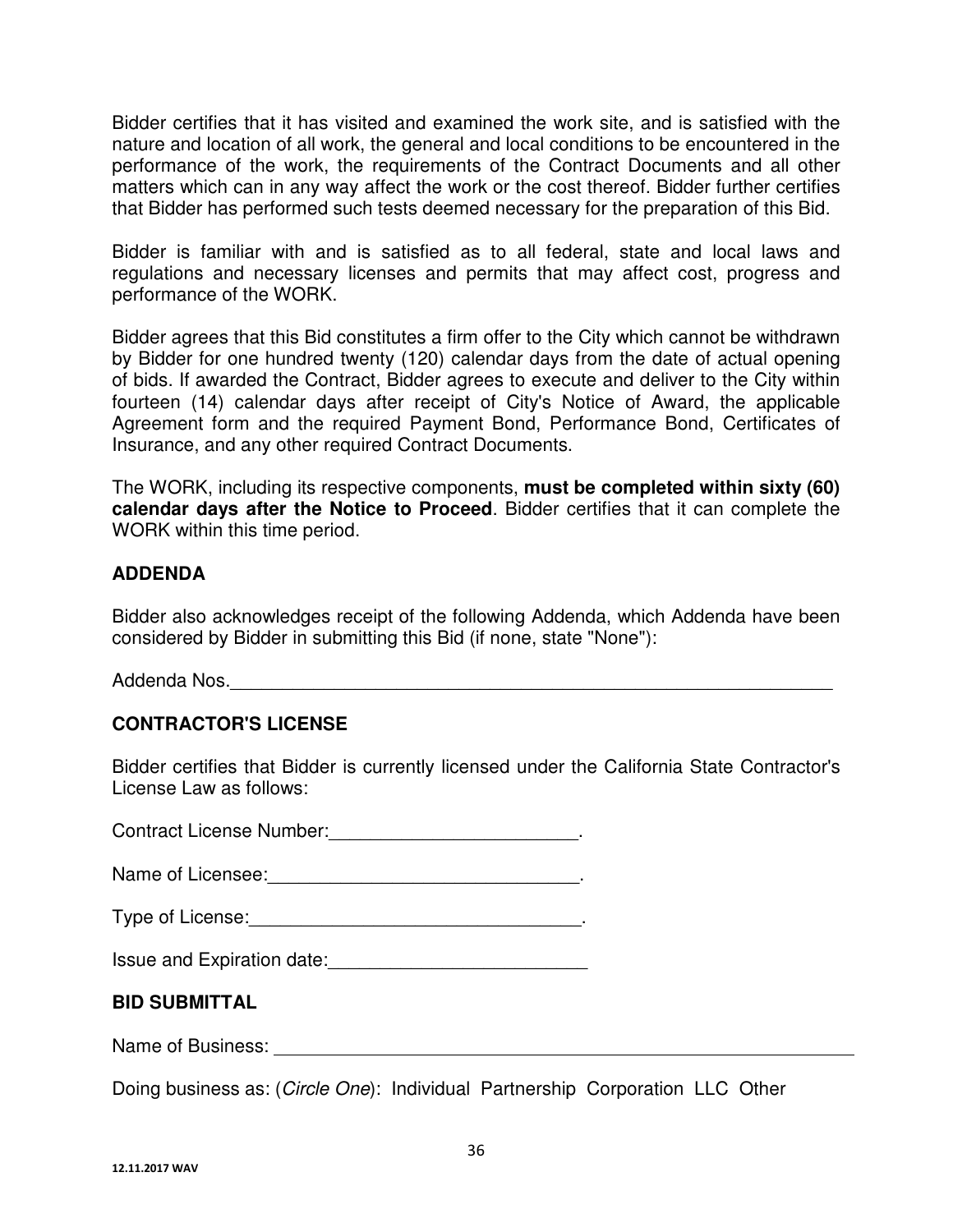| Title: |  |
|--------|--|

## **ATTACHMENTS**

Attached are the following forms which have been completed by Bidder and made a part of this Bid:

- 1. Bid Form; SIGNED BY BIDDER
- 2. Bid Schedule;
- 3. Local Business Preference;
- 4. Non-collusion Affidavit; SIGNED BY BIDDER
- 5. Debarment and Suspension Certification; SIGNED BY BIDDER
- 6. Contractor's Certificate Regarding Workers' Compensation; SIGNED BY BIDDER
- 7. List of Proposed Subcontractors;
- 8. Experience and Qualifications Contractor;
- 9. Experience and Qualifications Subcontractors; and
- 10. Bid Bond, or certified check, or cashier's check.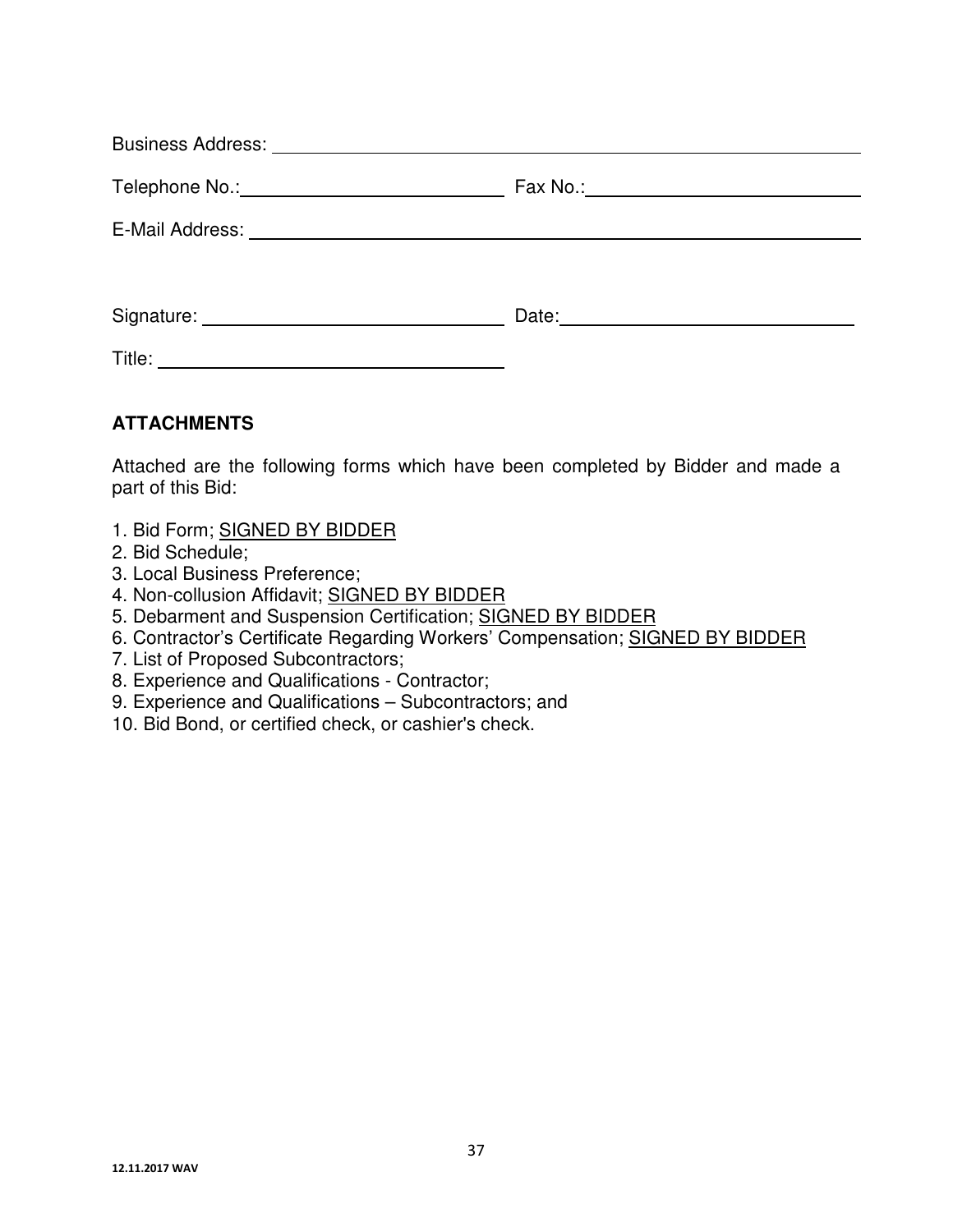#### **Bid Schedule**

BIDDER agrees to perform all the WORK described in the CONTRACT DOCUMENTS for the following unit and lump sum prices and understands that the quantity of WORK shown is approximate only. The schedule shall be completed by the BIDDER with the unit and lump sum prices entered in numerals. The extensions shall be made by the BIDDER. In case of discrepancy between the unit prices and the extension thereof, the unit price shall be considered as correct when evaluating BIDS.

| Item<br>No.      | Item | <b>Quantity</b><br>and unit | <b>Unit price</b> | <b>Amount</b> |
|------------------|------|-----------------------------|-------------------|---------------|
| $\mathbf{1}$     |      |                             | \$                | \$            |
| $\overline{c}$   |      |                             | \$                | \$            |
| $\sqrt{3}$       |      |                             | \$                | \$            |
| $\overline{4}$   |      |                             | \$                | \$            |
| 5                |      |                             | \$                | \$            |
| $\,6\,$          |      |                             | \$                | \$            |
| $\overline{7}$   |      |                             | \$                | \$            |
| $\bf 8$          |      |                             | \$                | \$            |
| $\boldsymbol{9}$ |      |                             | \$                | \$            |
| $10$             |      |                             | \$                | \$            |
| 11               |      |                             | \$                | \$            |
| 12               |      |                             | \$                | \$            |
|                  |      | <b>TOTAL:</b>               | \$                |               |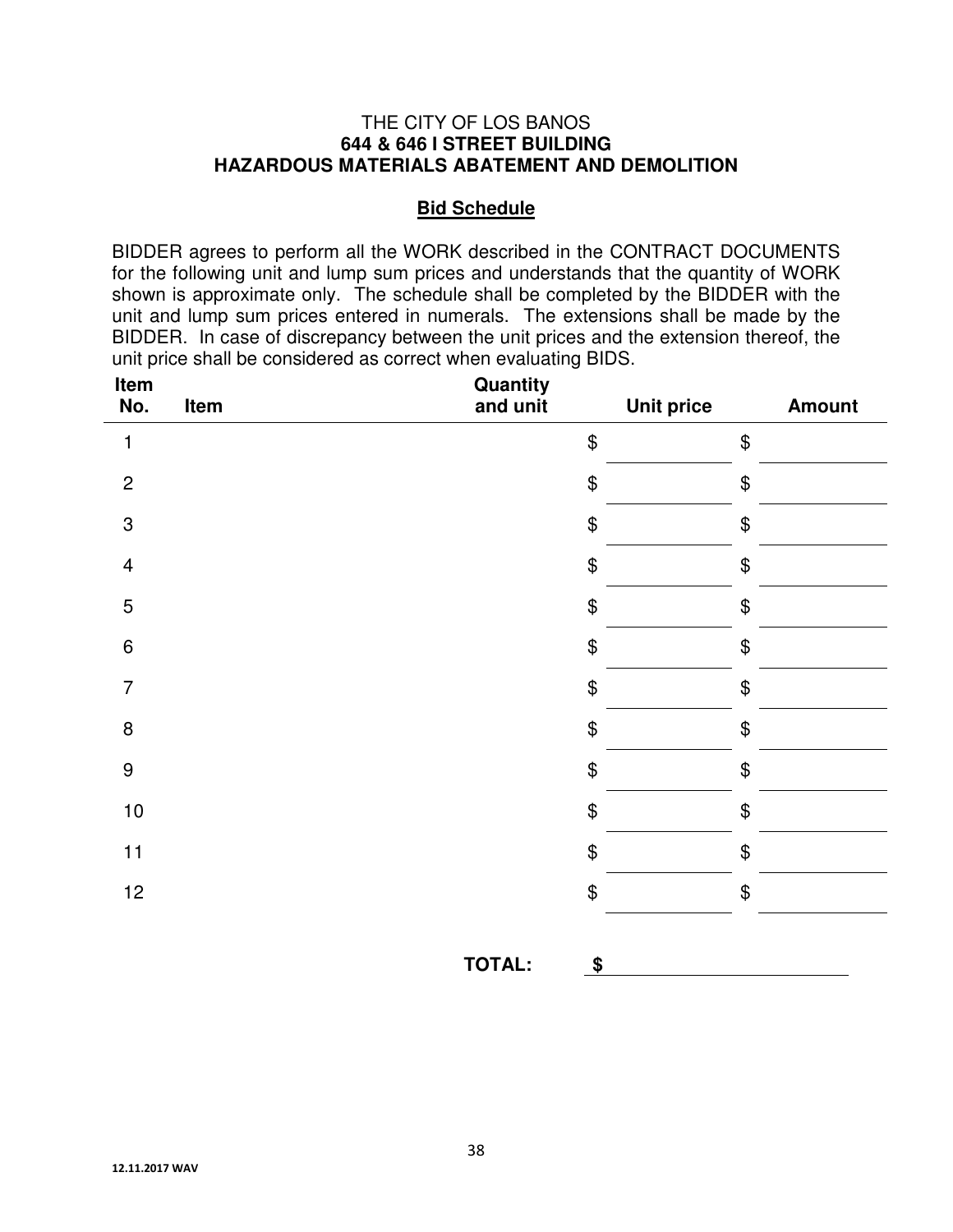#### **List of Proposed Subcontractors**

The BIDDER shall herein set forth the name and location of the place of business of each SUBCONTRACTOR who will perform work or labor or render services to the CONTRACTOR in or about the construction of the WORK in an amount in excess of one-half of one percent of the CONTRACTOR'S total BID, and the portion of the WORK which will be done by each SUBCONTRACTOR. Attach additional sheets, if necessary. The following WORK will be performed (or provided) by the following SUBCONTRACTORS, and coordinated by CONTRACTOR:

| <b>Company Name</b> | <b>Address</b> | <b>License No.</b> | <b>Section of Work</b> |
|---------------------|----------------|--------------------|------------------------|
|                     |                |                    |                        |
|                     |                |                    |                        |
|                     |                |                    |                        |
|                     |                |                    |                        |
|                     |                |                    |                        |
|                     |                |                    |                        |
|                     |                |                    |                        |
|                     |                |                    |                        |
|                     |                |                    |                        |
|                     |                |                    |                        |
|                     |                |                    |                        |
|                     |                |                    |                        |
|                     |                |                    |                        |
|                     |                |                    |                        |
|                     |                |                    |                        |
|                     |                |                    |                        |
|                     |                |                    |                        |
|                     |                |                    |                        |
|                     |                |                    |                        |
|                     |                |                    |                        |
|                     |                |                    |                        |
|                     |                |                    |                        |
|                     |                |                    |                        |
|                     |                |                    |                        |
|                     |                |                    |                        |
|                     |                |                    |                        |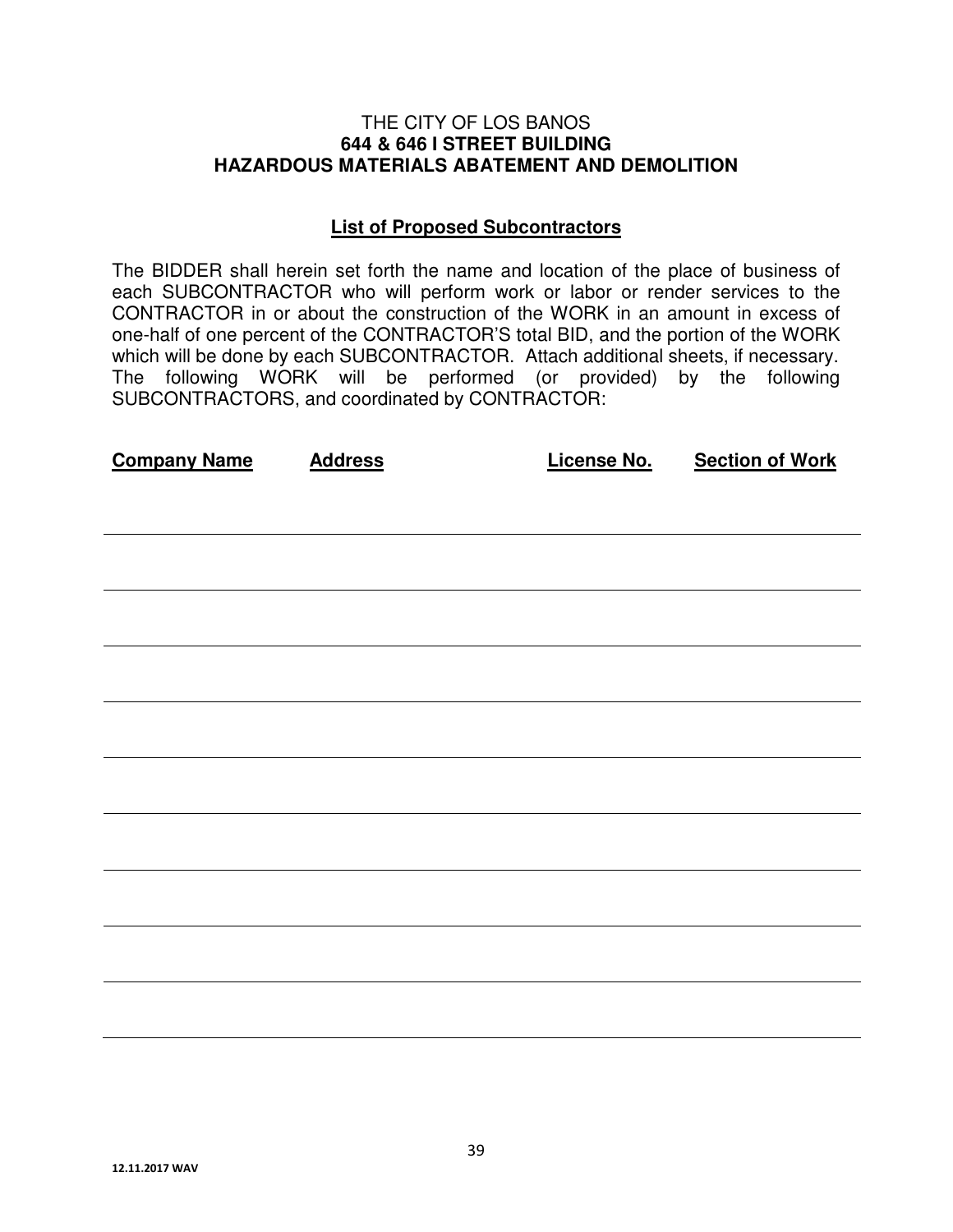## **Non-Collusion Affidavit**

PUBLIC CONTRACT CODE 7106

In conformance with Title 23 United States Code Section 112 and Public Contract Code 7106 the bidder declares that the bid is not made in the interest of, or on behalf of, any undisclosed person, partnership, company, association, organization, or corporation; that the bid is genuine and not collusive or sham; that the bidder has not directly or indirectly induced or solicited any other bidder to put in a false or sham bid, and has not directly or indirectly colluded, conspired, connived, or agreed with any bidder or anyone else to put in a sham bid, or that anyone shall refrain from bidding; that the bidder has not in any manner, directly or indirectly, sought by agreement, communication, or conference with anyone to fix the bid price of the bidder or any other bidder, or to fix any overhead, profit, or cost element of the bid price, or of that of any other bidder, or to secure any advantage against the public body awarding the contract of anyone interested in the proposed contract; that all statements contained in the bid are true; and, further, that the bidder has not, directly or indirectly, submitted his or her bid price or any breakdown thereof, or the contents thereof, or divulged information or data relative thereto, or paid, and will not pay, any fee to any corporation, partnership, company association, organization, bid depository, or to any member or agent thereof to effectuate a collusive or sham bid.

Signature: <u>Constantine and Constantine and Constantine and Constantine and Constantine and Constantine and Constantine and Constantine and Constantine and Constantine and Constantine and Constantine and Constantine and Co</u>

Title: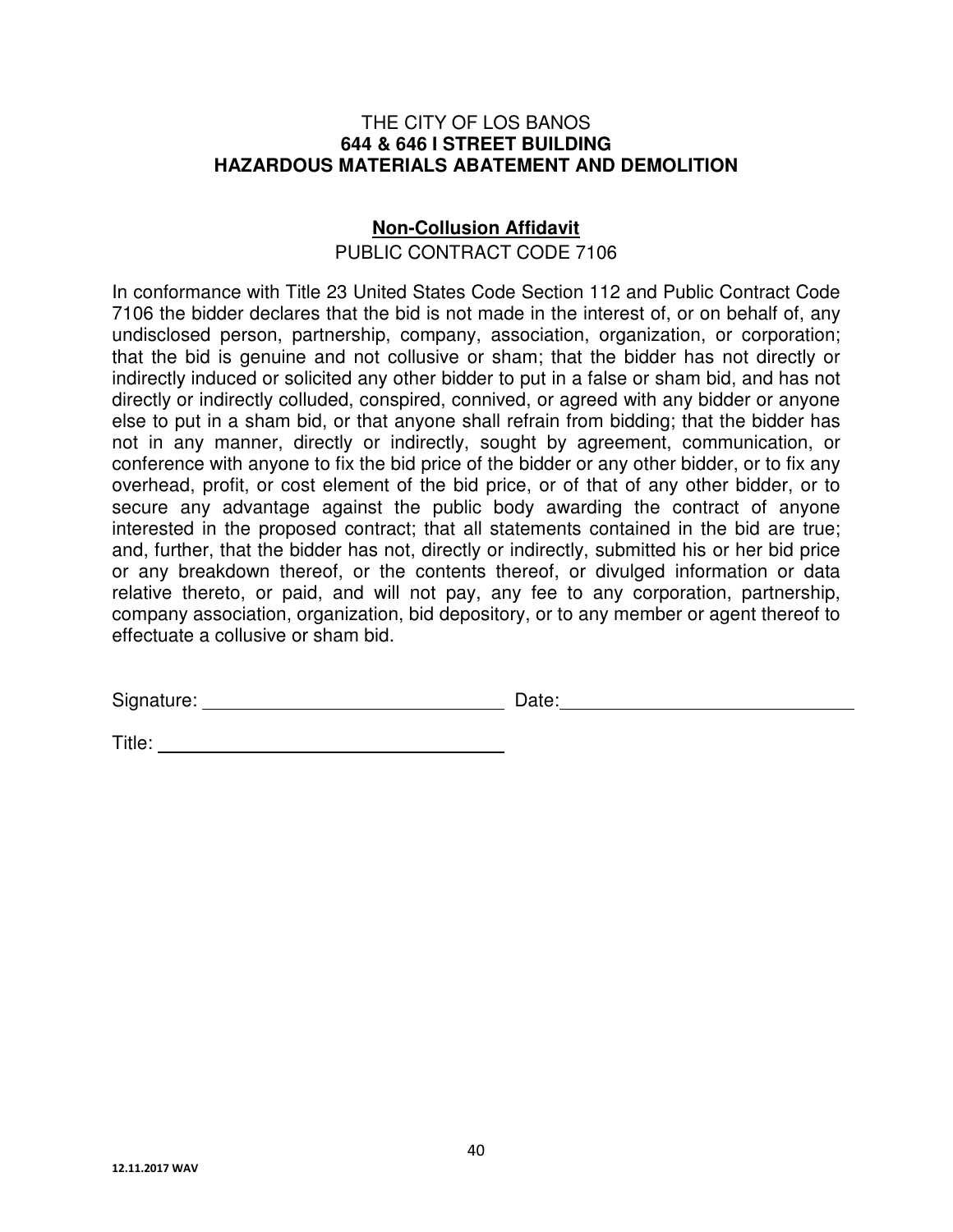#### **Debarment and Suspension Certification**

## TITLE 49, CODE OF FEDERAL REGULATIONS, PART 29

The Contractor, under penalty of perjury, certifies that, except as noted below, he/she or any other person associated therewith in the capacity of owner, partner, director, officer, and manager:

- Is not currently under suspension, debarment, voluntary exclusion, or determination of ineligibility by any federal agency;
- Has not been suspended, debarred, voluntarily excluded or determined ineligible by any federal agency within the past 3 years;
- Does not have a proposed debarment pending; and
- Has not been indicted, convicted, or had a civil judgment rendered against it by a court of competent jurisdiction in any matter involving fraud or official misconduct within the past 3 years.

If there are any exceptions to this certification, insert the exceptions in the following space.

Exceptions will not necessarily result in denial of award, but will be considered in determining Contractor responsibility. For any exception noted above, indicate below to whom it applies, initiating agency, and dates of action.

#### **Note: The representations made herein are made under penalty of perjury. Any information contained in the BID which is proven false shall be considered nonresponsive and this BID shall be rejected.**

Signature: <u>Constantine Constantine Constantine Date:</u> Date:

Title: **The Community of the Community of the Community of the Community of the Community of the Community of the Community of the Community of the Community of the Community of the Community of the Community of the Commun**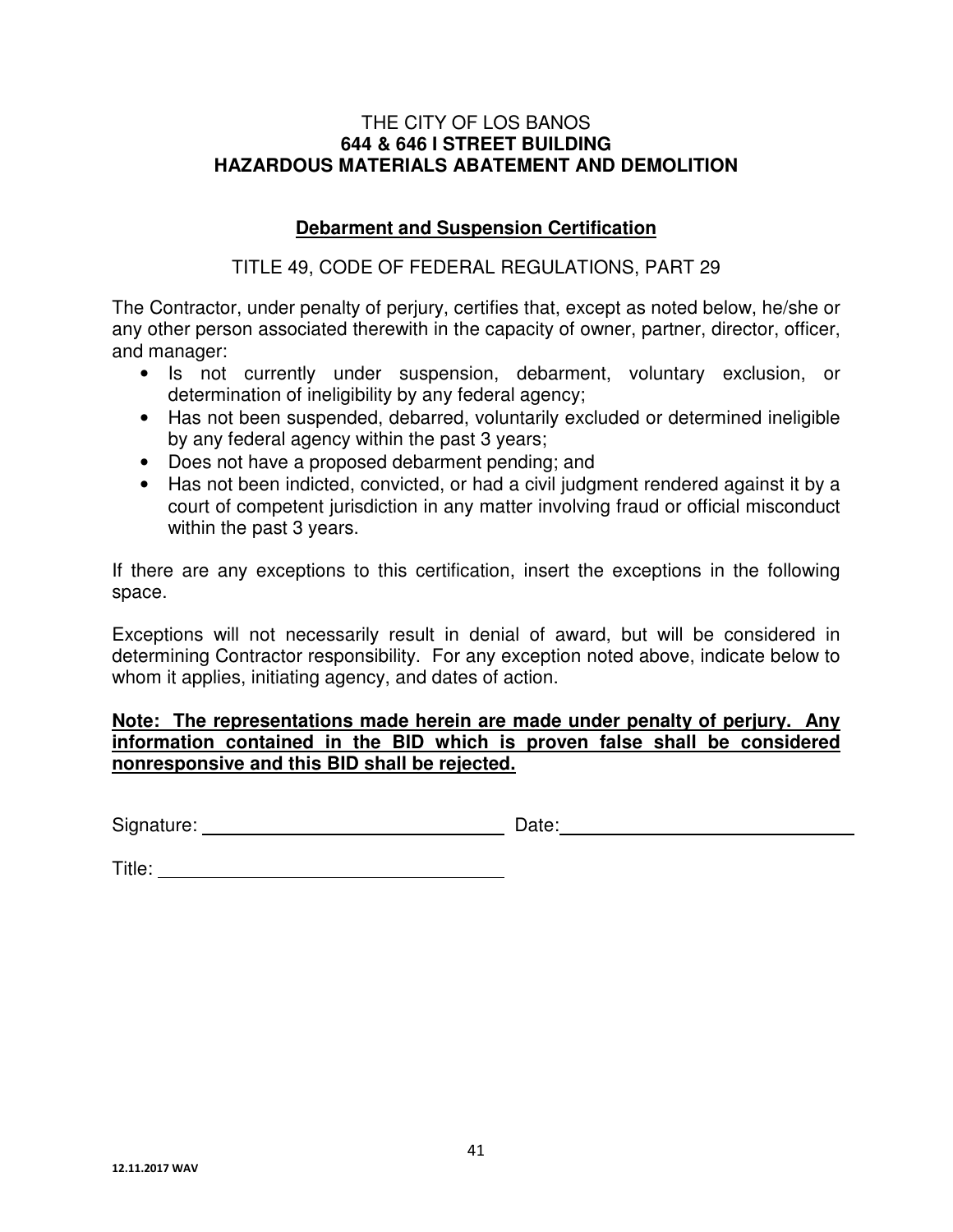#### **Local Business Preference**

The City of Los Banos has established a local vendor preference. In evaluating competitive bids, the City Council shall determine the lowest responsible bidder, and any local bidder shall be granted a preference in an amount equal to five (5%) percent of the lowest responsible bid, if that low bid has been submitted by a non-local bidder. If, after deduction of the five (5%) percent preference from a local bidder's bid, it is equal to or less than the lowest bid, the bid shall be awarded to the local bidder. To qualify as a local bidder, firms or individuals must submit written proof of the address of their principal place of business and a copy of their current City business license with each bid for which a preference is claimed. Proof of address is normally the address to which contract and payments will be sent. Local preference only applies to supplies, materials and/or equipment, and will not apply to bids conducted with other public agencies nor when prohibited by State or Federal statutes or regulations to be awarded to the lowest responsible bidder, or otherwise exempted from local preferences. A total amount of such a preference granted in a single bid shall not exceed Five Thousand and No/100ths (\$5,000.00) Dollars over a non-local bidder.

## **ARE YOU CLAIMING A LOCAL BUSINESS PREFERENCE?**

 **YES NO** 

**If yes,** attach written proof of the address of your principal place of business and a copy of your current City business license.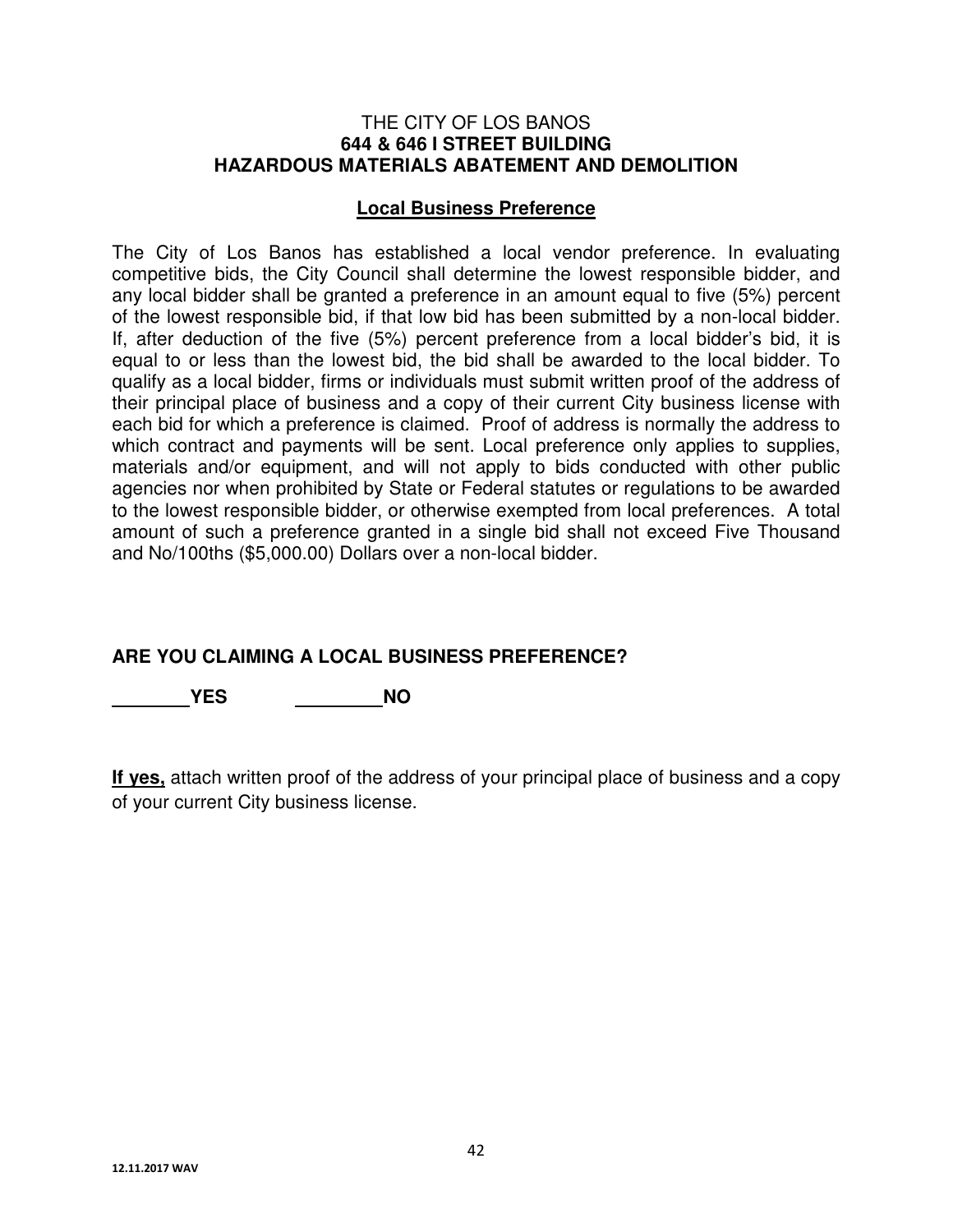#### **Contractor's Certificate Regarding Workers' Compensation**

I am aware of the provisions of Section 3700 of the Labor Code which require every employer to be insured against liability for workers' compensation or to undertake selfinsurance in accordance with the provisions of that code, and I will comply with such provisions before commencing the performance of the work of this Contract.

Signature: Date:

Title: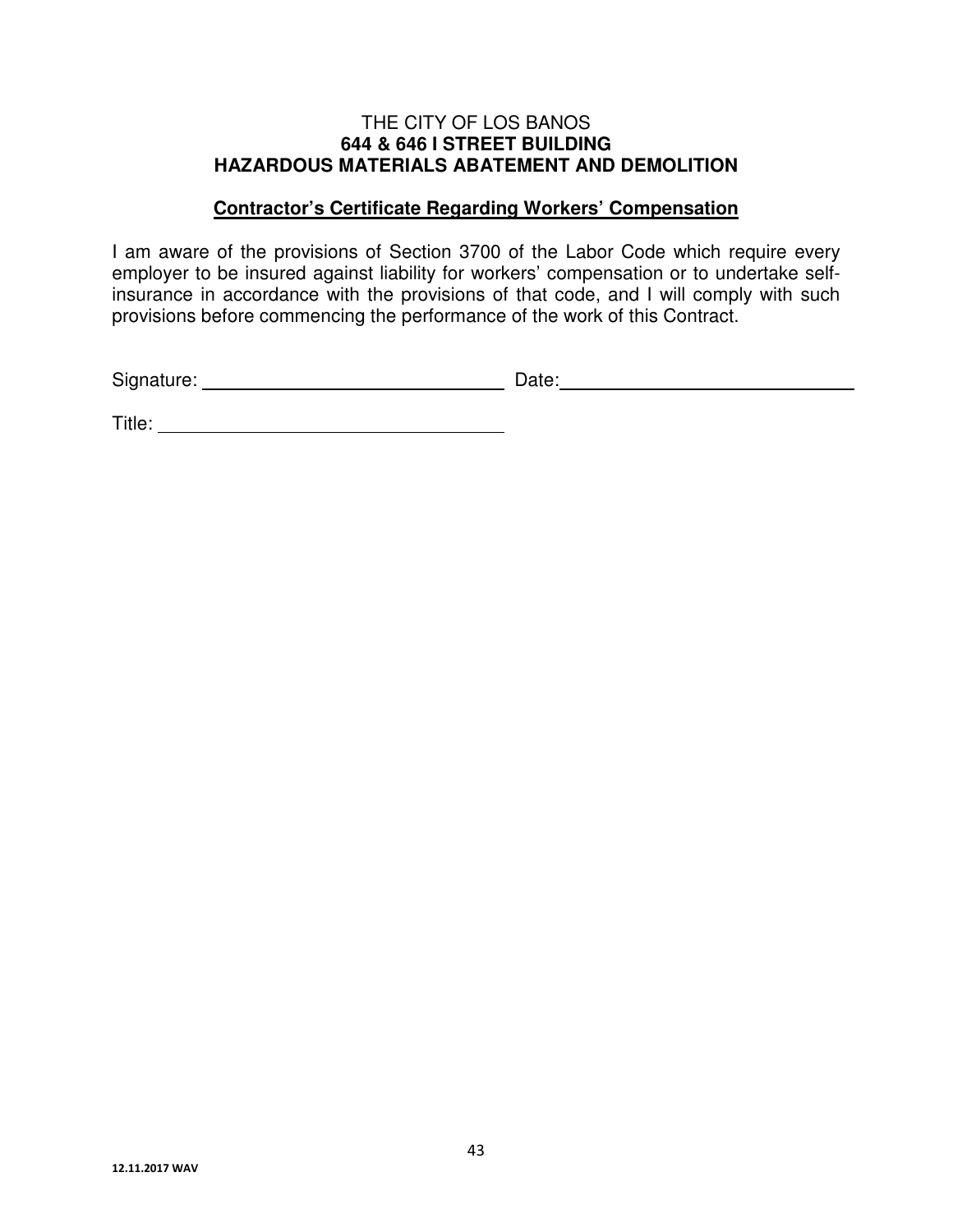#### **Contractor's Experience And Qualifications**

This certification and the responses herein shall assist the City in determining the lowest responsive responsible bidder. The undersigned Bidder represents that it is competent, knowledgeable and has the special skills on the nature, extent and inherent conditions of the work to be performed on this project. Bidder further acknowledges that these inherent conditions existent in the construction of particular facilities may create, during construction, unusual or unsafe conditions hazardous to persons and property. Bidder expressly acknowledges that it is aware of such risks and that it has the skill and experience to foresee and to adopt protective measures to adequately and safely perform the construction work with respect to such hazards.

None of the requirements herein are to determine pre-qualification to bid on the Project, but are part of the City's evaluation of bids received.

If the answer to any of questions 1 through 3 is "no", or if the answer to any of questions 4 through 6 is "yes", the Bidder shall provide an explanation of its answer, including the reasons why its answer shall not result in it being disqualified from being awarded the Contract. However, an exemption explanation letter does not guarantee acceptance of Bid. In accordance with all applicable public contract laws, the City shall retain the right to reject unqualified Bidders, which shall render the Bid non-responsive

1. Bidder possesses a valid and current California Contractor's license for the project for which it intends to submit a bid.

Yes No No

2. Bidder will comply with and provide all insurance as defined in the Contract Documents.

Yes No

3. Bidder has current Workers' Compensation insurance policy as required by the Labor Code or is legally self-insured pursuant to Labor Code section 3700 et. seq.

Yes No No

4. Has your contractor's license been revoked at any time in the last five (5) years?

Yes No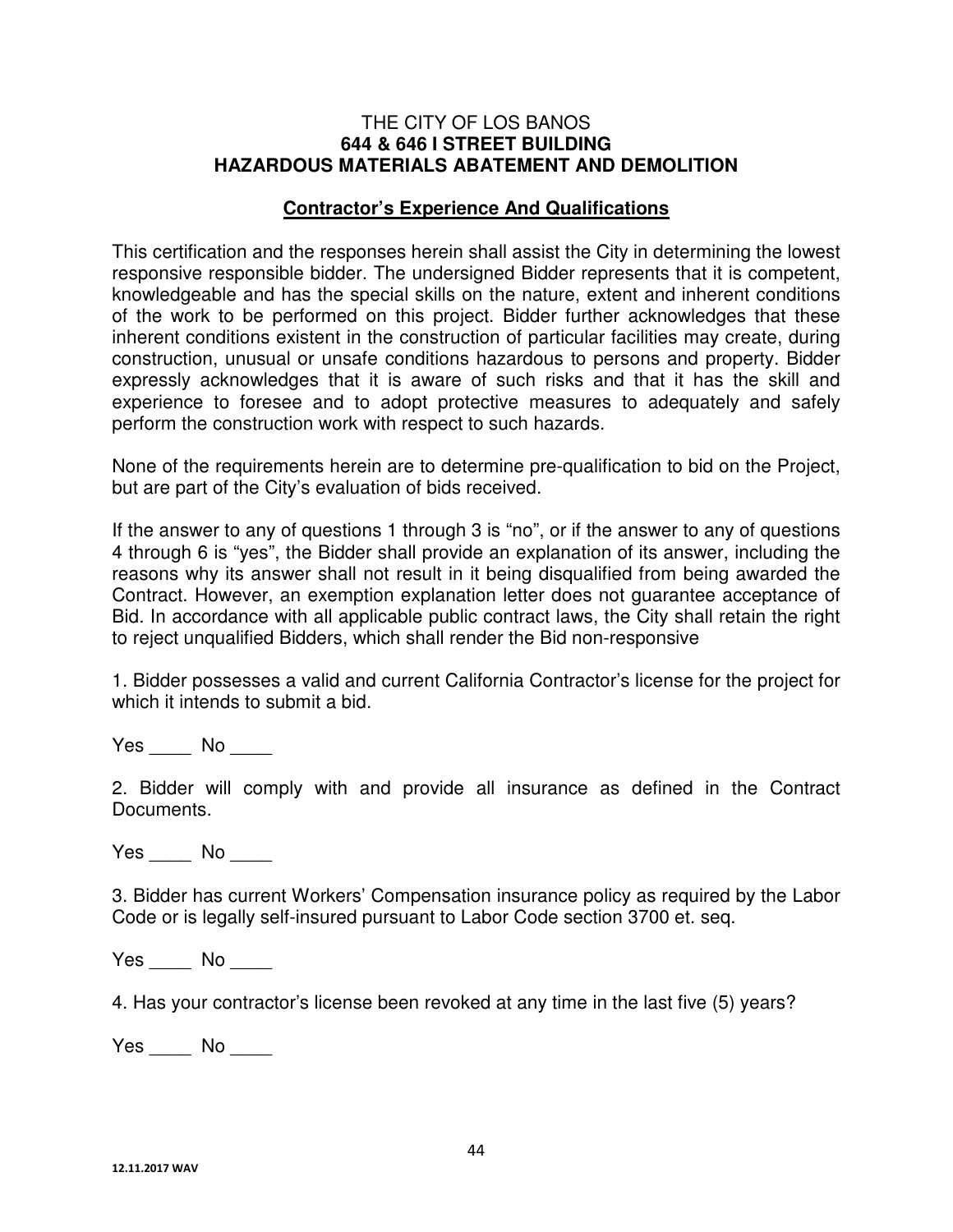5. Has a surety firm completed a contract on your behalf, or paid for completion because your firm was default terminated by the project owner within the last five (5) years?

Yes No No

6. At the time of submitting this qualification form, is your firm ineligible to bid on or be awarded a public works contract, or perform as a subcontractor on a public works contract, pursuant to either Labor Code section 1777.1 or Labor Code section 1777.7?

Yes No  $\blacksquare$ 

7. At any time during the last five (5) years, has your firm, or any of its owners or officers been convicted of a crime involving the awarding of a contract of a government construction project, or the bidding or performance of a government contract?

Yes No

8. The Bidder has been engaged in the contracting business, under the present business name for \_\_\_\_\_\_\_\_\_ years and has experience in work of a nature similar to this project which extends over a period of \_\_\_\_\_\_\_\_ years (Bidder must show at least five (5) years of related experience).

The Bidder, as a Contractor, has never failed to satisfactorily complete a contract awarded to him, except as follows:

\_\_\_\_\_\_\_\_\_\_\_\_\_\_\_\_\_\_\_\_\_\_\_\_\_\_\_\_\_\_\_\_\_\_\_\_\_\_\_\_\_\_\_\_\_\_\_\_\_\_\_\_\_\_\_\_\_\_\_\_\_\_\_\_\_\_\_\_\_\_

\_\_\_\_\_\_\_\_\_\_\_\_\_\_\_\_\_\_\_\_\_\_\_\_\_\_\_\_\_\_\_\_\_\_\_\_\_\_\_\_\_\_\_\_\_\_\_\_\_\_\_\_\_\_\_\_\_\_\_\_\_\_\_\_\_\_\_\_\_\_

\_\_\_\_\_\_\_\_\_\_\_\_\_\_\_\_\_\_\_\_\_\_\_\_\_\_\_\_\_\_\_\_\_\_\_\_\_\_\_\_\_\_\_\_\_\_\_\_\_\_\_\_\_\_\_\_\_\_\_\_\_\_\_\_

9. For the Owner to consider the Bidder properly experienced in work of similar nature to this project, the Bidder must list at least three (3) references for projects successfully completed within the last five (5) years. Required information: Project name and location; Owner's representative and telephone number; and date of completion.

\_\_\_\_\_\_\_\_\_\_\_\_\_\_\_\_\_\_\_\_\_\_\_\_\_\_\_\_\_\_\_\_\_\_\_\_\_\_\_\_\_\_\_\_\_\_\_\_\_\_\_\_\_\_\_\_\_\_\_\_\_\_\_\_\_\_\_\_\_\_

\_\_\_\_\_\_\_\_\_\_\_\_\_\_\_\_\_\_\_\_\_\_\_\_\_\_\_\_\_\_\_\_\_\_\_\_\_\_\_\_\_\_\_\_\_\_\_\_\_\_\_\_\_\_\_\_\_\_\_\_\_\_\_\_\_\_\_\_\_\_

\_\_\_\_\_\_\_\_\_\_\_\_\_\_\_\_\_\_\_\_\_\_\_\_\_\_\_\_\_\_\_\_\_\_\_\_\_\_\_\_\_\_\_\_\_\_\_\_\_\_\_\_\_\_\_\_\_\_\_\_\_\_\_\_\_\_\_\_\_\_

\_\_\_\_\_\_\_\_\_\_\_\_\_\_\_\_\_\_\_\_\_\_\_\_\_\_\_\_\_\_\_\_\_\_\_\_\_\_\_\_\_\_\_\_\_\_\_\_\_\_\_\_\_\_\_\_\_\_\_\_\_\_\_\_\_\_\_\_\_\_

\_\_\_\_\_\_\_\_\_\_\_\_\_\_\_\_\_\_\_\_\_\_\_\_\_\_\_\_\_\_\_\_\_\_\_\_\_\_\_\_\_\_\_\_\_\_\_\_\_\_\_\_\_\_\_\_\_\_\_\_\_\_\_\_\_\_\_\_\_\_

\_\_\_\_\_\_\_\_\_\_\_\_\_\_\_\_\_\_\_\_\_\_\_\_\_\_\_\_\_\_\_\_\_\_\_\_\_\_\_\_\_\_\_\_\_\_\_\_\_\_\_\_\_\_\_\_\_\_\_\_\_\_\_\_\_\_\_\_\_\_

\_\_\_\_\_\_\_\_\_\_\_\_\_\_\_\_\_\_\_\_\_\_\_\_\_\_\_\_\_\_\_\_\_\_\_\_\_\_\_\_\_\_\_\_\_\_\_\_\_\_\_\_\_\_\_\_\_\_\_\_\_\_\_\_\_\_\_\_\_\_

\_\_\_\_\_\_\_\_\_\_\_\_\_\_\_\_\_\_\_\_\_\_\_\_\_\_\_\_\_\_\_\_\_\_\_\_\_\_\_\_\_\_\_\_\_\_\_\_\_\_\_\_\_\_\_\_\_\_\_\_\_\_\_\_\_\_\_\_\_\_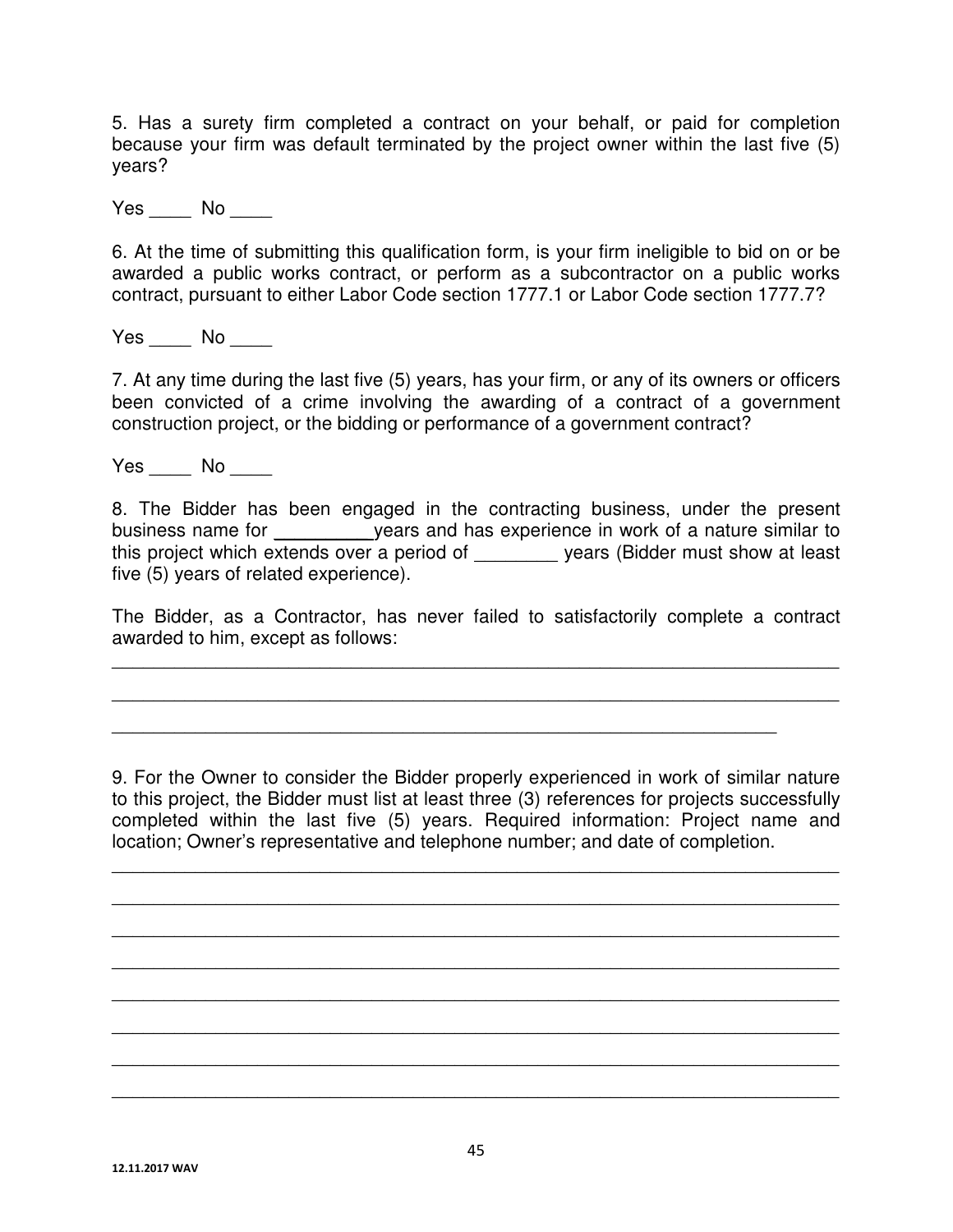If the Bidder fails to have the required experience as set forth in sections 8 or 9, the Bidder shall provide an explanation as to why its Bid should not be rejected. However, an exemption explanation letter does not guarantee acceptance of Bid. In accordance with all applicable public contract laws, the City shall retain the right to reject unqualified Bidders, which shall render the Bid non-responsive

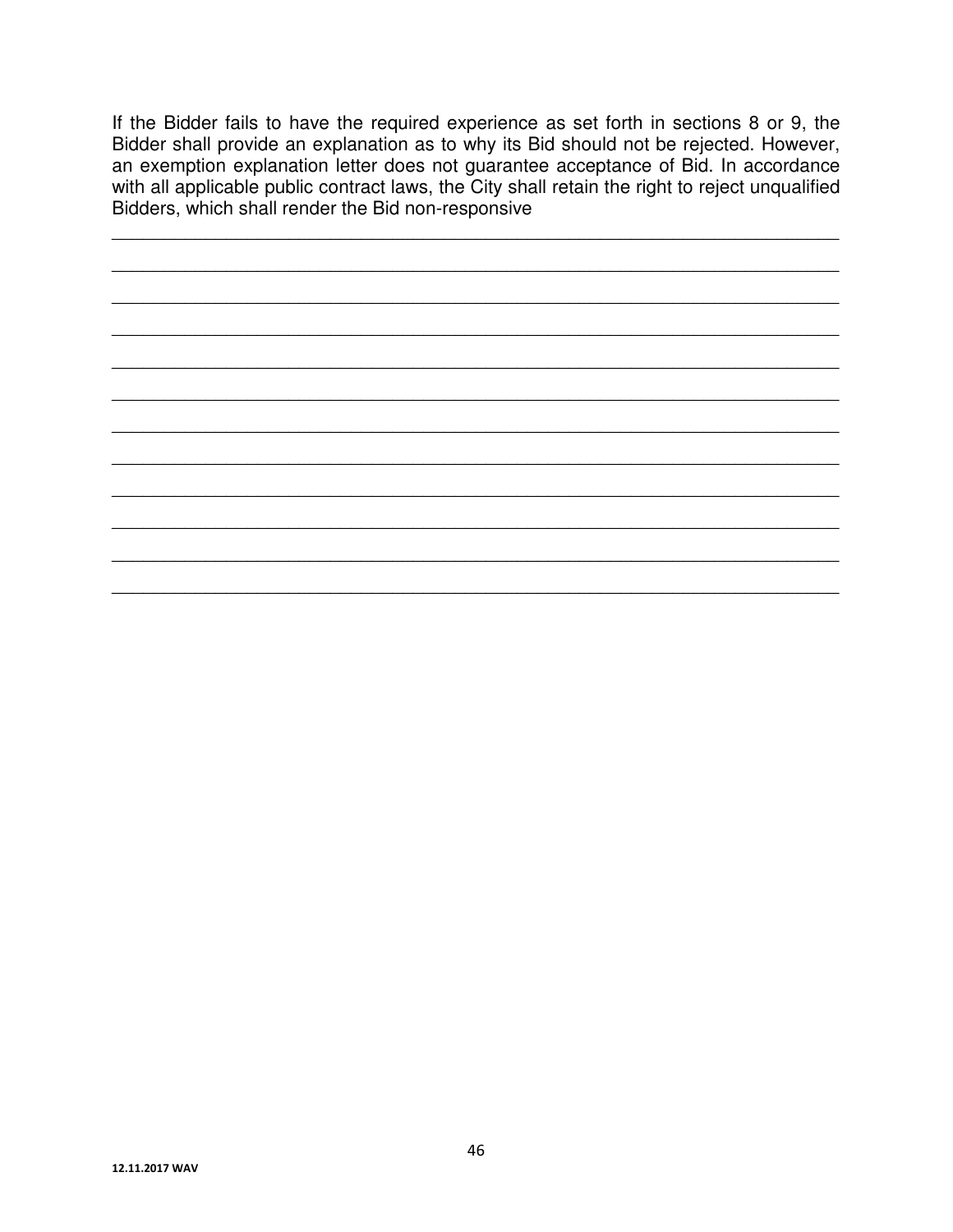#### **Subcontractor's Experience And Qualifications**

This certification and the responses herein shall assist the City in determining the lowest responsive responsible bidder. To be eligible for an award of Contract, the Bidder must submit this signed certification from each proposed Subcontractor listed in the List of Proposed subcontractors.

The subcontractor represents that it is competent, knowledgeable, and has special skills on the nature, extent, and inherent conditions of the work to be performed. The subcontractor further acknowledges that there are certain peculiar and inherent conditions existent in the construction of the particular facilities which may create, during the construction program, unusual or peculiar unsafe conditions hazardous to persons and property. The subcontractor expressly acknowledges that it is aware of such peculiar risks and that it has the skill and experience to foresee and to adopt protective measures to adequately and safely perform the construction work with respect to such hazards.

None of the requirements herein are to determine pre-qualification to bid on the Project, but are part of the City's evaluation of bids received.

If the answer to any of questions 1 through 4 is "no", or if the answer to any of questions 5 through 7 is "yes", the Bidder shall provide an explanation of its answer, including the reasons why its answer shall not result in it being disqualified from being awarded the Contract. However, an exemption explanation letter does not guarantee acceptance of Bid. In accordance with all applicable public contract laws, the City shall retain the right to reject unqualified Bidders, which shall render the Bid non-responsive.

1. Subcontractor possesses a valid and current California Contractor's license for the project for which its portion of the work.

Yes \_\_\_\_\_ No \_\_\_\_

2. Subcontractor will comply with and provide all insurance as defined in the Contract Documents.

Yes \_\_\_\_\_ No \_\_\_\_\_

3. Subcontractor has current Workers' Compensation insurance policy as required by the Labor Code or is legally self-insured pursuant to Labor Code section 3700 et. seq.

Yes \_\_\_\_\_ No \_\_\_\_\_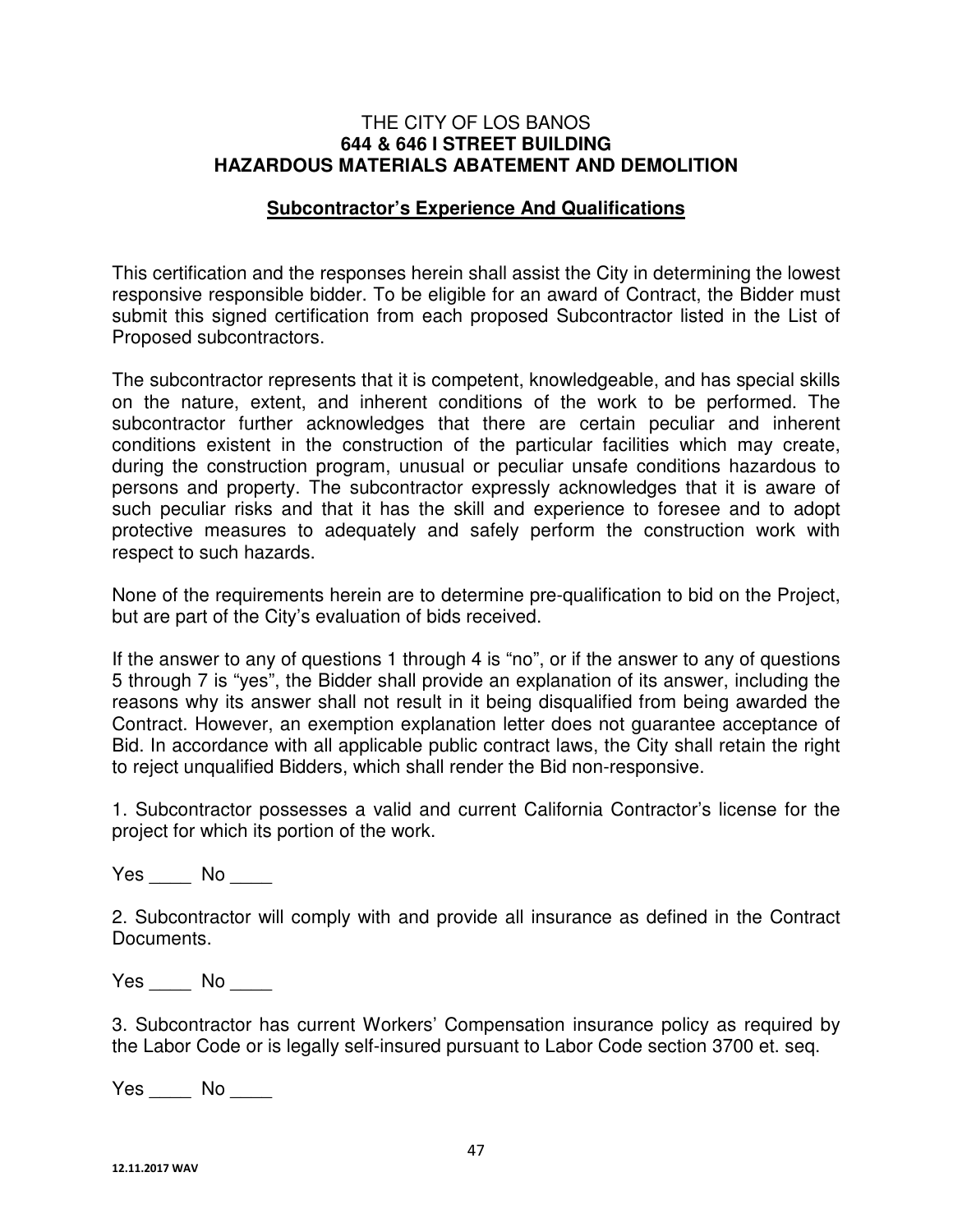4. Has your contractor's license been revoked at any time in the last five (5) years?

Yes No

5. Has a surety firm completed a contract on your behalf, or paid for completion because your firm was default terminated by the project owner within the last five (5) years?

Yes No  $\blacksquare$ 

6. At the time of submitting this qualification form, is your firm ineligible to bid on or be awarded a public works contract, or perform as a subcontractor on a public works contract, pursuant to either Labor Code section 1777.1 or Labor Code section 1777.7?

Yes No  $\blacksquare$ 

7. At any time during the last five (5) years, has your firm, or any of its owners or officers been convicted of a crime involving the awarding of a contract of a government construction project, or the bidding or performance of a government contract?

Yes No  $\sim$ 

8. The subcontractor shall have performed at least three (3) similar projects in the last five (5) years of similar size that demonstrate the subcontractor's experience and qualification to construct this project. Required information: Project name and location; Owner's representative and telephone number; and date of completion.

\_\_\_\_\_\_\_\_\_\_\_\_\_\_\_\_\_\_\_\_\_\_\_\_\_\_\_\_\_\_\_\_\_\_\_\_\_\_\_\_\_\_\_\_\_\_\_\_\_\_\_\_\_\_\_\_\_\_\_\_\_\_\_\_\_\_\_\_\_\_

\_\_\_\_\_\_\_\_\_\_\_\_\_\_\_\_\_\_\_\_\_\_\_\_\_\_\_\_\_\_\_\_\_\_\_\_\_\_\_\_\_\_\_\_\_\_\_\_\_\_\_\_\_\_\_\_\_\_\_\_\_\_\_\_\_\_\_\_\_\_

\_\_\_\_\_\_\_\_\_\_\_\_\_\_\_\_\_\_\_\_\_\_\_\_\_\_\_\_\_\_\_\_\_\_\_\_\_\_\_\_\_\_\_\_\_\_\_\_\_\_\_\_\_\_\_\_\_\_\_\_\_\_\_\_\_\_\_\_\_\_

\_\_\_\_\_\_\_\_\_\_\_\_\_\_\_\_\_\_\_\_\_\_\_\_\_\_\_\_\_\_\_\_\_\_\_\_\_\_\_\_\_\_\_\_\_\_\_\_\_\_\_\_\_\_\_\_\_\_\_\_\_\_\_\_\_\_\_\_\_\_

\_\_\_\_\_\_\_\_\_\_\_\_\_\_\_\_\_\_\_\_\_\_\_\_\_\_\_\_\_\_\_\_\_\_\_\_\_\_\_\_\_\_\_\_\_\_\_\_\_\_\_\_\_\_\_\_\_\_\_\_\_\_\_\_\_\_\_\_\_\_

\_\_\_\_\_\_\_\_\_\_\_\_\_\_\_\_\_\_\_\_\_\_\_\_\_\_\_\_\_\_\_\_\_\_\_\_\_\_\_\_\_\_\_\_\_\_\_\_\_\_\_\_\_\_\_\_\_\_\_\_\_\_\_\_\_\_\_\_\_\_

\_\_\_\_\_\_\_\_\_\_\_\_\_\_\_\_\_\_\_\_\_\_\_\_\_\_\_\_\_\_\_\_\_\_\_\_\_\_\_\_\_\_\_\_\_\_\_\_\_\_\_\_\_\_\_\_\_\_\_\_\_\_\_\_\_\_\_\_\_\_

\_\_\_\_\_\_\_\_\_\_\_\_\_\_\_\_\_\_\_\_\_\_\_\_\_\_\_\_\_\_\_\_\_\_\_\_\_\_\_\_\_\_\_\_\_\_\_\_\_\_\_\_\_\_\_\_\_\_\_\_\_\_\_\_\_\_\_\_\_\_

\_\_\_\_\_\_\_\_\_\_\_\_\_\_\_\_\_\_\_\_\_\_\_\_\_\_\_\_\_\_\_\_\_\_\_\_\_\_\_\_\_\_\_\_\_\_\_\_\_\_\_\_\_\_\_\_\_\_\_\_\_\_\_\_\_\_\_\_\_\_

\_\_\_\_\_\_\_\_\_\_\_\_\_\_\_\_\_\_\_\_\_\_\_\_\_\_\_\_\_\_\_\_\_\_\_\_\_\_\_\_\_\_\_\_\_\_\_\_\_\_\_\_\_\_\_\_\_\_\_\_\_\_\_\_\_\_\_\_\_\_

\_\_\_\_\_\_\_\_\_\_\_\_\_\_\_\_\_\_\_\_\_\_\_\_\_\_\_\_\_\_\_\_\_\_\_\_\_\_\_\_\_\_\_\_\_\_\_\_\_\_\_\_\_\_\_\_\_\_\_\_\_\_\_\_\_\_\_\_\_\_

\_\_\_\_\_\_\_\_\_\_\_\_\_\_\_\_\_\_\_\_\_\_\_\_\_\_\_\_\_\_\_\_\_\_\_\_\_\_\_\_\_\_\_\_\_\_\_\_\_\_\_\_\_\_\_\_\_\_\_\_\_\_\_\_\_\_\_\_\_\_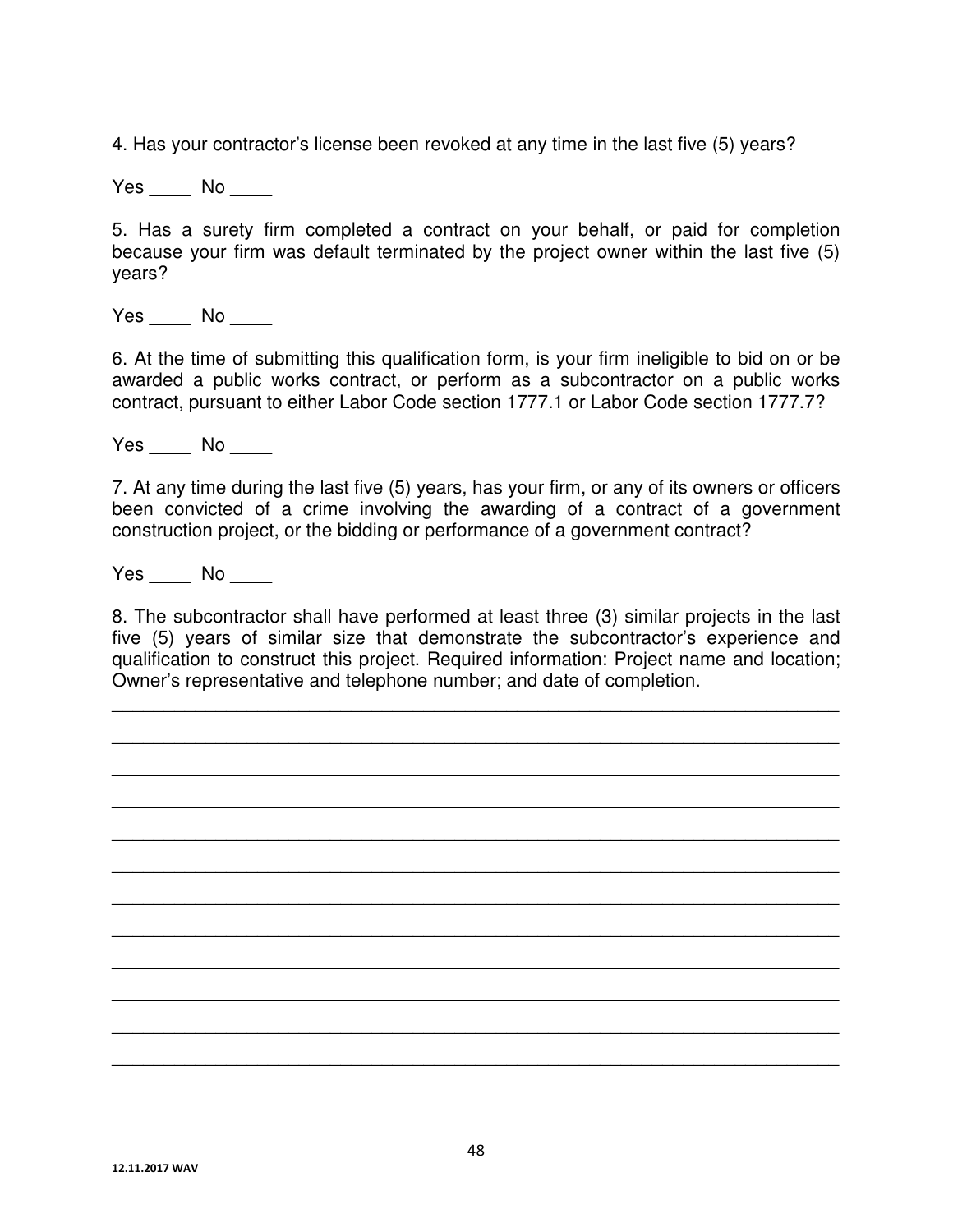If the Subcontractor fails to have the required experience as set forth in section 8, the Bidder shall provide an explanation as to why its Bid should not be rejected. However, an exemption explanation letter does not guarantee acceptance of Bid. In accordance<br>with all applicable public contract laws, the Owner shall retain the right to reject<br>unqualified Bidders, which shall render the Bid non-r

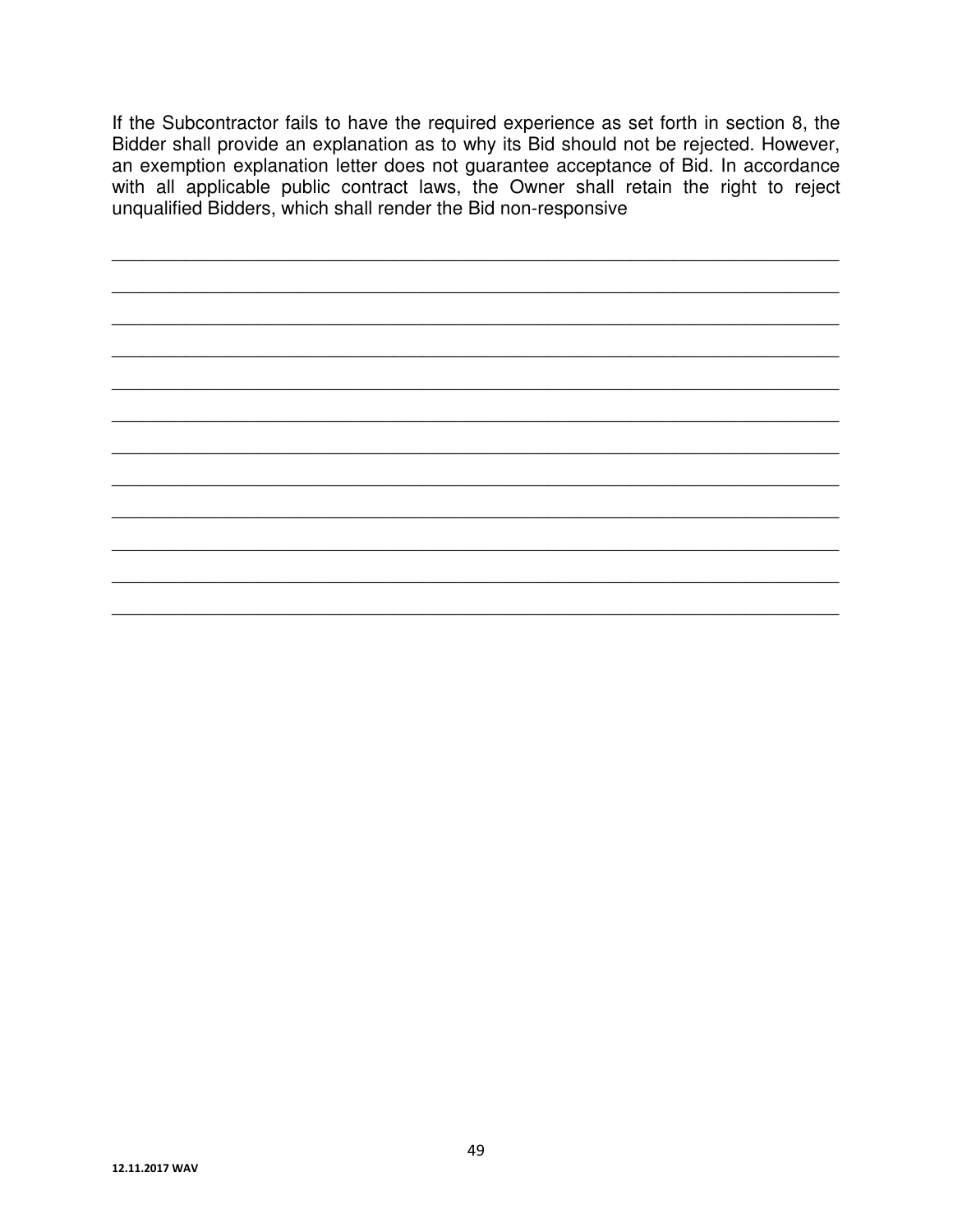#### THE CITY OF LOS BANOS **644 & 646 I STREET BUILDING HAZARDOUS MATERIALS ABATEMENT AND DEMOLITION**

#### **Bid Bond**

(Not required if Certified Check of Cashier's Check accompanies Bid)

| KNOW ALL PERSONS BY THESE PRESENTS: That we                                 | as |
|-----------------------------------------------------------------------------|----|
| Principal, and                                                              | as |
| Surety, are held and firmly bound unto the City of Los Banos, in the sum of |    |
| [5% OF THE TOTAL AMOUNT OF THE BID] for the payment of<br>$\mathbb{S}$      |    |
| which sum we hereby bind ourselves, our successors, heirs, executors, and   |    |
| administrators, jointly and severally, firmly as set out more fully herein. |    |

The condition of the foregoing obligation is such that, whereas the above principal is about to submit to the City of Los Banos a bid for the performance of the work for the above project in compliance with the plans and specifications therefore and pursuant to a published notice inviting bids.

Now, if the bid of the principal is accepted and the work awarded to the principal by the City of Los Banos, and if the principal shall fail or neglect to enter into a contract, therefore, in accordance with the provision of said bid and the accompanying Instructions to Bidders and to furnish adequate faithful performance and labor and material surety bonds and certificates of insurance to the satisfaction of the City of Los Banos; then the total sum guaranteed by this bond is forfeited to the City of Los Banos as liquidated damages.

In the event suit is brought by the City of Los Banos and judgment is entered in its favor, the surety shall pay all costs incurred by the City in such suit, including reasonable attorneys' fees to be fixed by the Court, in addition to the above sum.

WITNESS our hands and seals this \_\_\_\_\_\_\_\_\_ day of \_\_\_\_\_\_\_\_\_\_\_\_\_\_, 2017.

(Seal)

| By | Name/Title |  |
|----|------------|--|
|    |            |  |

(Seal)

NOTE: Signatures of those executing for the surety must be properly acknowledged.

Bond No.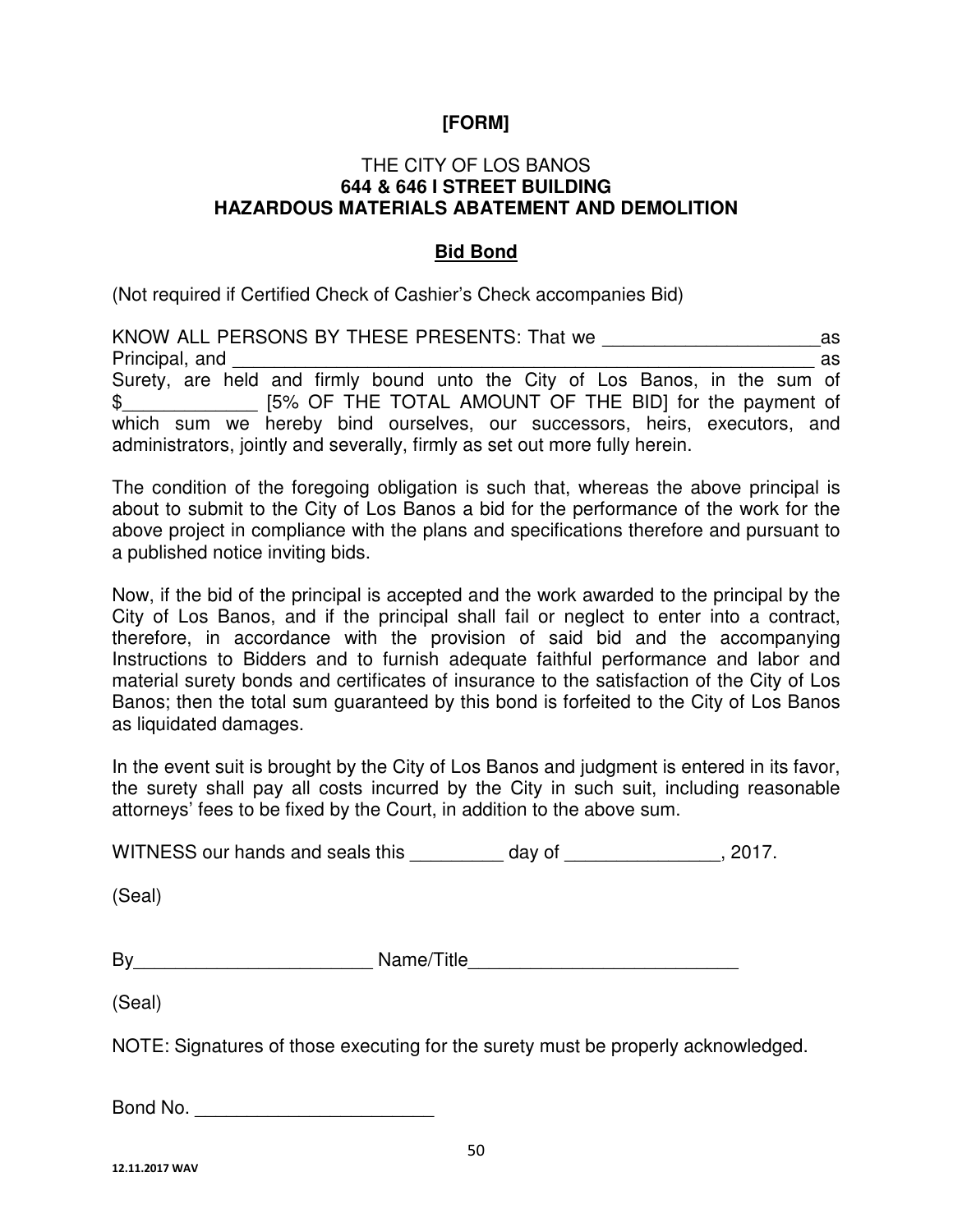#### THE CITY OF LOS BANOS **644 & 646 I STREET BUILDING HAZARDOUS MATERIALS ABATEMENT AND DEMOLITION**

#### **Notice of Award**

To: Date: Project:

The City has considered the Bid submitted by you for the above described WORK dated  $, 20$ 

You are hereby notified that your Bid has been accepted for the unit and lump sum prices set forth in the Bid Schedule totaling \$\_\_\_\_\_\_\_\_\_\_\_\_\_\_\_\_\_\_\_\_\_\_\_\_\_\_\_\_\_\_\_\_\_.

You are required by the Information for Bidders to execute the Agreement and furnish the required Contractor's Performance Bond and Payment Bond and Certificates of Insurance within fourteen (14) calendar days for the date of this Notice to you.

If you fail to execute said Agreement and to furnish said Bonds within fourteen (14) days from the date of this Notice, said City will be entitled to consider all your rights arising out of the City's acceptance of your Bid as abandoned and as a forfeiture of your Bid Bond. The City will be entitled to such other rights as may be granted by law.

You are required to return an acknowledged copy of this NOTICE OF AWARD to the City.

By

Title

ACCEPTANCE OF NOTICE Receipt of the above NOTICE OF AWARD is hereby acknowledged by

| (Name of Contractor) |        |     |
|----------------------|--------|-----|
| this                 | day of | ,20 |
| By                   |        |     |
| <b>Title</b>         |        |     |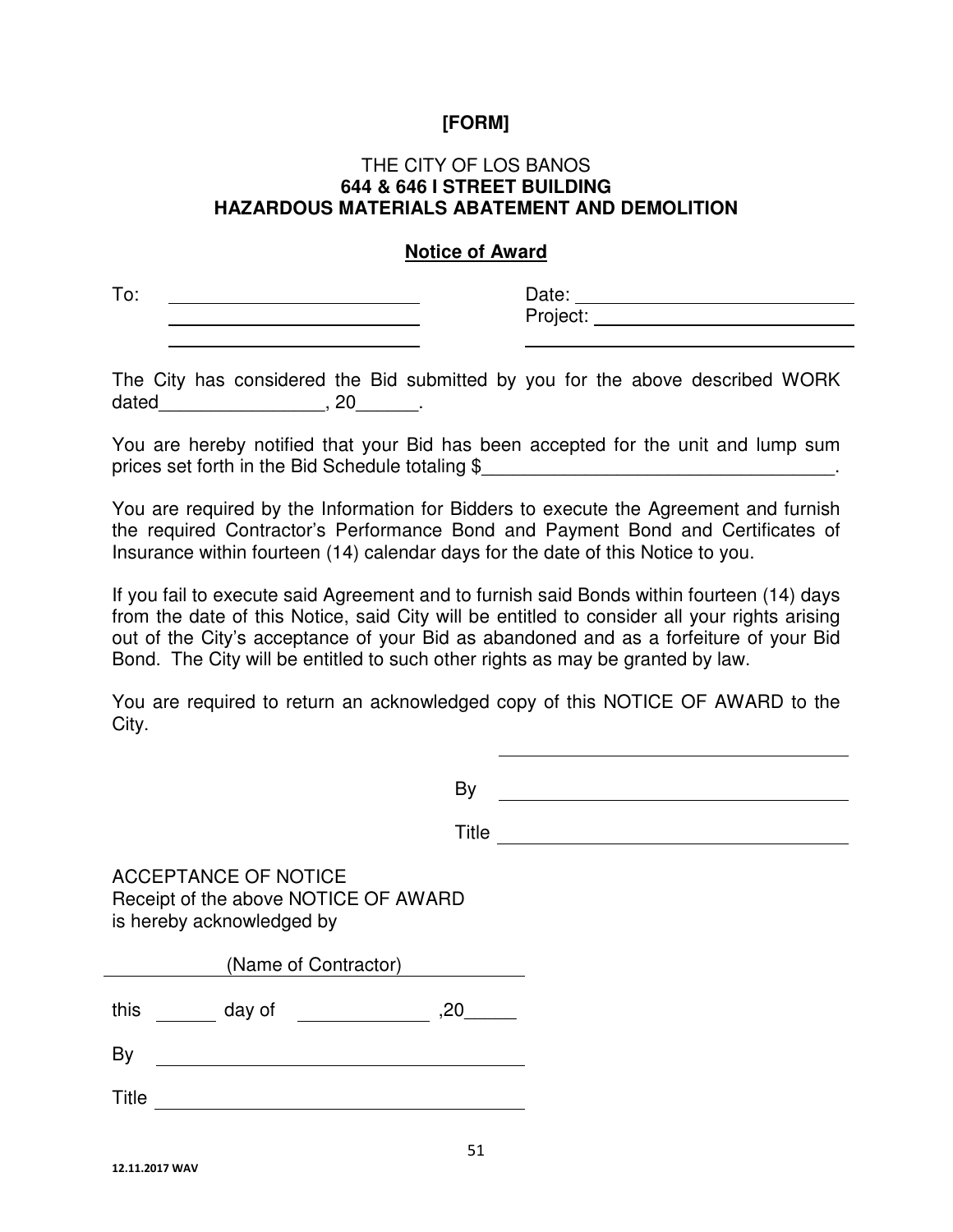#### **CITY OF LOS BANOS 644 & 646 I STREET BUILDING HAZARDOUS MATERIALS ABATEMENT AND DEMOLITION**

#### **Agreement**

This AGREEMENT ("Agreement") is made and effective  $\sim$ , 2017, by and between City of Los Banos, a municipal corporation ("City"), and \_\_\_\_\_\_\_\_\_\_\_\_\_\_\_\_\_\_, \_\_\_\_\_\_\_\_\_\_\_\_\_\_\_\_\_\_\_\_ ("Contractor"). In consideration of the mutual covenants and conditions set forth herein, the parties agree as follows:

City and Contractor agree as follows:

#### **1. Scope of Work.**

#### **I. PROJECT/SCOPE OF WORK**

The Contractor shall furnish all labor, materials, equipment, tools, utility services, and transportation and perform and complete all work required in connection with the **644 & 646 I STREET BUILDING HAZARDOUS MATERIALS ABATEMENT AND DEMOLITION** project (hereinafter "Project") in accordance with the specifications and scope of work as described in the Invitation to Bid and the Contract Documents and the Contractor's Bid ("Work").

#### **2. Contract Documents.**

The Complete Contract Documents set forth herein include**:** 

- a. This Agreement.
- b. Special Terms and Conditions.
- c. General Terms and Conditions.
- d. Entek "Hazardous Materials Survey Final Report" and Exhibit A (Asbestos Requirements) and Exhibit B - (Requirements for Disturbance of Lead in Construction).
- e. Notice and Invitation to Bidders and Bid Documents.
- f. Addenda.
- g. Bid Form; Bid Schedule; Local Business Preference; Non-collusion Affidavit; Debarment and Suspension Certification; Contractor's Certificate Regarding Workers' Compensation; List of Proposed Subcontractors; Experience and Qualifications - Contractor; Experience and Qualifications – Subcontractors.
- h. Performance Bond.
- i. Labor and Materials Payment Bond.
- j. Project Construction Schedule.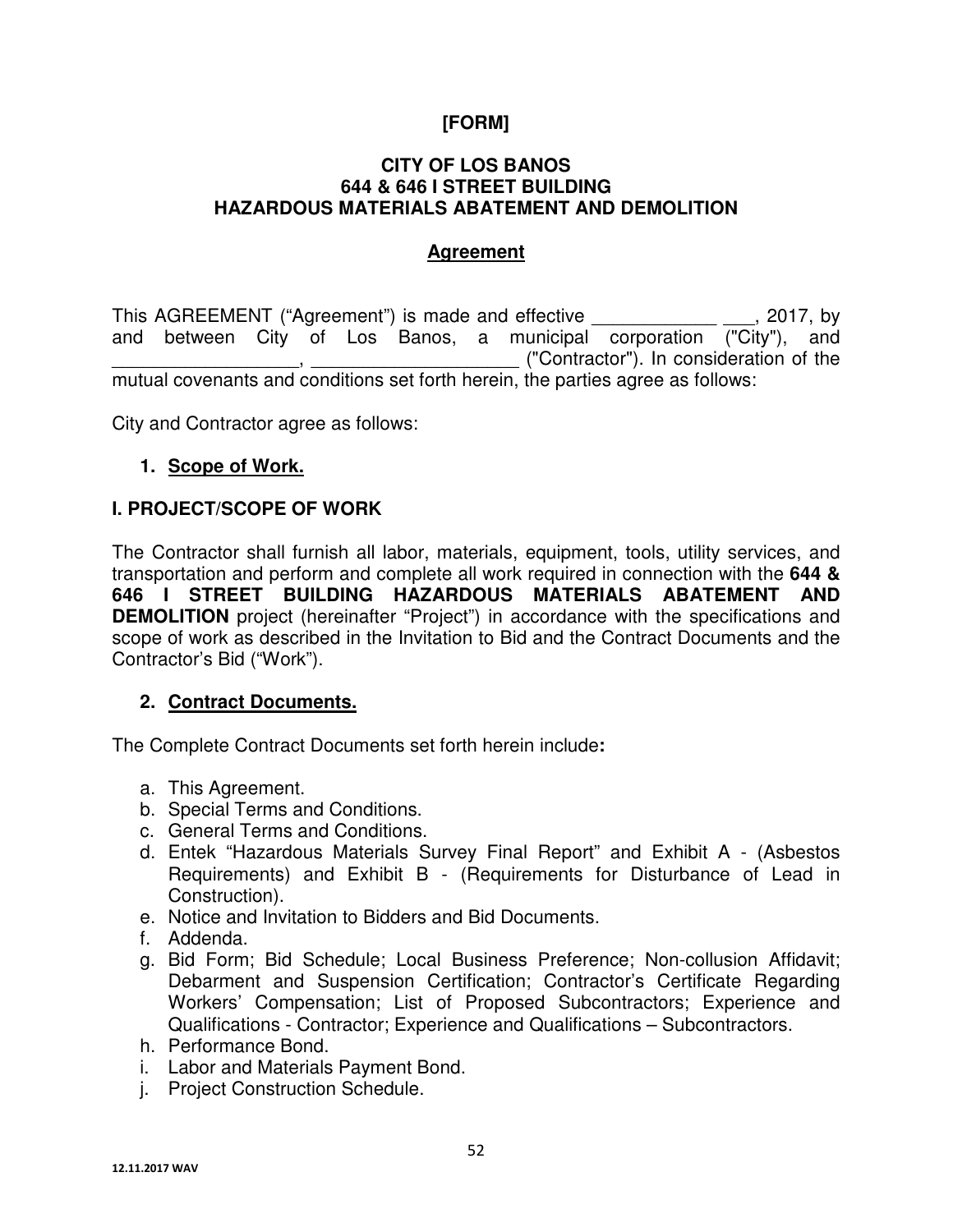- k. Notice of Award.
- l. Notice to Proceed.
- m. Change Orders.

The documents comprising the complete contract are collectively referred to as the Contract Documents. Any and all obligations of the City and the Contractor are fully set forth and described therein. All of the above documents are intended to cooperate so that any work called for in one and not mentioned in the other or vice versa is to be executed the same as if mentioned in all documents.

2.1 Modifications. The Contract Documents may not be modified orally or in any manner other than in writing. All such written modifications shall become part of the Contract Documents.

2.2 Entire Agreement. The Contract Documents comprise the entire integrated understanding between the City and Contractor concerning the Scope of Work to be performed for this Project. All prior negotiations or stipulations regarding this matter, which preceded or accompanied the executing of these Contract Documents, are conclusively deemed to be superseded by these Contract Documents. The Contract Documents are complementary; what is called for in one is binding as if called for by all. To the extent that portions of the Contract Documents are not attached to this Agreement, they shall be deemed incorporated here by reference.

## **3. Contract Price.**

City will pay Contractor in accordance with the Total Bid Price shown on the Bid Form in the total amount of **\$\_\_\_\_\_\_\_\_\_\_\_\_\_\_\_\_\_\_\_\_**. The Contractor's compensation shall include all costs incurred by the Contractor in the performance of the Work, including: furnishing all labor (including supervision), materials, equipment, tools, transportation, permits, and services necessary to complete the Scope of Work (including costs to protect the Work, and all damages to the Work prior to acceptance of the Work by the City, unless otherwise specifically provided in the Contract Documents).

(a) Based upon Applications for Payment submitted to the City by the Contractor the City shall make progress payments on account of the Contract Sum to the Contractor as provided in the General Conditions.

(b) This Agreement is subject to the provisions of Article 1.7 (commencing at Section 20104.50) of Division 2, Part 3 of the Public Contract Code regarding prompt payment of contractors by local governments. Article 1.7 mandates certain procedures for the payment of undisputed and properly submitted payment requests within thirty (30) days after receipt, for the review of payment requests, for notice to Contractor of improper payment requests, and provides for the payment of interest on progress payment requests which are not timely made in accordance with that Article. This Agreement hereby incorporates the provisions of Article 1.7 as though fully set forth herein.]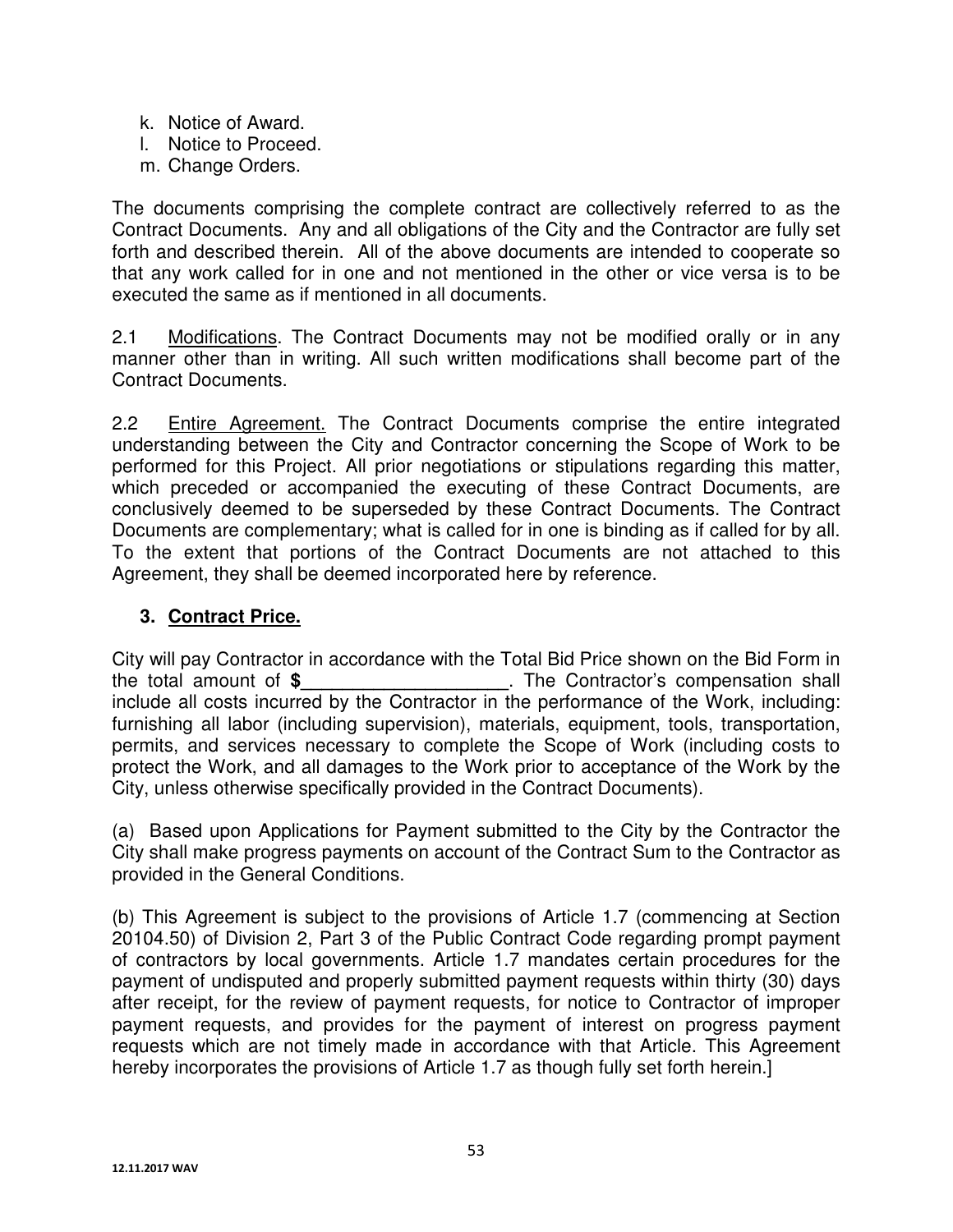**(c)** Final payment, constituting the entire unpaid balance of the Agreement Sum, shall be paid by the City to the Contractor no sooner than thirty-five (35) days after a Notice of Completion has been recorded, unless otherwise stipulated in the Notice of Completion, provided the work has then been completed and accepted by the City, and the Agreement fully performed.

(d) Public Contract Code Section 22300 permits the substitution of securities for any monies withheld by public entity to ensure performance under a contract, at the request and expense of the Contractor.

## **4. Contract Time.**

After the Contractor has provided all submittals required by the Invitation to Bid and Contract Documents, and following execution of the Agreement by the City, the City shall issue a Notice to Proceed to the Contractor. Contract time shall commence upon receipt date of the Notice to Proceed.

All work under this contract shall be completed before the expiration of sixty (60) calendar days from the commencement date specified in the Notice to Proceed. If Contractor shall be delayed in the work by the acts or neglect of City, or its employees or those under it by contract or otherwise, or by changes ordered in the work, or by strikes, lockouts by others, fire, unusual delay in transportation, unavoidable casualties or any causes beyond the Contractor's control, or by delay authorized by the City, or by any cause which the City shall decide to justify the delay, then the time of completion shall be extended for such reasonable time as the City may decide.

## **5. Liquidated Damages.**

If Contractor fails to complete the Work within the Contract Time, Contractor shall pay to the City, as liquidated damages and not as a penalty, \$500.00 per day for each calendar day after the expiration of the Contract Time that the Work remains incomplete.

## **6. Contractor Representative.**

At all times during the progress of the Work, Contractor shall have a competent foreman or superintendent ("Contractor Representative") on site with authority to act on behalf of the Contractor. The Contractor shall, at all times, keep the City Chief Building Official informed in writing of (a) the name and telephone number of the Contractor Representative, and (b) the names and telephone numbers of all subcontractors performing the Work.

## **7. Subsurface Hazardous Materials**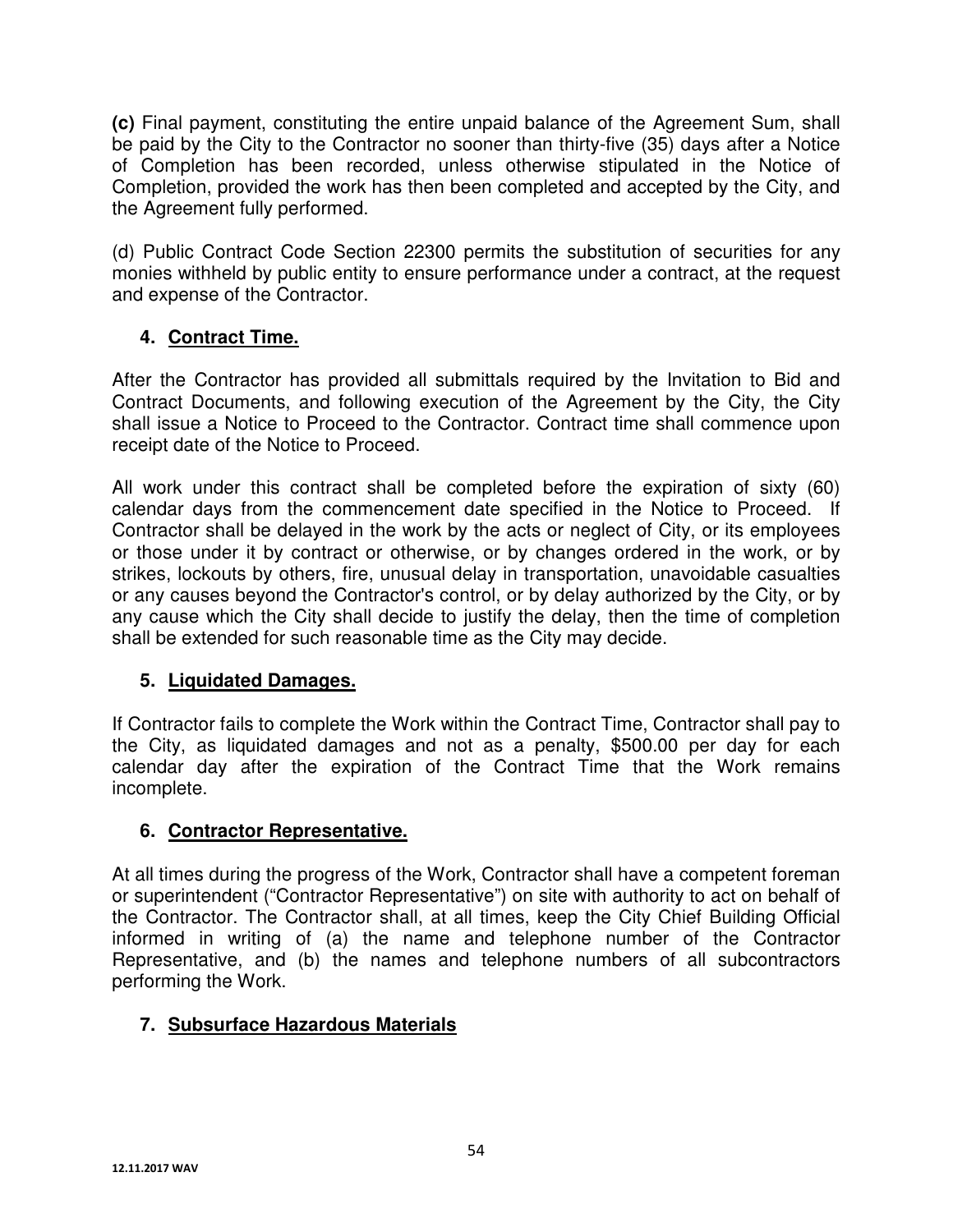(a) In the event trenches or other excavations extend deeper than four (4) feet below the surface, the Contractor shall promptly, and before the following conditions are disturbed, notify the City in writing of any:

1. Material that the Contractor believes may be material that is hazardous waste, as defined in Section 25117 of the Health and Safety Code that is required to be removed to a Class I, Class II or Class III disposal site in accordance with the provisions of existing law.

2. Subsurface or latent physical conditions at the site differing from those indicated.

3. Unknown physical conditions at the site of any unusual nature, different materially from those ordinarily encountered and generally recognized as inherent in the Work or the character provided for in the Contract.

(b) Upon receipt of said notification the City will investigate the conditions, and if it finds that the conditions do materially so differ, or do involve hazardous waste, and cause a decrease or increase in the Contractor's cost of or the time required for performance of any part of the work, the City will issue a change order under the procedures described in the General Conditions.

(c) In the event that a dispute arises between the City and the Contractor whether the conditions materially differ, or involve hazardous waste or cause a decrease or increase in the Contractor's cost of or time required for performance of any part of the work, the Contractor shall not be excused from any scheduled completion date provided for by the Agreement, but shall proceed with all work to be performed under the Agreement. The Contractor shall retain any and all rights provided either by Agreement or by law which pertain to the resolution of disputes and protests between the contracting parties.

## **8. Contract Bonds.**

Concurrently with the execution of this Agreement by the Contractor, and before the commencement of any Work, the Contractor shall file with the City surety bonds satisfactory to the City in the amounts, and for the purposes, set forth in the Contract Documents.

Bonds shall be duly executed by a responsible corporate Surety, licensed and authorized to issue such bonds in the State of California and secured through an authorized agent with an office in California. Each bond shall be signed by both the Contractor and Surety and the signature of the authorized agent of the Surety shall be notarized.

The Contractor shall pay all bond premiums, costs and incidentals. Should any bond become insufficient due to an increase in the contract amount, the Contractor shall obtain supplemental bonding within 10 days.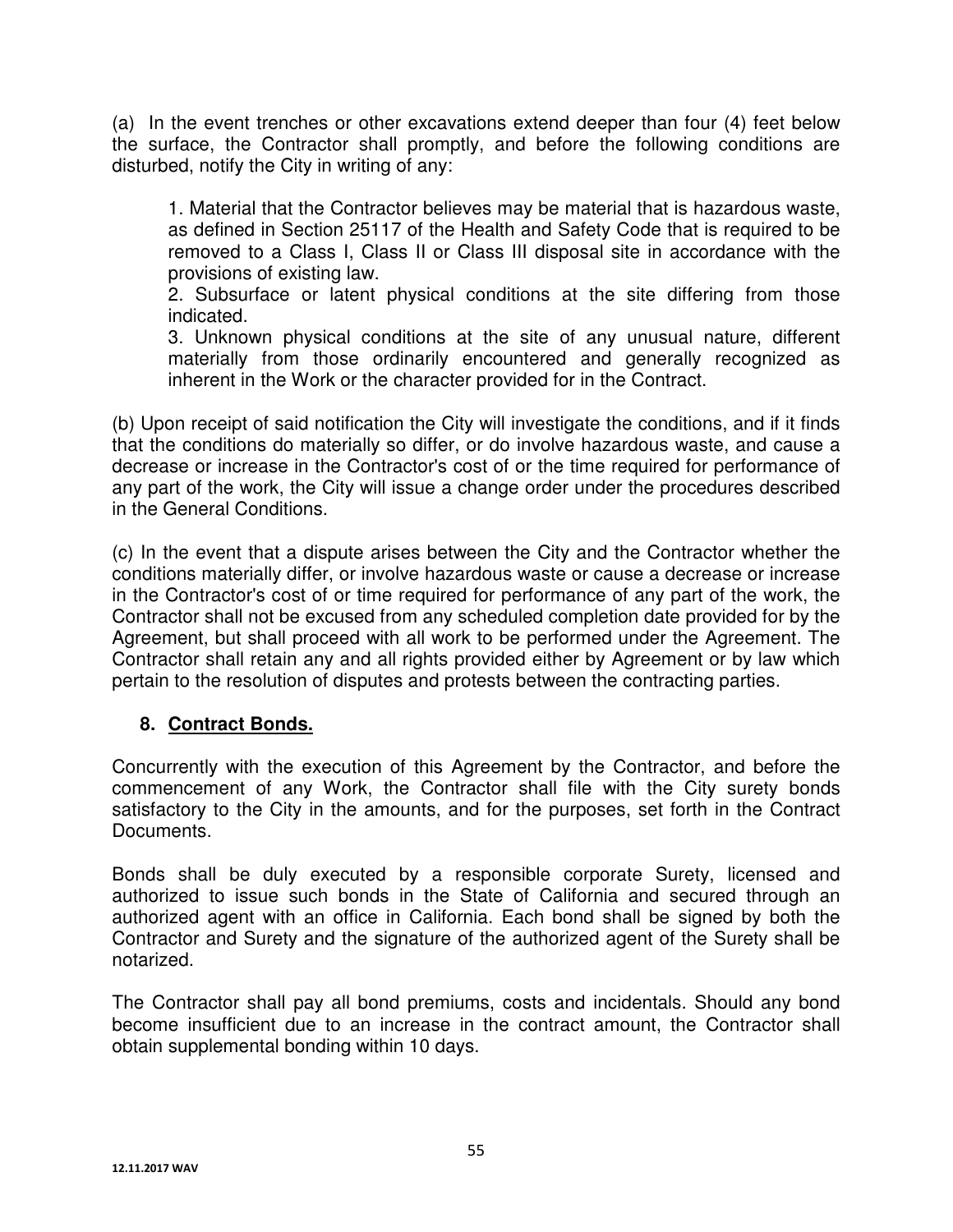Should any Surety at any time be unsatisfactory to the City, notice will be given the Contractor to that effect. No further payments shall be deemed due or will be made under the Agreement until a new Surety shall qualify and be accepted by the City.

Changes in the work, or extensions of time, made pursuant to the Agreement, shall in no way release the Contractor or Surety from their obligations. The requirement for notifying the Surety of such changes or extensions shall be waived by the Surety.

## **9. Insurance.**

Concurrently with the execution of this Agreement by the Contractor, and prior to the commencement of any Work, the Contractor shall furnish evidence to the City that all of the insurance requirements required by the Contract Documents, have been satisfied.

## **10. Permits, Licenses, and Compliance with Law.**

The Contractor shall obtain and maintain all necessary permits and licenses for the performance of the Work.

## **11. Default.**

In case of default, the City may give written notice to the Contractor and the Contractor's bonding agent that if the default is not remedied within ten (10) calendar days or the Contractor does not provide adequate written assurance to the satisfaction of the City that the cure will be forthcoming, the Contractor's control over the work may be terminated as of the date specified in the written notice.

Upon such termination of control the City may enter upon and take possession of the entire work for the purpose of completing the work. The City may, at its sole option and without further notice to anyone, complete the work by day labor, by contract entered into by negotiations, by competitive bidding, by calling upon the performance of the performance bond surety, or by other means as the City, in its discretion, shall elect.

After termination of the Contractor's control over the work as herein provided, the Contractor shall not be entitled to any further payments under the contract until the entire work thereunder has been fully completed and finally accepted by the City. After such completion and acceptance, if the "unpaid balance of the contract price" (as defined in the next paragraph) exceeds the sum of the amounts expended by the City in taking over and completing the work, including all managerial and administrative expense incurred by the City on account thereof and the amount of all damages incurred by the City by reason of the Contractor's default, such excess shall be paid to the Contractor. If the said amount expended exceeds the unpaid balance, the Contractor and his surety shall be liable to the City for the difference. At the Contractor's request, the expense incurred by the City in taking over and completing the work, and the amount of any damage incurred by the City by reason of the Contractor's default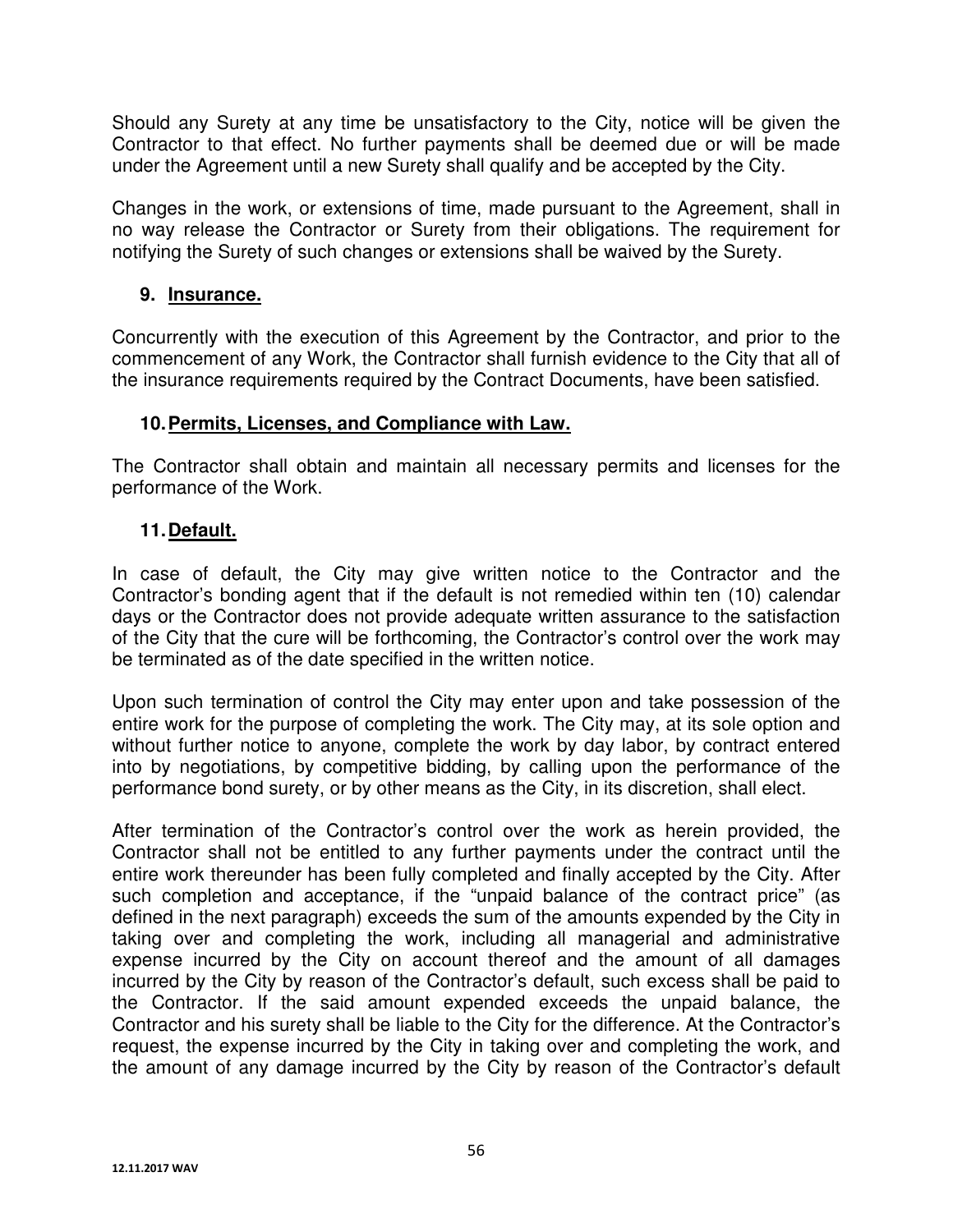shall be audited and certified by an independent third party, whose certificate thereof shall be binding and conclusive upon the parties.

For the purposes of the computations required by the paragraph above, the "unpaid balance of the contract price" shall be the original contract price as adjusted by any change orders issued prior to termination of the Contractor's control, less all payments made on account thereof prior to such termination, and less any and all amounts withheld or paid pursuant to stop notices filed with the City upon claims of subcontractors or others from equipment, labor or materials furnished to the work on behalf of the Contractor.

The exercise of remedies provided for in this sub-section, for default by the Contractor, shall be in addition to, and shall not be deemed a waiver by the City of any other rights or remedies due the City under the contract provisions, for default by the Contractor.

## **12. Final Acceptance of Work.**

Prior to final acceptance of the Work by the City, the Contractor shall be solely responsible for maintaining the quality of the Work, and maintaining safety at the Project site. The Contractor's obligation to perform the Work shall not be satisfied until after the City Chief building Official has made a written determination that all obligations under the Agreement have been satisfied, all outstanding fees and charges have been paid, and the City has accepted the Work as complete.

#### **13. Warranty.**

The Contractor shall fully warrant all materials and equipment furnished under the terms of this Agreement against poor and inferior quality, for a period of not less than **one (1) year** from date of the final acceptance by the City. While under warranty, Contractor shall repair or replace inoperable materials or equipment in a timely manner to minimize the disruption of City operations.

If within one (1) year after the date of City acceptance, any work is found to be defective, the Contractor shall promptly without cost to the City and in accordance with the City's written instructions, correct such defective work. If the Contractor does not promptly comply with the terms of such instructions within ten (10) working days after written demand by the City, the City may have the defective work corrected. The City may also correct defective work immediately in cases of emergency where delay would cause serious risk of loss or damage. All direct, indirect and consequential costs of correcting defective work (including but not limited to fees and charges of engineers, architects, attorneys and other professionals) shall be absorbed by the Contractor.

## **14. Independent Contractor Status.**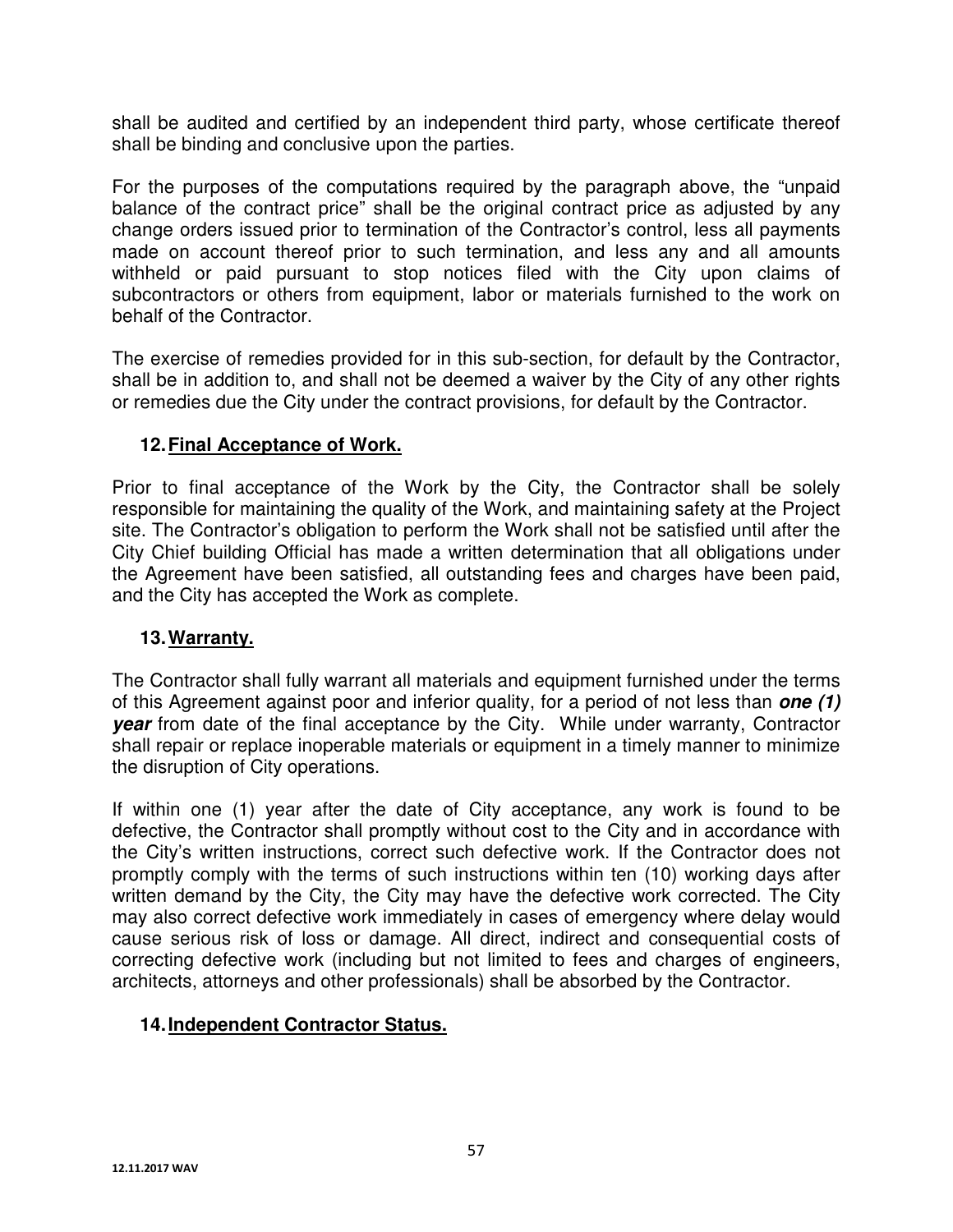Contractor is an independent contractor. All persons working for or under the direction of the Contractor are the Contractor's employees, agents or Subcontractors, and they shall not be deemed agents, servants or employees of the City.

## **15. Attorney's Fees.**

If any legal action is commenced to enforce this Agreement, the prevailing party is entitled to reasonable attorney's fees, costs, and expenses incurred.

## **16. Indemnification.**

Contractor shall indemnify, defend, and hold harmless the City, the Los Banos Designated Local Authority, as Successor Agency to the Los Banos Redevelopment Agency, and the Oversight Board to the Los Banos Designated Local Authority and their respective officers, employees, and agents ("City indemnitees"), from and against any and all causes of action, claims, liabilities, obligations, judgments, or damages, including reasonable legal counsels' fees and costs of litigation ("claims"), arising out of the Contractor's performance of its obligations under this agreement or out of the operations conducted by Contractor, including the City's, the Los Banos Designated Local Authority's, as Successor Agency to the Los Banos Redevelopment Agency, or the Oversight Board's to the Los Banos Designated Local Authority active or passive negligence, except for such loss or damage arising from the sole negligence or willful misconduct of the City, the Los Banos Designated Local Authority, as Successor Agency to the Los Banos Redevelopment Agency, or the Oversight Board to the Los Banos Designated Local Authority. In the event the City indemnitees are made a party to any action, lawsuit, or other adversarial proceeding arising from Contractor's performance of this agreement, the Contractor shall provide a defense to the City indemnitees, or at the City's and the Los Banos Designated Local Authority's, as Successor Agency to the Los Banos Redevelopment Agency, or the Oversight Board to the Los Banos Designated Local Authority's option, reimburse the City indemnitees their costs of defense, including reasonable legal counsels' fees, incurred in defense of such claims.

## **17. Assignment And Delegation.**

This Agreement and any portion thereof shall not be assigned or transferred, nor shall any of the Contractor's duties be delegated, without the written consent of the City.

## **18. Contractor's Representations.**

In order to induce City to enter into this Agreement Contractor makes the following representations:

(a) Contractor has examined and carefully studied the Contract Documents and the other related data identified in the Bidding Documents.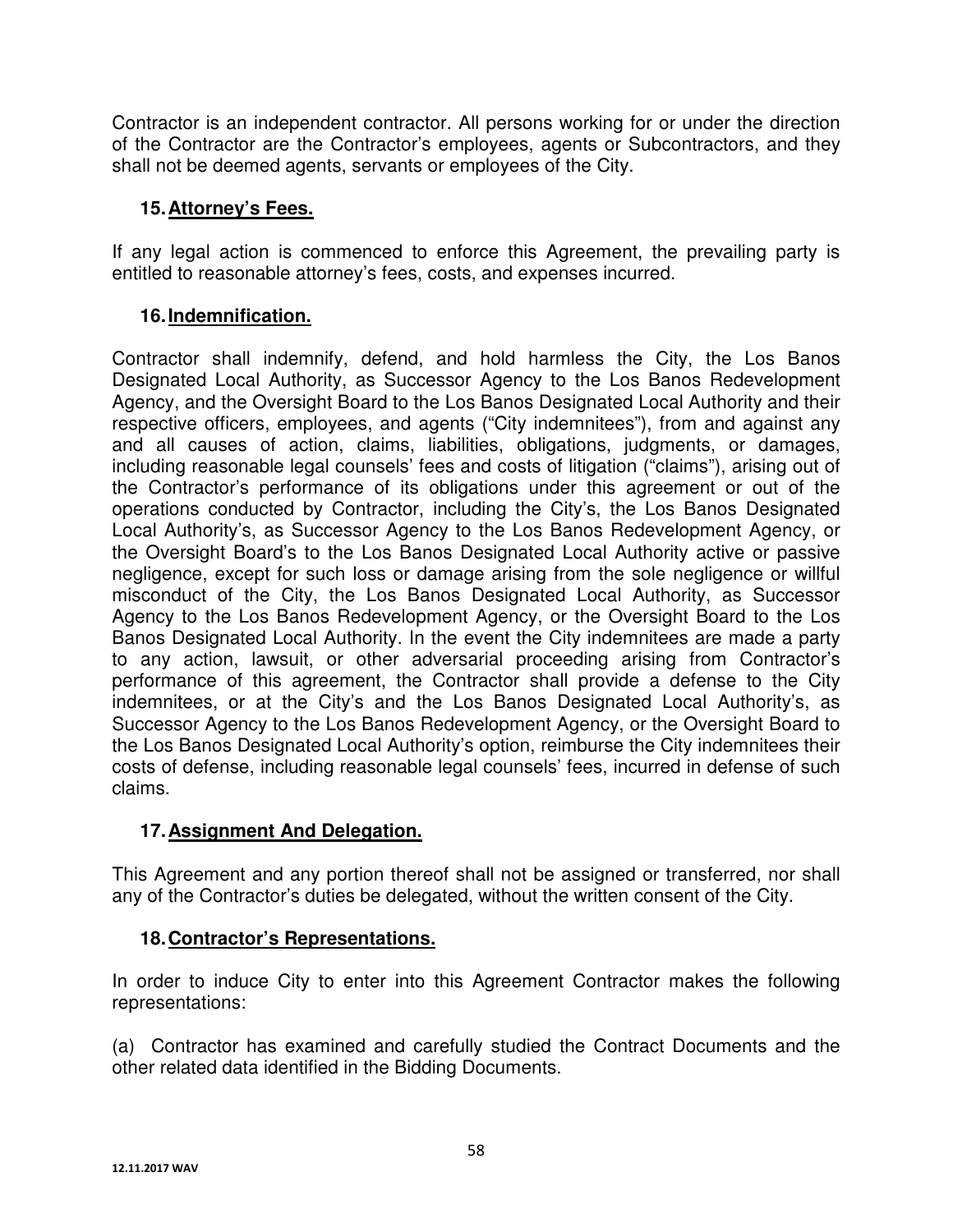(b) Contractor has visited the Site and become familiar with and is satisfied as to the general, local, and Site conditions that may affect cost, progress, and performance of the Work.

(c) Contractor is familiar with and is satisfied as to all federal, state, and local Laws and Regulations that may affect cost, progress, and performance of the Work.

(d) Contractor has carefully studied the Entek Consulting Group Inc., Hazardous Materials Survey and Final Report, including Exhibit A - (Asbestos Requirements) and Exhibit B - (Requirements for Disturbance of Lead in Construction).

(e) Contractor has obtained and carefully studied (or assumes responsibility for having done so) all additional or supplementary examinations, investigations, explorations, tests, studies, and data concerning conditions (surface, subsurface, and Underground Facilities) at or contiguous to the Site which may affect cost, progress, or performance of the Work or which relate to any aspect of the means, methods, techniques, sequences, and procedures of construction to be employed by Contractor, including applying the specific means, methods, techniques, sequences, and procedures of construction, if any, expressly required by the Contract Documents to be employed by Contractor, and safety precautions and programs incident thereto.

(f) Contractor does not consider that any further examinations, investigations, explorations, tests, studies, or data are necessary for the performance of the Work at the Contract Price, within the Contract Times, and in accordance with the other terms and conditions of the Contract Documents.

(g) The Contract Documents are generally sufficient to indicate and convey understanding of all terms and conditions for performance and furnishing of the Work.

## **19. Miscellaneous Provisions.**

18.1 Wage Rates.The California general prevailing wage rates determined by the Director of Industrial Relations are made a part of this Agreement. Nothing in the Contract Documents shall be interpreted in a manner conflicting with these rates. Neither the notice inviting bids nor this Agreement shall constitute a representation of fact as to the prevailing wage rates upon which the Contractor or any subcontractor may base any claim against City. It shall be mandatory upon Contractor and upon any subcontractor to pay not less than the specified rates to all laborers, workers, and mechanics employed in the execution of the Agreement. Contractor agrees to comply with all provisions of Section 1775 of the Labor Code.

18.2 Access to Records. Contractor shall maintain all books, records, documents, accounting ledgers, and similar materials relating to work performed for City under this Agreement on file for at least three (3) years following the date of final payment to Contractor by City. Any duly authorized representative(s) of City shall have access to such records for the purpose of inspection, audit and copying at reasonable times,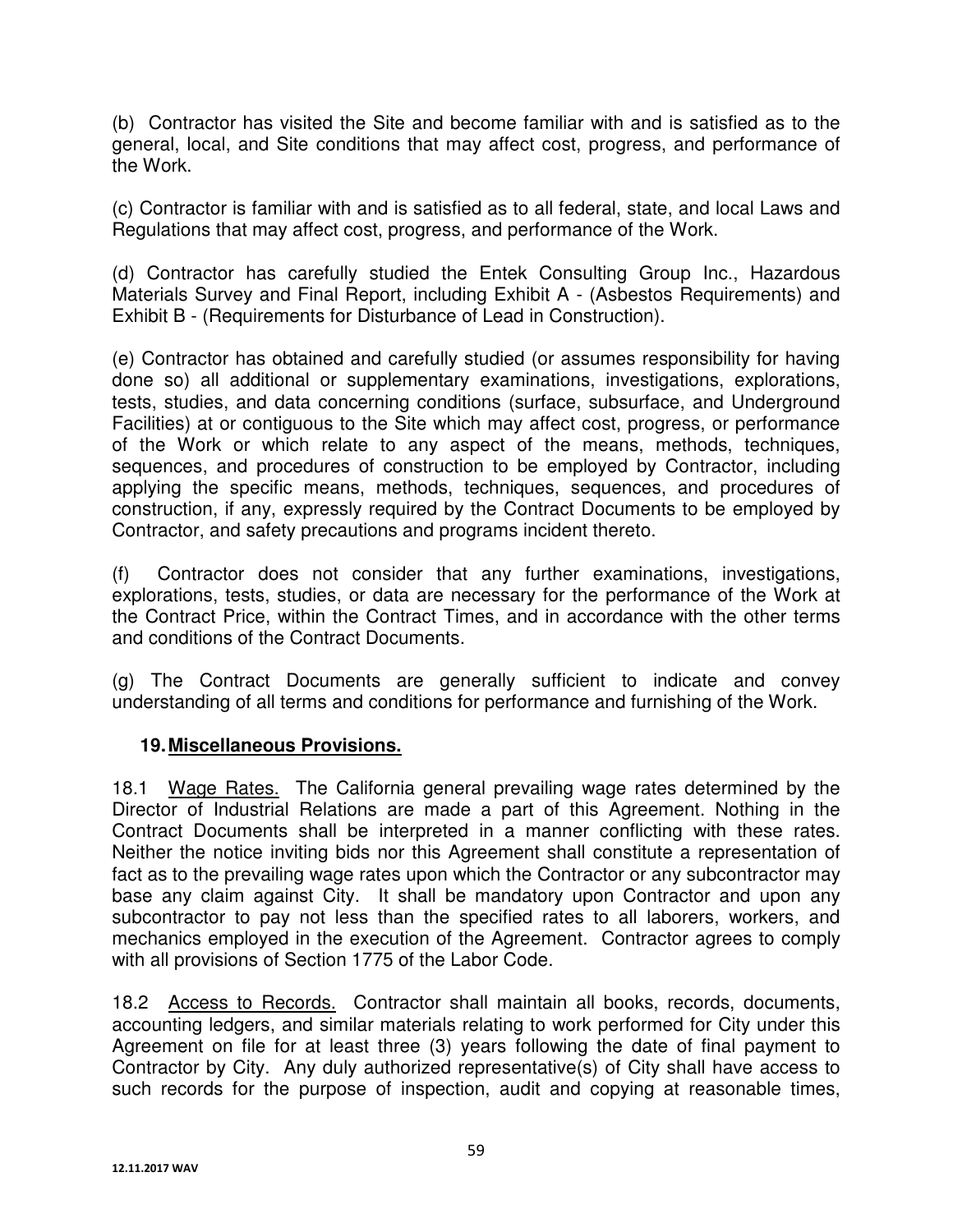during Contractor's usual and customary business hours. Contractor shall provide proper facilities to City's representative(s) for access and inspection.

18.3 Nondiscrimination. Contractor represents that it is an equal opportunity employer and it shall not discriminate against any subcontractor, employee or applicant for employment because of race, religion, color, national origin, handicap, ancestry, sex or age.

18.4 Compliance with Laws. Contractor shall at its own cost and expense comply with all statutes, ordinances, regulations and requirements of all governmental entities, including federal, state, county or municipal, whether now in force or hereinafter enacted. In addition, all work prepared by Contractor shall conform to applicable City, county, state and federal laws, rules, regulations and permit requirements and be subject to approval of the Project Administrator and City.

18.5 Notices. All notices, demands, or other communications which this Agreement contemplates or authorizes shall be in writing and shall be personally delivered or mailed to the respective party as follows:

City: City of Los Banos Tim Marrison, chief Building Official  $3337<sup>th</sup>$  Street Los Banos, CA 93635

**Contractor** 

Communications shall be deemed to have been given and received on the first to occur of: (1) actual receipt at the address designated above, or (2) three working days following the deposit in the United States Mail of registered or certified mail, sent to the address designated above.

18.6 Waivers. Waiver of a breach or default under this Agreement shall not constitute a continuing waiver or a waiver of a subsequent breach of the same or any other provision of this Agreement.

18.7 Severability. In the event any term of this Agreement is held invalid by a court of competent jurisdiction, the Agreement shall be construed as not containing that term, and the remainder of this Agreement shall remain in full force and effect.

18.8 Jurisdiction and venue**.** The interpretation, validity, and enforcement of the Agreement shall be governed by and construed under the laws of the State of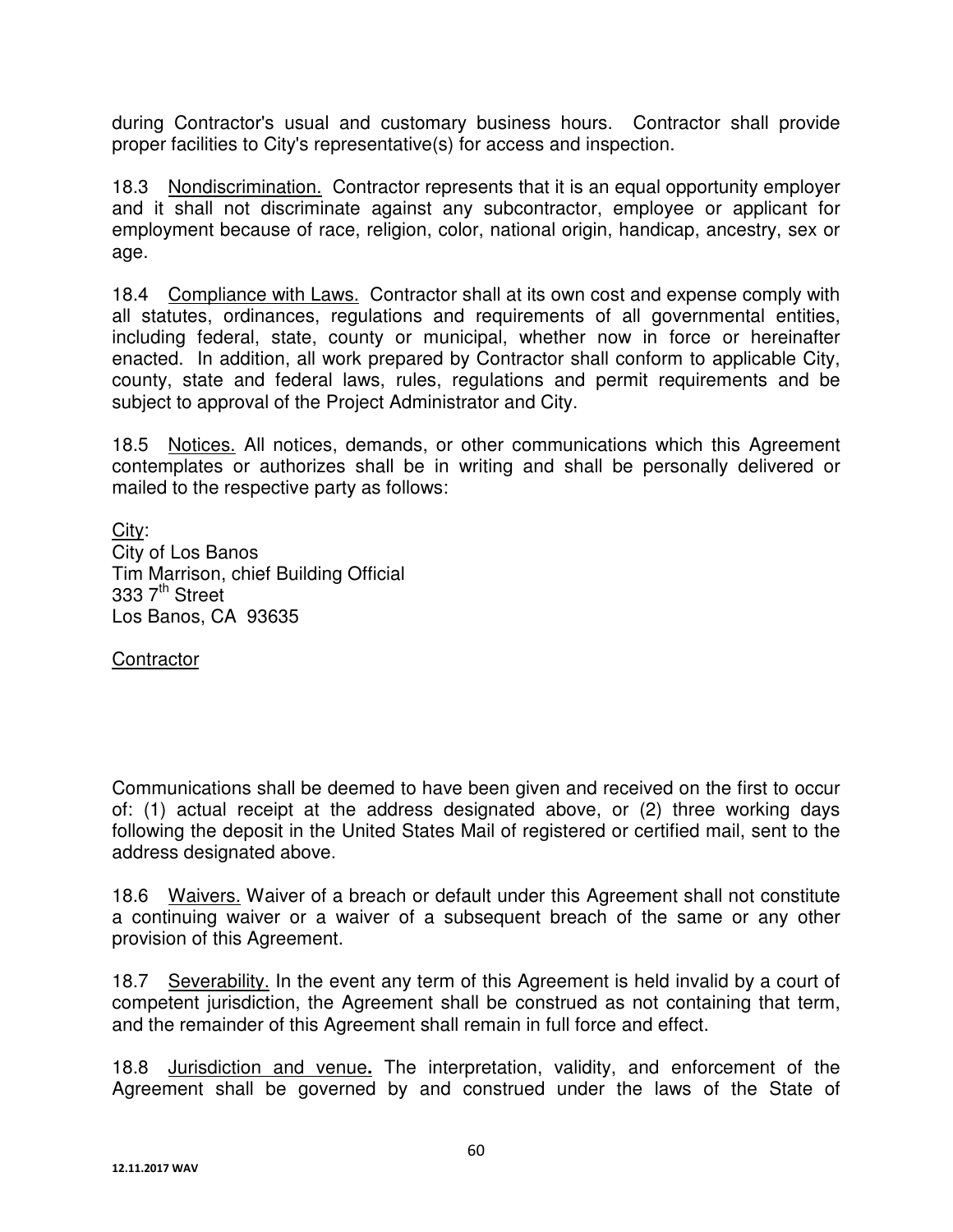California. Any suit, claim, or legal proceeding of any kind related to this Agreement shall be filed and heard in a court of competent jurisdiction in the County of Merced.

18.9 Third Party Beneficiaries. The Los Banos Designated Local Authority, as Successor Agency to the Los Banos Redevelopment Agency, and the Oversight Board to the Los Banos Designated Local Authority, and their respective employees, appointees, agents and officials, are expressly made third party beneficiaries hereof.

IN WITNESS WHEREOF, two identical counterparts of this contract, each of which shall for all purposed be deemed an original thereof, have been duly executed by the parties.

> CITY OF LOS BANOS, A California municipal corporation

Date:

by: ALEX TERRAZAS, City Manager

ATTEST: CITY CLERK

 $\overline{a}$ Lucille L. Mallonee, City Clerk

APPROVED AS TO FORM:

 $\overline{a}$ William A. Vaughn City Attorney

CONTRACTOR

Date:

by: title: the contract of the contract of the contract of the contract of the contract of the contract of the con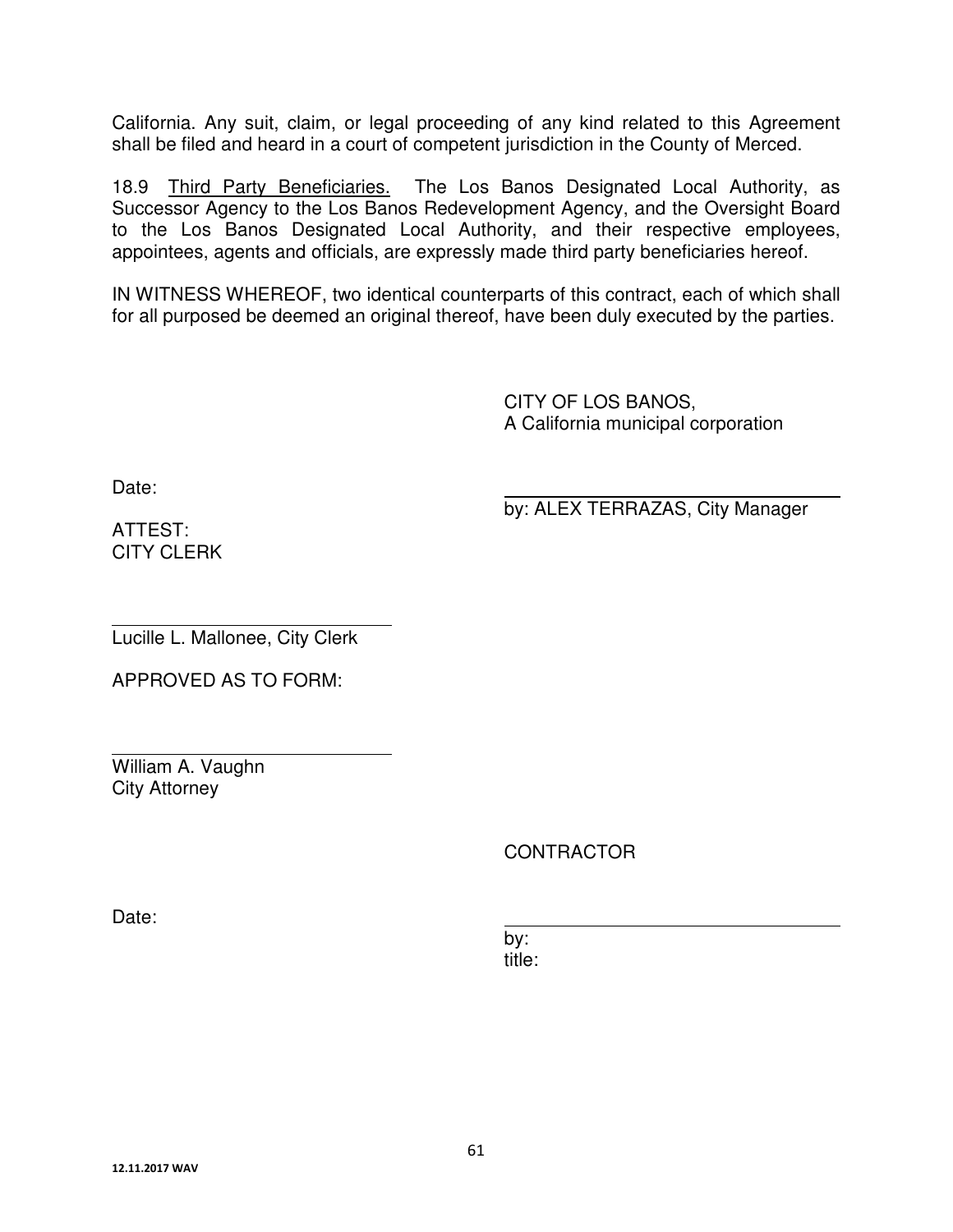## **CERTIFICATE OF CONTRACTOR**

I, (Name)

certify that that

(Company Name)

is in good standing and has complied with all applicable laws and regulations, and that I have been expressly authorized by the proper parties in this entity to execute the Agreement on behalf of the above-named entity.

[CONTRACTOR]

Date:

by: the contract of the box  $\mathsf{b}$ title: when the contract of the contract of the contract of the contract of the contract of the contract of th

[THIS FORM MUST BE NOTARIZED]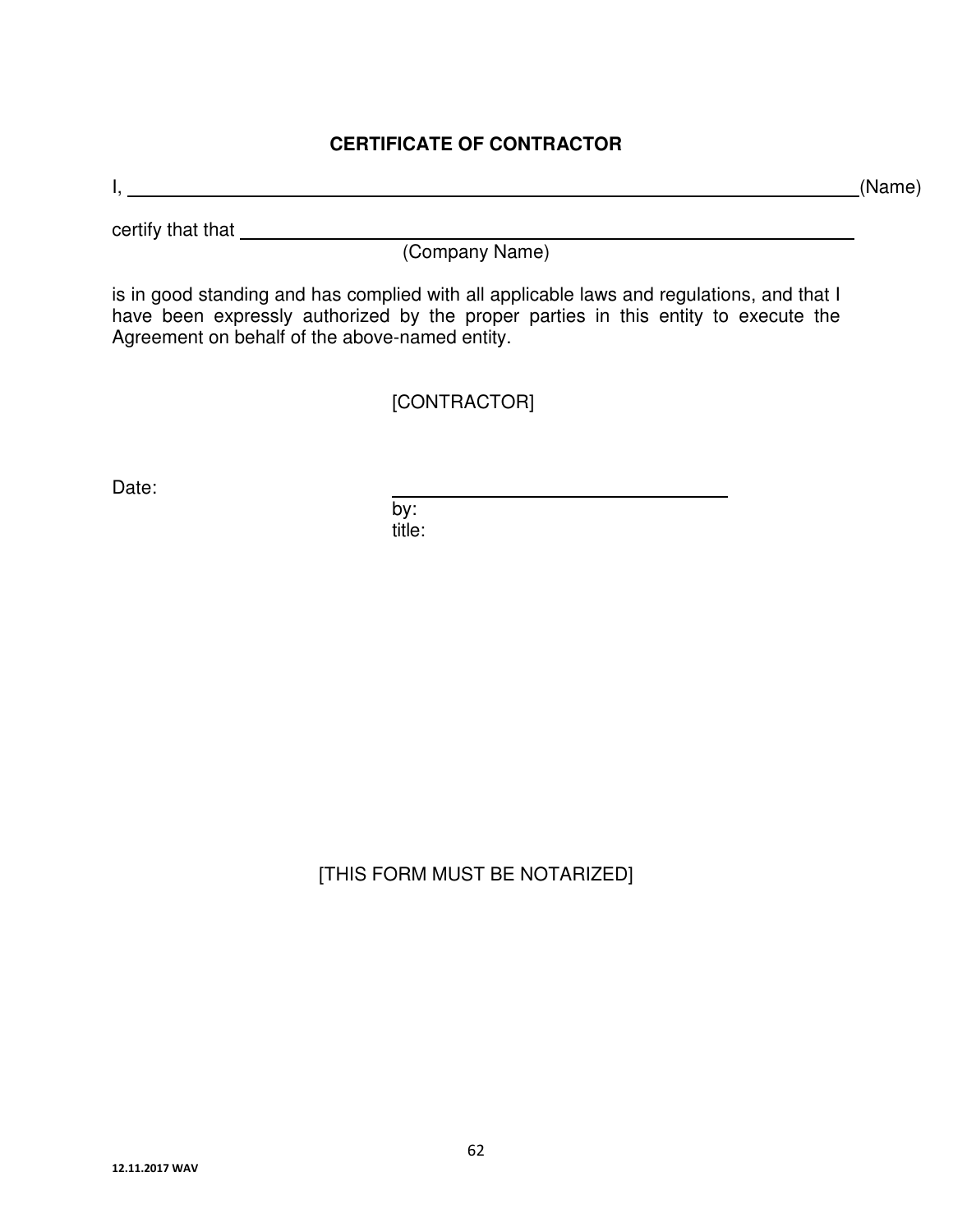#### **CITY OF LOS BANOS 644 & 646 I STREET BUILDING HAZARDOUS MATERIALS ABATEMENT AND DEMOLITION**

## **Notice To Proceed**

To: Date:

**Project:** 

You are hereby notified to commence WORK in accordance with the Agreement dated \_\_\_\_\_\_\_\_\_\_\_\_\_, 2018, on or before \_\_\_\_\_\_\_\_\_\_\_\_\_\_\_\_\_2018, and you are to complete the Work by \_\_\_\_\_\_\_\_\_\_\_\_\_\_\_\_\_, 2018.

You are required to return an acknowledged copy of this NOTICE TO PROCEED to the CITY.

By the contract of the contract of the contract of the contract of the contract of the contract of the contract of the contract of the contract of the contract of the contract of the contract of the contract of the contrac

Title

ACCEPTANCE OF NOTICE Receipt of the above NOTICE TO PROCEED is hereby acknowledged by

(Name of Contractor) this day of ,20\_\_\_\_\_\_

By the contract of the contract of the contract of the contract of the contract of the contract of the contract of the contract of the contract of the contract of the contract of the contract of the contract of the contrac

Title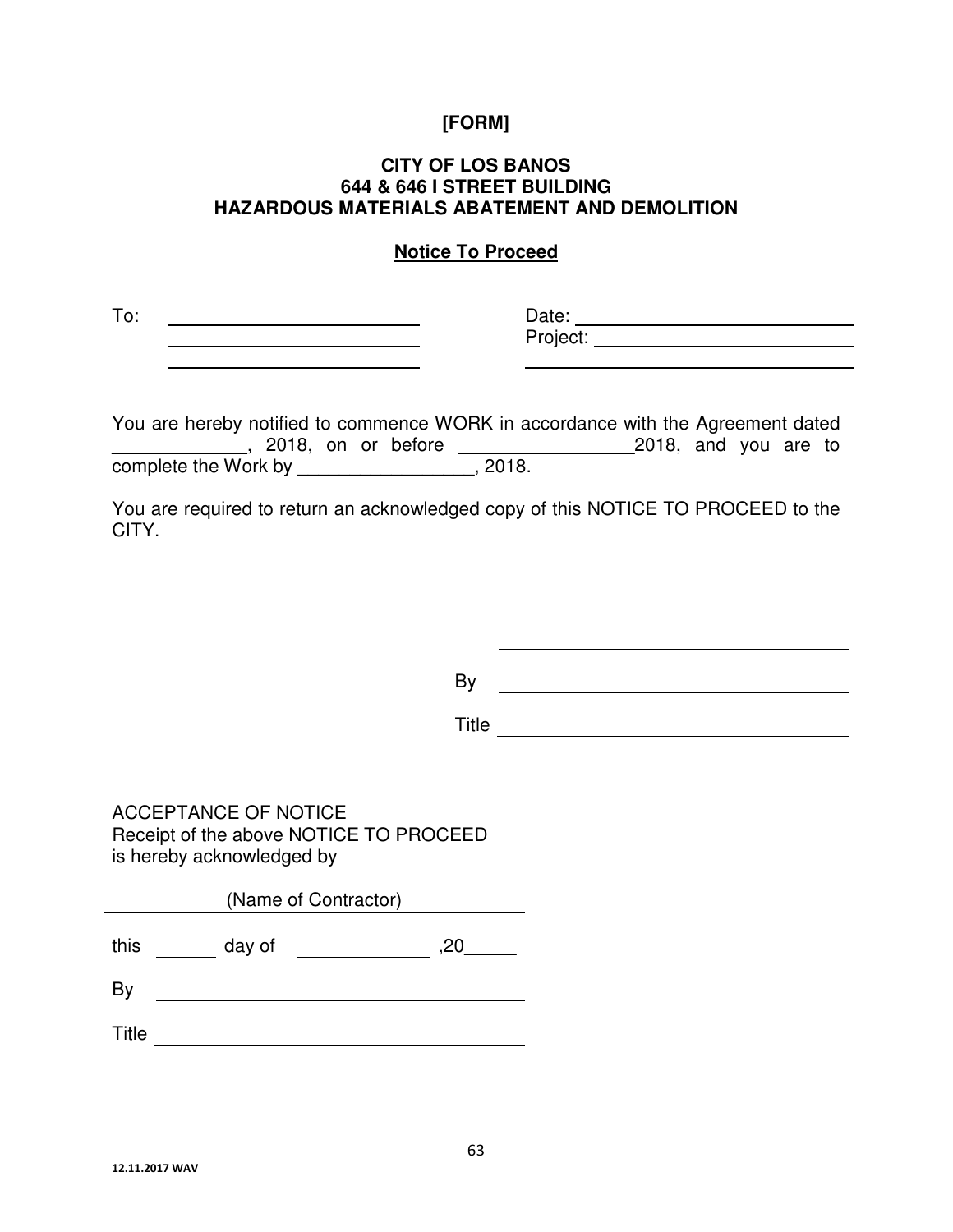#### **CITY OF LOS BANOS 644 & 646 I STREET BUILDING HAZARDOUS MATERIALS ABATEMENT AND DEMOLITION**

# **Change Order**

| CONTRACTOR: |  |
|-------------|--|
| Order No.   |  |
| Date:       |  |

The following changes are hereby made to the CONTRACT DOCUMENTS: Justification:

Change to CONTRACT PRICE:

| <b>Original CONTRACT PRICE:</b>                                                              |    |
|----------------------------------------------------------------------------------------------|----|
| Current CONTRACT PRICE adjusted by previous<br><b>CHANGE ORDER:</b>                          | \$ |
| The CONTRACT PRICE due to this CHANGE<br><b>ORDER</b><br>will be (increased) (decreased) by: | \$ |
| The new CONTRACT PRICE including this<br>CHANGE ORDER will be:                               | \$ |
| Change to CONTRACT TIME:                                                                     |    |
| The CONTRACT TIME will be (increased)<br>(decreased) by calendar days.                       |    |
| The date for completion of all WORK will be:                                                 |    |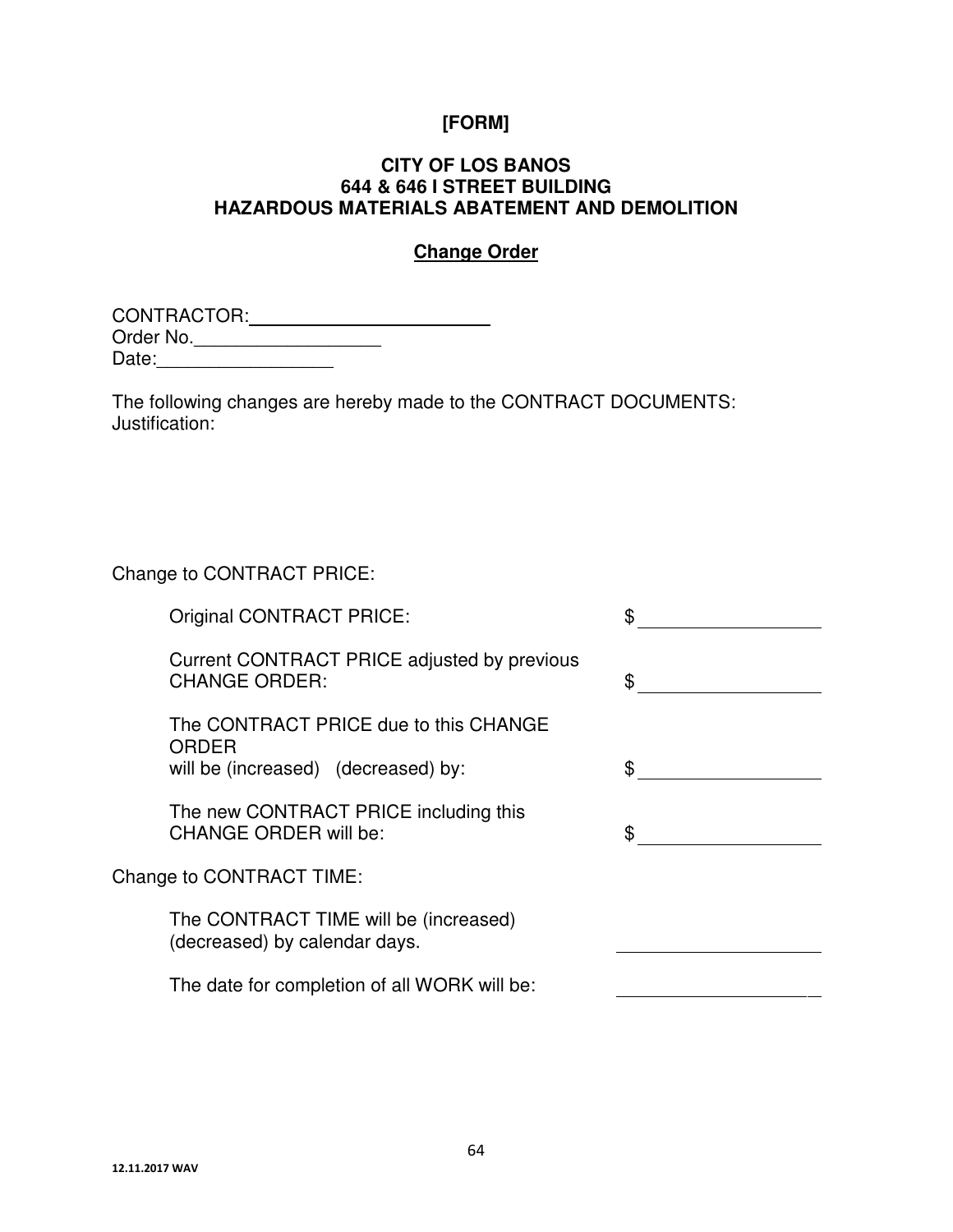The undersigned hereby agrees to the above-described amendment of the Contract.

**CONTRACTOR** 

**CITY** 

**This Change Order shall become a part of the Contract Documents only upon signature of both parties.**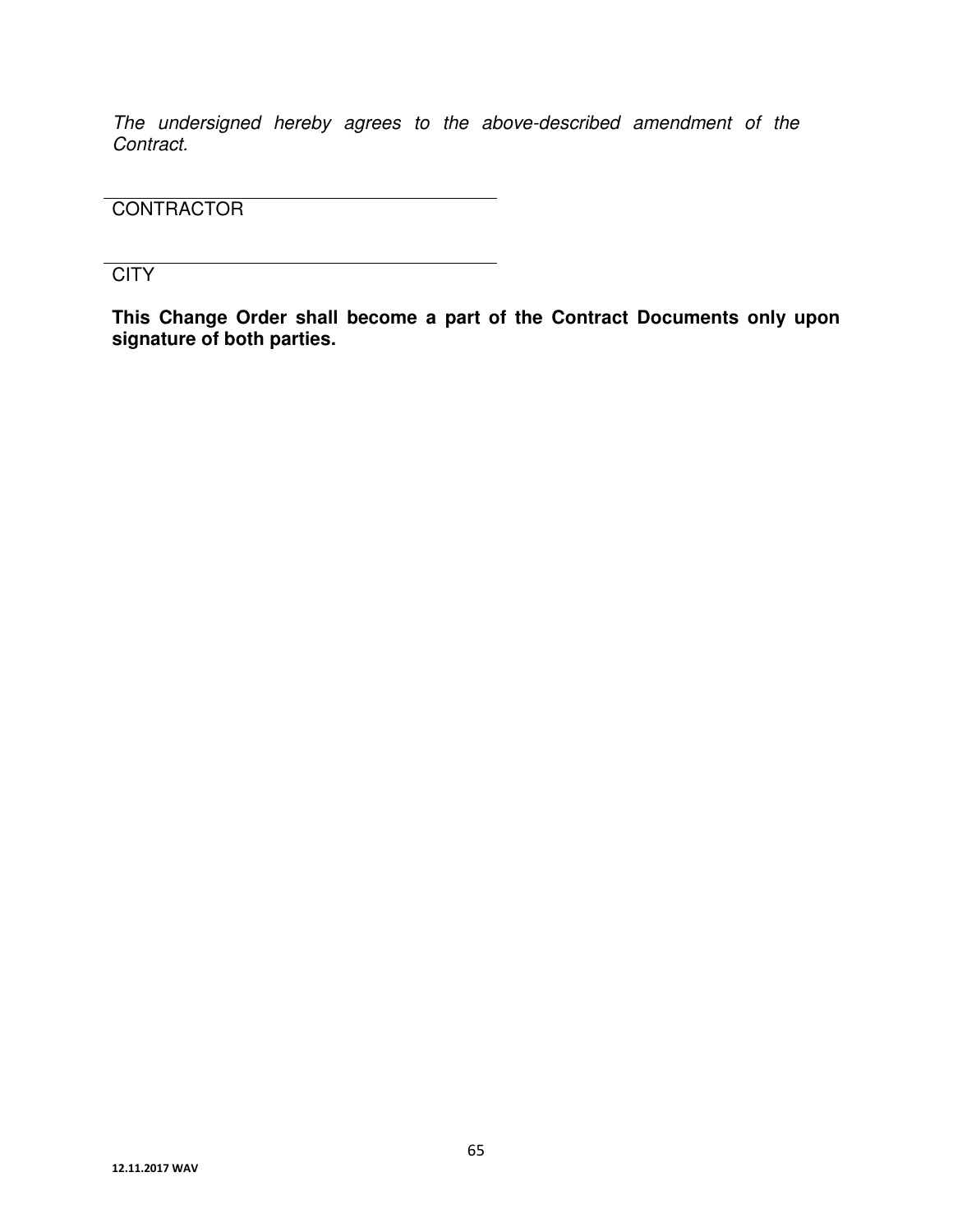#### **CITY OF LOS BANOS 644 & 646 I STREET BUILDING HAZARDOUS MATERIALS ABATEMENT AND DEMOLITION**

#### **Payment Bond**

We,

as CONTRACTOR, and

as Surety, jointly and severally, bind ourselves, our heirs, representatives, successors and assigns, as set forth herein, to the **City of Los Banos** (herein called "CITY") for payment of the penal sum of  $\Box$ lawful money of the United States. CITY has awarded the Contract and entered into an Agreement with the CONTRACTOR for the construction of:

#### THE CITY OF LOS BANOS **644 & 646 I STREET BUILDING HAZARDOUS MATERIALS ABATEMENT AND DEMOLITION**

If CONTRACTOR or any of his SUBCONTRACTORs fails to pay any of the persons named in Section 3181 of the California Civil Code, or amounts due under the Unemployment Insurance Code with respect to work or labor performed under the Contract or during the one-year guarantee period, or for any amounts required to be deducted, withheld, and paid over to the Franchise Tax Board from the wages of employees of the CONTRACTOR and his SUBCONTRACTORs pursuant to Section 13020 of the Unemployment Insurance Code, with respect to such work and labor, then Surety will pay the same in an amount not exceeding the sum specified above, and also will pay, in case suit is brought upon this bond, such reasonable attorney's fees as shall be fixed by the court.

This bond shall insure to the benefit of any of the persons named in Section 3181 of the California Civil Code, so as to give a right of action to them or their assigns in any suit brought upon this bond.

Surety agrees that no change, extension of time, alteration, or addition to the terms of the Contract, or the work to be performed, or the Provisions shall in any way affect its obligation on this bond, and it does hereby waive notice thereof.

CONTRACTOR and Surety agree that should Owner become a party to any action on this bond that each will also pay Owner's reasonable attorney's fees incurred therein in addition to the above sum.

## [SIGNATURE PAGE BEGINS ON NEXT PAGE]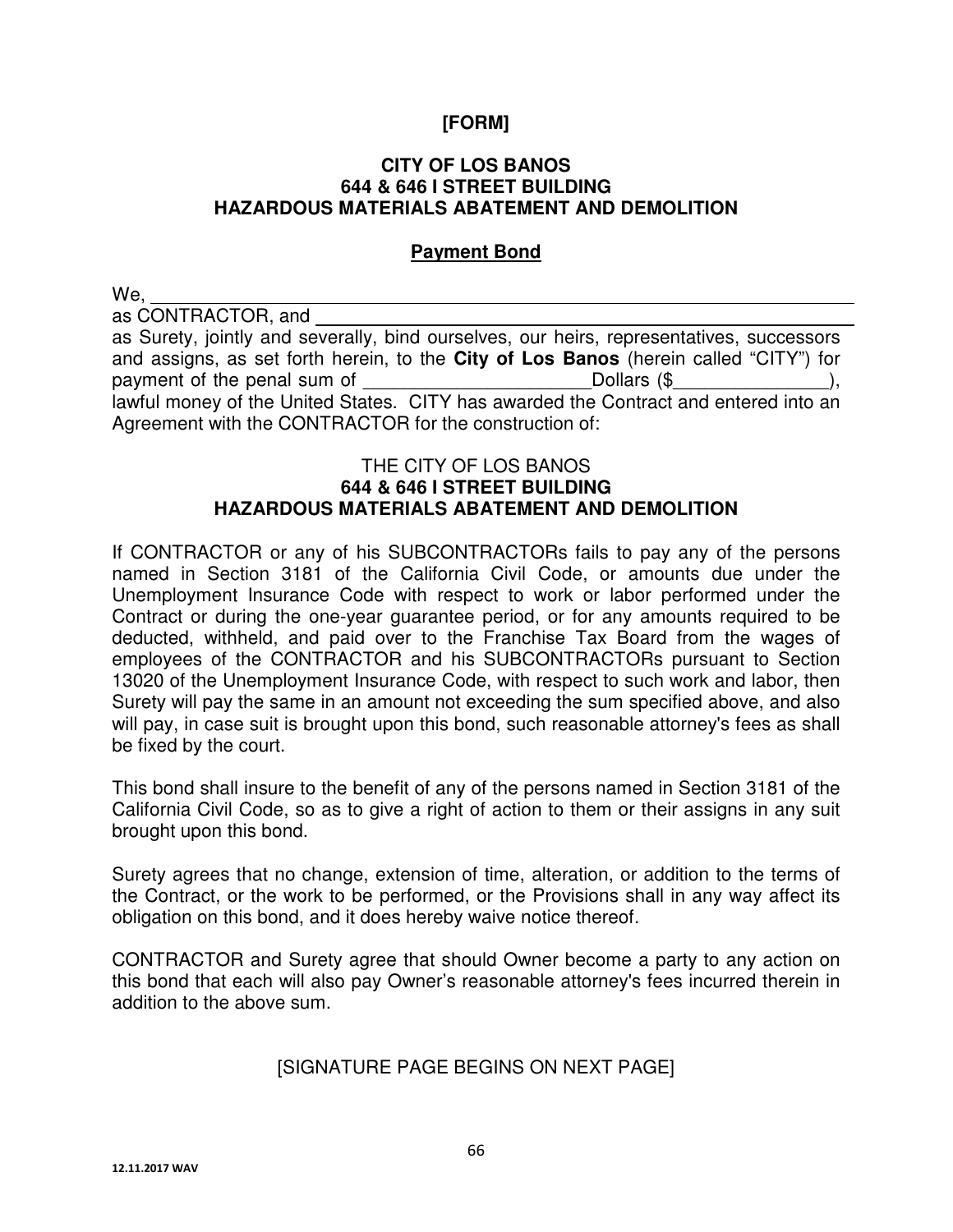Executed in four original counterparts on: \_\_\_\_\_\_\_\_\_\_\_\_\_\_\_\_\_\_\_\_\_\_\_\_\_\_\_\_\_, 20\_\_\_\_\_

|                                                                    |        | Contractor                                                                                               |
|--------------------------------------------------------------------|--------|----------------------------------------------------------------------------------------------------------|
| (Seal if Corporation)                                              | By:    |                                                                                                          |
|                                                                    | Title: |                                                                                                          |
| (Attach Acknowledgment of Authorized Representative of Contractor) |        |                                                                                                          |
| Any claims under this bond may be addressed to:                    |        | (name and address of Surety)                                                                             |
|                                                                    |        | (name and address of Surety's agent for<br>service of process in California, if different from<br>above) |
|                                                                    |        | (phone number of Surety's agent in California)                                                           |
| (Attach Acknowledgment)<br>Surety                                  |        |                                                                                                          |
| By                                                                 |        | (Attorney-in-Fact)                                                                                       |

Notice: No substitution or revision to this bond form will be accepted. Sureties must be authorized to do business in and have an agent for service of process in California.

All bond forms must be acknowledged before a Notary Public by both the CONTRACTOR and the Surety. Attorneys-in-fact who sign bond forms must file with each bond a certified and effective dated copy of their power of attorney.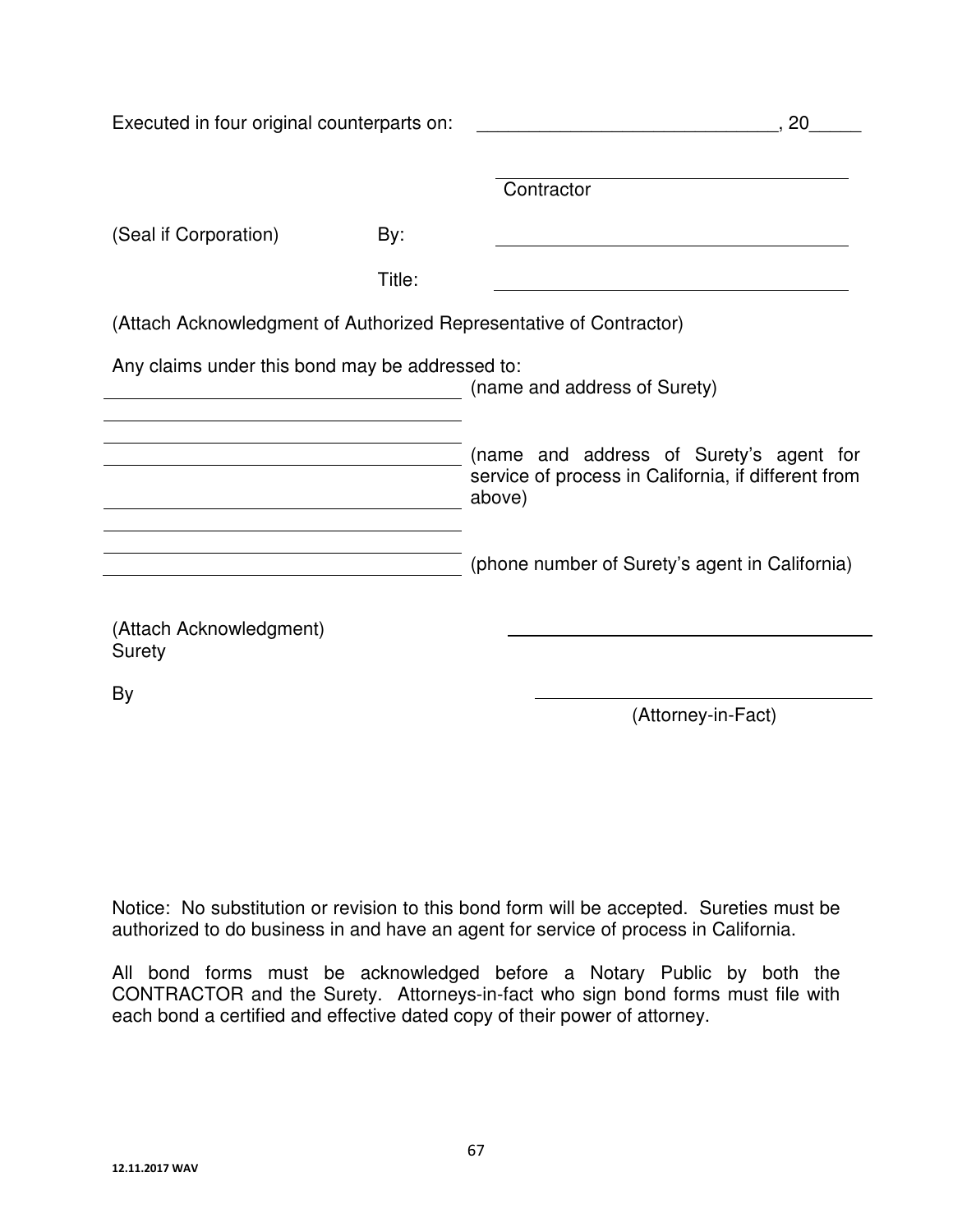#### **CITY OF LOS BANOS 644 & 646 I STREET BUILDING HAZARDOUS MATERIALS ABATEMENT AND DEMOLITION**

## **Performance Bond**

We,

as CONTRACTOR, and

as Surety, jointly and severally, bind ourselves, our heirs, representatives, successors and assigns, as set forth herein, to the **City of Los Banos** (herein called "CITY") for payment of the penal sum of **Example 20** Dollars (\$ ), lawful money of the United States. OWNER has awarded the Contract and entered into an Agreement with the CONTRACTOR for the construction of:

#### THE CITY OF LOS BANOS **644 & 646 I STREET BUILDING HAZARDOUS MATERIALS ABATEMENT AND DEMOLITION**

The condition of this obligation is such that if the CONTRACTOR shall in all things abide by and well and truly keep and perform the covenants, and agreements in the said CONTRACT Agreement, and any alteration thereof made as therein provided, on his part to be kept and performed at the time and in the manner therein specified, and shall faithfully fulfill the one-year guarantee of all materials and workmanship, and shall indemnify and save harmless the OWNER and the OWNER'S Representative, and their consultants, and each of their directors, officers, employees and agents, as therein stipulated, this obligation shall become null and void, otherwise, it shall be and remain in full force and effect.

The PERFORMANCE BOND shall remain in full effect during the one-year guaranty period following the completion of the WORK.

Surety agrees that no change, extension of time, alteration, or addition to the terms of the General Provisions, Special Provisions, and Technical Specifications in these CONTRACT DOCUMENTS shall in anyway affect its obligation in the bond, and it does hereby waive notice thereof.

CONTRACTOR and Surety agree that if the OWNER is required to engage the services of an attorney in connection with the enforcement of this bond, each shall pay OWNER'S reasonable attorney's fees incurred with or without suit, in addition to the above sum.

## [SIGNATURE PAGE BEGINS ON NEXT PAGE]